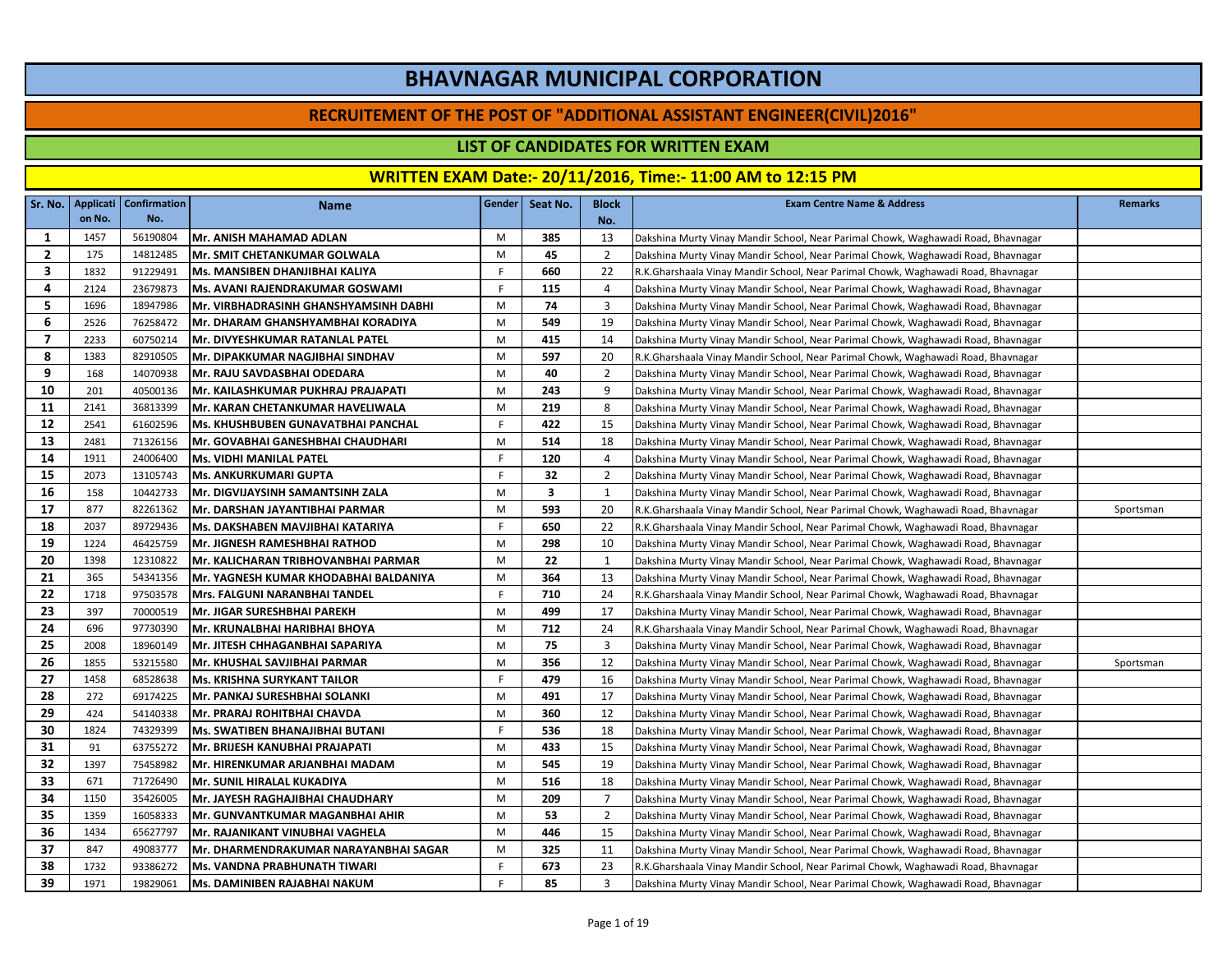#### **RECRUITEMENT OF THE POST OF "ADDITIONAL ASSISTANT ENGINEER(CIVIL)2016"**

### **LIST OF CANDIDATES FOR WRITTEN EXAM**

|    |        | Sr. No.   Applicati   Confirmation | <b>Name</b>                           | Gender | Seat No.       | <b>Block</b>   | <b>Exam Centre Name &amp; Address</b>                                             | <b>Remarks</b> |
|----|--------|------------------------------------|---------------------------------------|--------|----------------|----------------|-----------------------------------------------------------------------------------|----------------|
|    | on No. | No.                                |                                       |        |                | No.            |                                                                                   |                |
| 40 | 1276   | 55153566                           | Mr. JAGDISHKUMAR CHELABHAI CHAUDHARY  | M      | 371            | 13             | Dakshina Murty Vinay Mandir School, Near Parimal Chowk, Waghawadi Road, Bhavnagar |                |
| 41 | 2262   | 24779749                           | <b>Ms. NEHA BHARATBHAI SONI</b>       | F.     | 126            | 5              | Dakshina Murty Vinay Mandir School, Near Parimal Chowk, Waghawadi Road, Bhavnagar |                |
| 42 | 1591   | 32549872                           | Mr. LAKHAMAN RANABHAI KHUTI           | M      | 189            | $\overline{7}$ | Dakshina Murty Vinay Mandir School, Near Parimal Chowk, Waghawadi Road, Bhavnagar |                |
| 43 | 195    | 84754716                           | Mr. RAHULBHAI VISHNUBHAI PANCHAL      | M      | 610            | 21             | R.K.Gharshaala Vinay Mandir School, Near Parimal Chowk, Waghawadi Road, Bhavnagar |                |
| 44 | 2125   | 79499616                           | Mr. GAUTAMKUMAR KHEMABHAI PRAJAPATI   | M      | 576            | 20             | R.K.Gharshaala Vinay Mandir School, Near Parimal Chowk, Waghawadi Road, Bhavnagar |                |
| 45 | 2131   | 60574578                           | Mr. GAUTAMKUMAR KHEMABHAI PRAJAPATI   | M      | 414            | 14             | Dakshina Murty Vinay Mandir School, Near Parimal Chowk, Waghawadi Road, Bhavnagar |                |
| 46 | 528    | 23607784                           | Mr. NAYAN DILIPBHAI CHAVDA            | M      | 113            | $\overline{4}$ | Dakshina Murty Vinay Mandir School, Near Parimal Chowk, Waghawadi Road, Bhavnagar |                |
| 47 | 1717   | 68298335                           | Ms. OSHIN KARAM CHAND ARORA ARORA     | F.     | 477            | 16             | Dakshina Murty Vinay Mandir School, Near Parimal Chowk, Waghawadi Road, Bhavnagar |                |
| 48 | 1772   | 49571796                           | Mr. VIPUL HASMUKHBHAI PARMAR          | M      | 329            | 11             | Dakshina Murty Vinay Mandir School, Near Parimal Chowk, Waghawadi Road, Bhavnagar |                |
| 49 | 148    | 15238422                           | Mr. ABHISHEKBHAI AJITBHAI CHAVDA      | M      | 47             | $\overline{2}$ | Dakshina Murty Vinay Mandir School, Near Parimal Chowk, Waghawadi Road, Bhavnagar |                |
| 50 | 630    | 49655811                           | Mr. KALPESH KHIMJIBHAI SHAH           | M      | 331            | 12             | Dakshina Murty Vinay Mandir School, Near Parimal Chowk, Waghawadi Road, Bhavnagar |                |
| 51 | 2104   | 17538647                           | Ms. GRISHMA JAYANTILAL SOJITRA        | F.     | 63             | 3              | Dakshina Murty Vinay Mandir School, Near Parimal Chowk, Waghawadi Road, Bhavnagar |                |
| 52 | 1427   | 91751242                           | Mr. PARTHKUMAR NARAYANBHAI PRAJAPATI  | M      | 663            | 23             | R.K.Gharshaala Vinay Mandir School, Near Parimal Chowk, Waghawadi Road, Bhavnagar |                |
| 53 | 1582   | 35207760                           | Mr. PARTH GIRISHKUMAR NAYAK           | M      | 208            | $\overline{7}$ | Dakshina Murty Vinay Mandir School, Near Parimal Chowk, Waghawadi Road, Bhavnagar |                |
| 54 | 1822   | 44190354                           | Mr. PARTH GIRISHKUMAR NAYAK           | M      | 275            | 10             | Dakshina Murty Vinay Mandir School, Near Parimal Chowk, Waghawadi Road, Bhavnagar |                |
| 55 | 230    | 23254970                           | Mr. PRIYAKANT NALINBHAI SOLANKI       | M      | 111            | 4              | Dakshina Murty Vinay Mandir School, Near Parimal Chowk, Waghawadi Road, Bhavnagar |                |
| 56 | 825    | 33915969                           | Mr. PRAGNESHKUMAR DINSHBHAI PANCHAL   | M      | 198            | $\overline{7}$ | Dakshina Murty Vinay Mandir School, Near Parimal Chowk, Waghawadi Road, Bhavnagar |                |
| 57 | 980    | 17889983                           | Mr. RAVIKUMAR BABUBHAI DODIYA         | M      | 67             | 3              | Dakshina Murty Vinay Mandir School, Near Parimal Chowk, Waghawadi Road, Bhavnagar |                |
| 58 | 1199   | 28032197                           | Mr. RITESH KUMAR DINESH BHAI DARJI    | M      | 150            | 5              | Dakshina Murty Vinay Mandir School, Near Parimal Chowk, Waghawadi Road, Bhavnagar | Sportsman      |
| 59 | 1408   | 90740095                           | Mr. ARIFSHA RAMAZANSHA FAKIR          | M      | 656            | 22             | R.K.Gharshaala Vinay Mandir School, Near Parimal Chowk, Waghawadi Road, Bhavnagar |                |
| 60 | 2144   | 86416365                           | Mr. MEHULKUMAR RAMJIBHAI ZAMPADIYA    | M      | 620            | 21             | R.K.Gharshaala Vinay Mandir School, Near Parimal Chowk, Waghawadi Road, Bhavnagar |                |
| 61 | 2192   | 43645218                           | Mr. HAMIDALI RAMZANI AALAM            | M      | 270            | 9              | Dakshina Murty Vinay Mandir School, Near Parimal Chowk, Waghawadi Road, Bhavnagar |                |
| 62 | 2193   | 28159882                           | Mr. HAMIDALI RAMZANI AALAM            | M      | 152            | 6              | Dakshina Murty Vinay Mandir School, Near Parimal Chowk, Waghawadi Road, Bhavnagar |                |
| 63 | 522    | 54105482                           | <b>Ms. ISHANI ASHOKBHAI TRIVEDI</b>   | F.     | 359            | 12             | Dakshina Murty Vinay Mandir School, Near Parimal Chowk, Waghawadi Road, Bhavnagar |                |
| 64 | 902    | 77597326                           | Mr. MEHULKUMAR AMUBHAI HIRANI         | M      | 561            | 19             | Dakshina Murty Vinay Mandir School, Near Parimal Chowk, Waghawadi Road, Bhavnagar |                |
| 65 | 1131   | 44335517                           | Mr. RUSHIKESH DOSABHAI MARU           | M      | 279            | 10             | Dakshina Murty Vinay Mandir School, Near Parimal Chowk, Waghawadi Road, Bhavnagar |                |
| 66 | 886    | 33277526                           | Mr. DEVANSHU SANJAYBHAI VARIA         | M      | 195            | $\overline{7}$ | Dakshina Murty Vinay Mandir School, Near Parimal Chowk, Waghawadi Road, Bhavnagar | Sportsman      |
| 67 | 767    | 22266765                           | Mr. VIHAR DAMJIBHAI VARU              | M      | 101            | $\overline{4}$ | Dakshina Murty Vinay Mandir School, Near Parimal Chowk, Waghawadi Road, Bhavnagar |                |
| 68 | 2163   | 97078762                           | Mr. VIRAL HASMUKHBHAI CHOTALIYA       | M      | 706            | 24             | R.K.Gharshaala Vinay Mandir School, Near Parimal Chowk, Waghawadi Road, Bhavnagar |                |
| 69 | 336    | 54709532                           | Mr. DILIPKUMAR JAYANTILAL PRAJAPATI   | M      | 367            | 13             | Dakshina Murty Vinay Mandir School, Near Parimal Chowk, Waghawadi Road, Bhavnagar |                |
| 70 | 418    | 56070892                           | Mr. SACHIT MAHENDRAKUMAR SANGHADIA    | M      | 382            | 13             | Dakshina Murty Vinay Mandir School, Near Parimal Chowk, Waghawadi Road, Bhavnagar |                |
| 71 | 516    | 10323680                           | Mr. CHIRAGKUMAR BHAGVANBHAI CHAUDHARI | M      | $\overline{2}$ | 1              | Dakshina Murty Vinay Mandir School, Near Parimal Chowk, Waghawadi Road, Bhavnagar |                |
| 72 | 1075   | 74575532                           | Mr. RUCHIT KUMUDCHANDRA MISTRI        | M      | 539            | 18             | Dakshina Murty Vinay Mandir School, Near Parimal Chowk, Waghawadi Road, Bhavnagar |                |
| 73 | 1447   | 55856844                           | Mr. RAMJI KANTIJI THAKOR              | M      | 380            | 13             | Dakshina Murty Vinay Mandir School, Near Parimal Chowk, Waghawadi Road, Bhavnagar |                |
| 74 | 1805   | 37118889                           | Mr. KEYUL DINESHBHAI MEHTA            | M      | 222            | 8              | Dakshina Murty Vinay Mandir School, Near Parimal Chowk, Waghawadi Road, Bhavnagar |                |
| 75 | 1689   | 60525511                           | Mr. KISHANKUMAR PRAVINBHAI MISTRY     | M      | 412            | 14             | Dakshina Murty Vinay Mandir School, Near Parimal Chowk, Waghawadi Road, Bhavnagar |                |
| 76 | 2326   | 68834203                           | Mr. SURESHBHAI KHODABHAI BARAIYA      | M      | 486            | 17             | Dakshina Murty Vinay Mandir School, Near Parimal Chowk, Waghawadi Road, Bhavnagar |                |
| 77 | 660    | 57713701                           | Mr. MUKESHKUMAR RAMABHAI PATELIYA     | M      | 391            | 14             | Dakshina Murty Vinay Mandir School, Near Parimal Chowk, Waghawadi Road, Bhavnagar |                |
| 78 | 1100   | 94555149                           | Mr. VISHVAM PRAVINCHANDRA PALDIYA     | M      | 688            | 23             | R.K.Gharshaala Vinay Mandir School, Near Parimal Chowk, Waghawadi Road, Bhavnagar |                |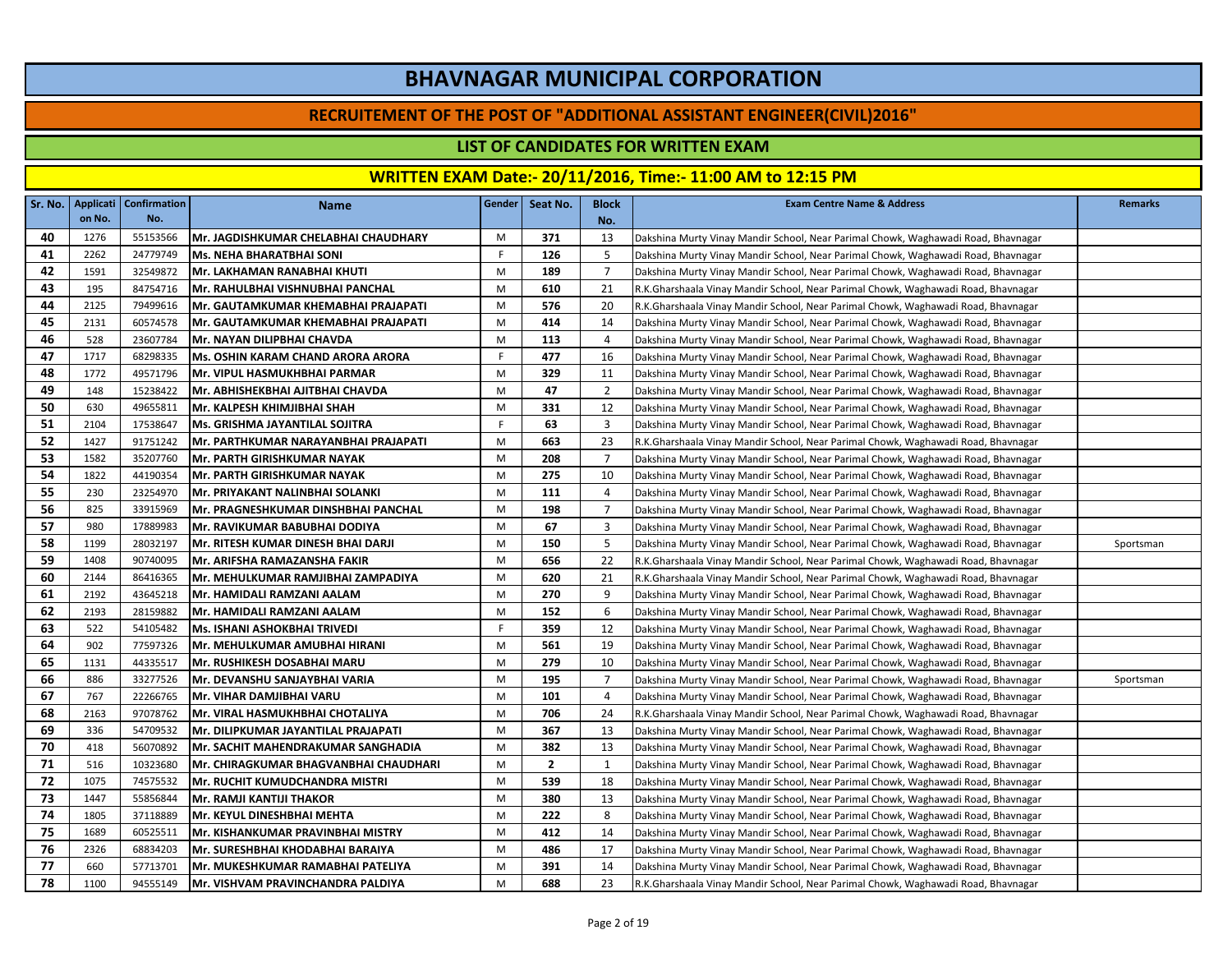#### **RECRUITEMENT OF THE POST OF "ADDITIONAL ASSISTANT ENGINEER(CIVIL)2016"**

### **LIST OF CANDIDATES FOR WRITTEN EXAM**

|     |        | Sr. No.   Applicati   Confirmation | <b>Name</b>                             | Gender | Seat No. | <b>Block</b> | <b>Exam Centre Name &amp; Address</b>                                             | <b>Remarks</b> |
|-----|--------|------------------------------------|-----------------------------------------|--------|----------|--------------|-----------------------------------------------------------------------------------|----------------|
|     | on No. | No.                                |                                         |        |          | No.          |                                                                                   |                |
| 79  | 1453   | 47340527                           | Mr. BHARAT MASHARUBHAI CHAUDHARY        | M      | 307      | 11           | Dakshina Murty Vinay Mandir School, Near Parimal Chowk, Waghawadi Road, Bhavnagar |                |
| 80  | 2225   | 23703452                           | Mr. YOGESH VALLABHBHAI TANK             | M      | 117      | 4            | Dakshina Murty Vinay Mandir School, Near Parimal Chowk, Waghawadi Road, Bhavnagar |                |
| 81  | 396    | 55661478                           | Mr. JAGDISH MAGANLAL BHALSOD            | M      | 377      | 13           | Dakshina Murty Vinay Mandir School, Near Parimal Chowk, Waghawadi Road, Bhavnagar |                |
| 82  | 907    | 73413664                           | Ms. KRUPA SHRIKRISHNA SHARMA            | F.     | 527      | 18           | Dakshina Murty Vinay Mandir School, Near Parimal Chowk, Waghawadi Road, Bhavnagar |                |
| 83  | 781    | 89549950                           | <b>Mr. KAUSHIK DILSUKHRAI RATHOD</b>    | M      | 648      | 22           | R.K.Gharshaala Vinay Mandir School, Near Parimal Chowk, Waghawadi Road, Bhavnagar |                |
| 84  | 894    | 74042085                           | Mr. NIRAVBHAI BHAVESHKUMAR RATHOD       | M      | 532      | 18           | Dakshina Murty Vinay Mandir School, Near Parimal Chowk, Waghawadi Road, Bhavnagar |                |
| 85  | 1476   | 70574937                           | Mr. VISHALKUMAR DHANJIBHAI KATARIYA     | M      | 504      | 17           | Dakshina Murty Vinay Mandir School, Near Parimal Chowk, Waghawadi Road, Bhavnagar |                |
| 86  | 1547   | 65856562                           | Mr. VISHALKUMAR DHANJIBHAI KATARIYA     | M      | 451      | 16           | Dakshina Murty Vinay Mandir School, Near Parimal Chowk, Waghawadi Road, Bhavnagar |                |
| 87  | 222    | 16266341                           | Mr. DEEPAK RAMKUMAR MAHESHWARI          | M      | 55       | 2            | Dakshina Murty Vinay Mandir School, Near Parimal Chowk, Waghawadi Road, Bhavnagar |                |
| 88  | 281    | 57747307                           | Mr. NISARGKUMAR JITENDRAKUMAR PRAJAPATI | M      | 392      | 14           | Dakshina Murty Vinay Mandir School, Near Parimal Chowk, Waghawadi Road, Bhavnagar |                |
| 89  | 350    | 75514061                           | Mr. DHAVAL DIVYAKANTBHAI PATEL          | M      | 546      | 19           | Dakshina Murty Vinay Mandir School, Near Parimal Chowk, Waghawadi Road, Bhavnagar |                |
| 90  | 505    | 11087151                           | Mr. VASIM SIDDIQ SHIKARI                | M      | 13       | 1            | Dakshina Murty Vinay Mandir School, Near Parimal Chowk, Waghawadi Road, Bhavnagar |                |
| 91  | 556    | 64959678                           | Mr. PARTH JITENDRABHAI MODI             | M      | 440      | 15           | Dakshina Murty Vinay Mandir School, Near Parimal Chowk, Waghawadi Road, Bhavnagar |                |
| 92  | 2385   | 71945003                           | Mr. NIKUNJBHAI ISHVARBHAI PATEL         | M      | 517      | 18           | Dakshina Murty Vinay Mandir School, Near Parimal Chowk, Waghawadi Road, Bhavnagar |                |
| 93  | 1222   | 68115376                           | Mr. SANJAY VIDODBHAI KACHA              | M      | 474      | 16           | Dakshina Murty Vinay Mandir School, Near Parimal Chowk, Waghawadi Road, Bhavnagar |                |
| 94  | 1268   | 61233800                           | Mr. DIVYESH RAMSIBHAI SOLANKI           | M      | 420      | 14           | Dakshina Murty Vinay Mandir School, Near Parimal Chowk, Waghawadi Road, Bhavnagar |                |
| 95  | 106    | 51696545                           | Mr. BHARGAVKUMAR PRADEEPBHAI PATEL      | M      | 344      | 12           | Dakshina Murty Vinay Mandir School, Near Parimal Chowk, Waghawadi Road, Bhavnagar |                |
| 96  | 1825   | 70503266                           | Mr. RAJESH VASANTBHAI GANGANI           | M      | 503      | 17           | Dakshina Murty Vinay Mandir School, Near Parimal Chowk, Waghawadi Road, Bhavnagar |                |
| 97  | 2145   | 37377892                           | Mr. MEHULKUMAR GIRISHBHAI JADAV         | M      | 227      | 8            | Dakshina Murty Vinay Mandir School, Near Parimal Chowk, Waghawadi Road, Bhavnagar |                |
| 98  | 1803   | 29493203                           | Mr. SANDIP MAYURBHAI RATHOD             | M      | 160      | 6            | Dakshina Murty Vinay Mandir School, Near Parimal Chowk, Waghawadi Road, Bhavnagar |                |
| 99  | 1412   | 12100714                           | Mr. DIXIT DILIPBHAI MAKWANA             | M      | 21       | 1            | Dakshina Murty Vinay Mandir School, Near Parimal Chowk, Waghawadi Road, Bhavnagar |                |
| 100 | 534    | 49847151                           | Mr. CHIRAG VIJAYBHAI OZA                | M      | 333      | 12           | Dakshina Murty Vinay Mandir School, Near Parimal Chowk, Waghawadi Road, Bhavnagar | Sportsman      |
| 101 | 1190   | 99711339                           | Mr. REEYAZUDDIN DAWOODBHAI KADU         | M      | 731      | 25           | R.K.Gharshaala Vinay Mandir School, Near Parimal Chowk, Waghawadi Road, Bhavnagar |                |
| 102 | 1552   | 98601228                           | Mr. BHARATBHAI DAHYABHAI CHAUDHARI      | M      | 723      | 25           | R.K.Gharshaala Vinay Mandir School, Near Parimal Chowk, Waghawadi Road, Bhavnagar |                |
| 103 | 1387   | 78926490                           | Mr. DIPAKKUMAR NAGJIBHAI SINDHAV        | M      | 573      | 20           | R.K.Gharshaala Vinay Mandir School, Near Parimal Chowk, Waghawadi Road, Bhavnagar |                |
| 104 | 844    | 96573582                           | Ms. KUNJANBEN ANILBHAI CHAUDHARI        | F.     | 702      | 24           | R.K.Gharshaala Vinay Mandir School, Near Parimal Chowk, Waghawadi Road, Bhavnagar |                |
| 105 | 1074   | 21056378                           | Mr. MAYURKUMAR RANDHIRBHAI JADAV        | M      | 95       | 4            | Dakshina Murty Vinay Mandir School, Near Parimal Chowk, Waghawadi Road, Bhavnagar |                |
| 106 | 1137   | 43217146                           | Mr. KRUSHNAKUMAR BHARATKUMAR PANCHAL    | M      | 267      | 9            | Dakshina Murty Vinay Mandir School, Near Parimal Chowk, Waghawadi Road, Bhavnagar |                |
| 107 | 1640   | 10589564                           | Ms. MADHVI RAJUBHAI MOBARSA             | F.     | 8        | 1            | Dakshina Murty Vinay Mandir School, Near Parimal Chowk, Waghawadi Road, Bhavnagar |                |
| 108 | 1885   | 96675827                           | <b>Ms. PARITA DHIRAJLAL GOHEL</b>       | F.     | 703      | 24           | R.K.Gharshaala Vinay Mandir School, Near Parimal Chowk, Waghawadi Road, Bhavnagar |                |
| 109 | 51     | 78748504                           | Ms. KIRANBEN JYANTIBHAI SAGAR           | F.     | 569      | 19           | Dakshina Murty Vinay Mandir School, Near Parimal Chowk, Waghawadi Road, Bhavnagar |                |
| 110 | 802    | 81184245                           | Mr. FAIZAN RAFIQ MALA                   | M      | 585      | 20           | R.K.Gharshaala Vinay Mandir School, Near Parimal Chowk, Waghawadi Road, Bhavnagar |                |
| 111 | 425    | 68805678                           | Mr. DARSHANKUMAR KUMUDCHANDRA MISTRY    | M      | 485      | 17           | Dakshina Murty Vinay Mandir School, Near Parimal Chowk, Waghawadi Road, Bhavnagar |                |
| 112 | 163    | 97787927                           | Mr. AJAYSINH BALVANTSINH MORI           | M      | 714      | 24           | R.K.Gharshaala Vinay Mandir School, Near Parimal Chowk, Waghawadi Road, Bhavnagar |                |
| 113 | 1675   | 17575852                           | Mr. MRUDANG NAVINCHANDRA GAJJAR         | M      | 64       | 3            | Dakshina Murty Vinay Mandir School, Near Parimal Chowk, Waghawadi Road, Bhavnagar | Sportsman      |
| 114 | 634    | 89457386                           | Mr. PRAKASH VIRJIBHAI JADAV             | M      | 647      | 22           | R.K.Gharshaala Vinay Mandir School, Near Parimal Chowk, Waghawadi Road, Bhavnagar |                |
| 115 | 1521   | 71191049                           | Mr. RAVISH YOGESHKUMAR GAJJAR           | M      | 511      | 18           | Dakshina Murty Vinay Mandir School, Near Parimal Chowk, Waghawadi Road, Bhavnagar |                |
| 116 | 1020   | 35669052                           | Mr. MOHIT GORDHANBHAI DODIYA            | M      | 211      | 8            | Dakshina Murty Vinay Mandir School, Near Parimal Chowk, Waghawadi Road, Bhavnagar |                |
| 117 | 1374   | 50254252                           | Mr. NILESH JIVANBHAI MAHETA             | M      | 335      | 12           | Dakshina Murty Vinay Mandir School, Near Parimal Chowk, Waghawadi Road, Bhavnagar |                |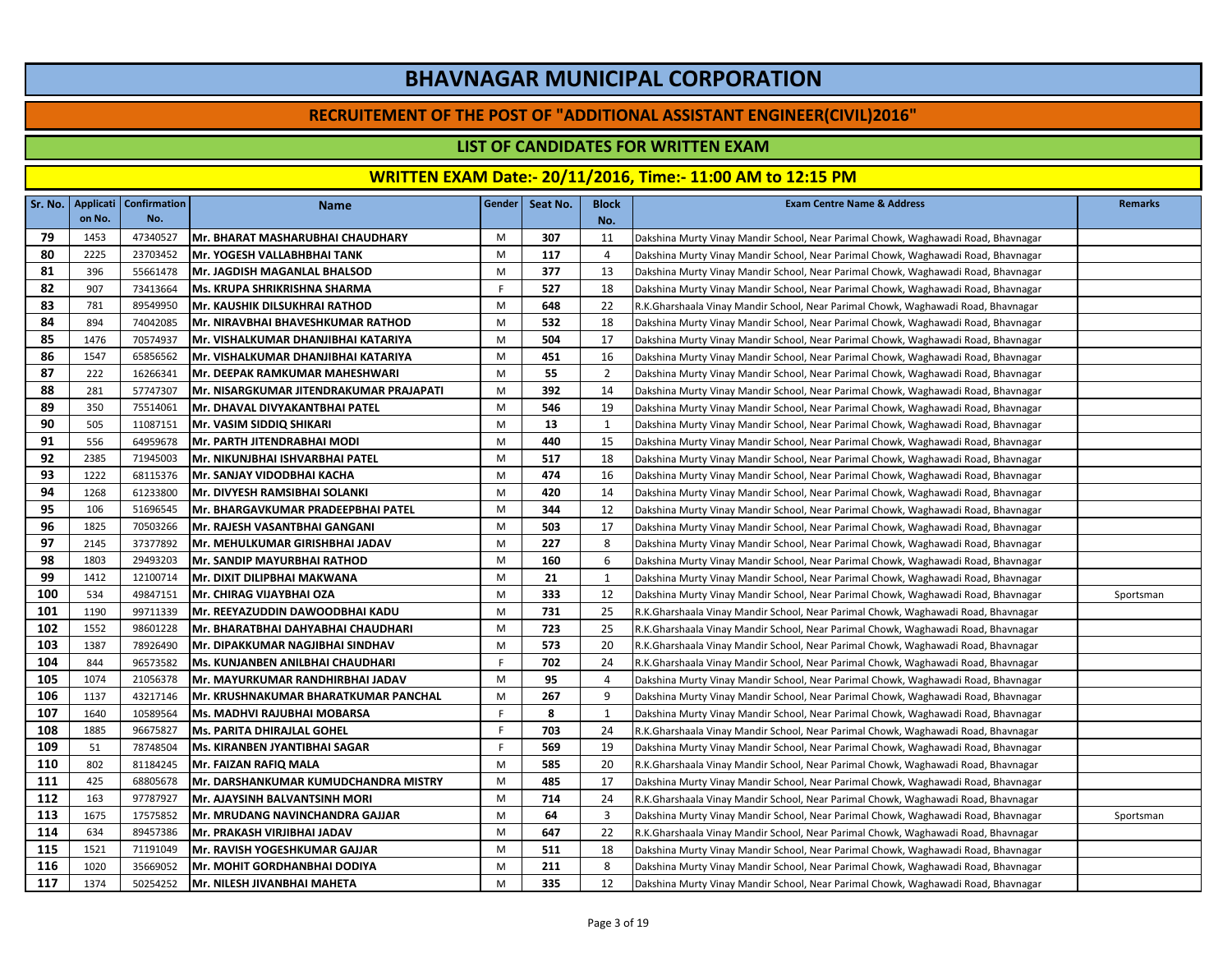#### **RECRUITEMENT OF THE POST OF "ADDITIONAL ASSISTANT ENGINEER(CIVIL)2016"**

### **LIST OF CANDIDATES FOR WRITTEN EXAM**

|     |        | Sr. No.   Applicati   Confirmation | <b>Name</b>                            | Gender | Seat No. | <b>Block</b>   | <b>Exam Centre Name &amp; Address</b>                                             | <b>Remarks</b> |
|-----|--------|------------------------------------|----------------------------------------|--------|----------|----------------|-----------------------------------------------------------------------------------|----------------|
|     | on No. | No.                                |                                        |        |          | No.            |                                                                                   |                |
| 118 | 1584   | 68953037                           | Mr. VIMAL DAYALAL PRANAMI              | M      | 487      | 17             | Dakshina Murty Vinay Mandir School, Near Parimal Chowk, Waghawadi Road, Bhavnagar | Sportsman      |
| 119 | 2527   | 98439578                           | Mr. AJAYBHAI DEVSHIBHAI RATHOD         | M      | 719      | 24             | R.K.Gharshaala Vinay Mandir School, Near Parimal Chowk, Waghawadi Road, Bhavnagar |                |
| 120 | 329    | 15191621                           | <b>Mr. BHARAT KUMAR</b>                | M      | 46       | $\overline{2}$ | Dakshina Murty Vinay Mandir School, Near Parimal Chowk, Waghawadi Road, Bhavnagar |                |
| 121 | 456    | 32666260                           | Mr. VIJAYKUMAR MANJIBHAAI DESAI        | M      | 191      | $\overline{7}$ | Dakshina Murty Vinay Mandir School, Near Parimal Chowk, Waghawadi Road, Bhavnagar |                |
| 122 | 733    | 20381003                           | Mr. MAYANKKUMAR BHAILALBHAI CHARAN     | M      | 89       | 3              | Dakshina Murty Vinay Mandir School, Near Parimal Chowk, Waghawadi Road, Bhavnagar |                |
| 123 | 761    | 96713727                           | <b>Ms. KRISHNA SURYAKANT TAILOR</b>    | F.     | 704      | 24             | R.K.Gharshaala Vinay Mandir School, Near Parimal Chowk, Waghawadi Road, Bhavnagar |                |
| 124 | 1841   | 71112629                           | Ms. KRUTIKA BHURABHAI DASA             | F      | 510      | 17             | Dakshina Murty Vinay Mandir School, Near Parimal Chowk, Waghawadi Road, Bhavnagar |                |
| 125 | 1417   | 15407050                           | Mr. SAGARKUMAR AMRUTBHAI VALAND        | M      | 48       | $\overline{2}$ | Dakshina Murty Vinay Mandir School, Near Parimal Chowk, Waghawadi Road, Bhavnagar |                |
| 126 | 1794   | 54604140                           | Mr. HITESH DHANJIBHAI PRAJAPATI        | M      | 365      | 13             | Dakshina Murty Vinay Mandir School, Near Parimal Chowk, Waghawadi Road, Bhavnagar |                |
| 127 | 1846   | 51277666                           | Mr. NARENDRA RAMESHBHAI KATUA          | M      | 342      | 12             | Dakshina Murty Vinay Mandir School, Near Parimal Chowk, Waghawadi Road, Bhavnagar |                |
| 128 | 338    | 44642735                           | Mr. MAYUR DINESHBHAI PANCHAL           | M      | 282      | 10             | Dakshina Murty Vinay Mandir School, Near Parimal Chowk, Waghawadi Road, Bhavnagar |                |
| 129 | 507    | 76931785                           | Mr. HIMANSHU SURESHBHAI MAKWANA        | M      | 557      | 19             | Dakshina Murty Vinay Mandir School, Near Parimal Chowk, Waghawadi Road, Bhavnagar | Sportsman      |
| 130 | 784    | 59246855                           | Mr. CHIRAG BHUPATBHAI GOHEL            | M      | 404      | 14             | Dakshina Murty Vinay Mandir School, Near Parimal Chowk, Waghawadi Road, Bhavnagar |                |
| 131 | 896    | 68397357                           | Mr. NITINKUMAR DEVACHANDBHAI CHAUHAN   | M      | 478      | 16             | Dakshina Murty Vinay Mandir School, Near Parimal Chowk, Waghawadi Road, Bhavnagar |                |
| 132 | 942    | 94348224                           | Mr. DHIRAJKUMAR KANJIBHAI CHAUDHARI    | M      | 685      | 23             | R.K.Gharshaala Vinay Mandir School, Near Parimal Chowk, Waghawadi Road, Bhavnagar | Sportsman      |
| 133 | 1253   | 86690154                           | Mr. JAY PANKAJKUMAR PANCHAL            | M      | 625      | 21             | R.K.Gharshaala Vinay Mandir School, Near Parimal Chowk, Waghawadi Road, Bhavnagar | Sportsman      |
| 134 | 1793   | 40965083                           | Mr. PRASHANT LALJIBHAI SARALIA         | M      | 247      | 9              | Dakshina Murty Vinay Mandir School, Near Parimal Chowk, Waghawadi Road, Bhavnagar |                |
| 135 | 857    | 27002300                           | Mr. RAJESH DADUBHAI AMBALIYA           | M      | 146      | 5              | Dakshina Murty Vinay Mandir School, Near Parimal Chowk, Waghawadi Road, Bhavnagar |                |
| 136 | 678    | 86945019                           | Mr. BHAGATSINH RAYSINGBHAI VASAVA      | M      | 628      | 21             | R.K.Gharshaala Vinay Mandir School, Near Parimal Chowk, Waghawadi Road, Bhavnagar |                |
| 137 | 1023   | 73535016                           | Mr. ASHVIN RAMESHBHAI MAKWANA          | M      | 528      | 18             | Dakshina Murty Vinay Mandir School, Near Parimal Chowk, Waghawadi Road, Bhavnagar |                |
| 138 | 1997   | 21161020                           | Mr. RAHUL KAMLESHKUMAR OZA             | M      | 96       | 4              | Dakshina Murty Vinay Mandir School, Near Parimal Chowk, Waghawadi Road, Bhavnagar |                |
| 139 | 2406   | 43656118                           | Mr. VIJAY PRATAPBHAI SOLANKI           | M      | 271      | 10             | Dakshina Murty Vinay Mandir School, Near Parimal Chowk, Waghawadi Road, Bhavnagar |                |
| 140 | 2521   | 28633281                           | Ms. NIRALIKUMARI RAMBHAI PATEL         | F.     | 154      | 6              | Dakshina Murty Vinay Mandir School, Near Parimal Chowk, Waghawadi Road, Bhavnagar |                |
| 141 | 606    | 68707516                           | Mr. KAILASH BABUBHAI VALA              | M      | 482      | 17             | Dakshina Murty Vinay Mandir School, Near Parimal Chowk, Waghawadi Road, Bhavnagar |                |
| 142 | 1528   | 56956044                           | Ms. MONALIBEN RAMESHBHAI KHUNT         | F.     | 388      | 13             | Dakshina Murty Vinay Mandir School, Near Parimal Chowk, Waghawadi Road, Bhavnagar | Sportsman      |
| 143 | 1940   | 10494506                           | Mr. VINAYKUMAR DINESHBHAI VARIA        | M      | 4        | 1              | Dakshina Murty Vinay Mandir School, Near Parimal Chowk, Waghawadi Road, Bhavnagar |                |
| 144 | 1942   | 69131887                           | Mr. VINAYKUMAR DINESHBHAI VARIA        | M      | 489      | 17             | Dakshina Murty Vinay Mandir School, Near Parimal Chowk, Waghawadi Road, Bhavnagar |                |
| 145 | 392    | 84119520                           | Mr. AJAYKUMAR JAYANTILAL MEVADA        | M      | 605      | 21             | R.K.Gharshaala Vinay Mandir School, Near Parimal Chowk, Waghawadi Road, Bhavnagar |                |
| 146 | 653    | 83203655                           | Mr. KHIMJIBHAI PACHANBHAI RABARI       | M      | 598      | 20             | R.K.Gharshaala Vinay Mandir School, Near Parimal Chowk, Waghawadi Road, Bhavnagar |                |
| 147 | 1545   | 34266976                           | Mr. PRASHANTKUMAR GOVINDBHAI TANK      | M      | 200      | $\overline{7}$ | Dakshina Murty Vinay Mandir School, Near Parimal Chowk, Waghawadi Road, Bhavnagar |                |
| 148 | 124    | 12057010                           | Mr. ARJAV PRAVINCHANDRA SHRIMALI       | M      | 20       | 1              | Dakshina Murty Vinay Mandir School, Near Parimal Chowk, Waghawadi Road, Bhavnagar |                |
| 149 | 509    | 40690437                           | Mr. NISHANTKUMAR GOVINDRAY DANIDHARIYA | M      | 244      | 9              | Dakshina Murty Vinay Mandir School, Near Parimal Chowk, Waghawadi Road, Bhavnagar |                |
| 150 | 989    | 13568909                           | Mr. PRAVINBHAI JERAMBHAI KATARIYA      | M      | 38       | $\overline{2}$ | Dakshina Murty Vinay Mandir School, Near Parimal Chowk, Waghawadi Road, Bhavnagar |                |
| 151 | 78     | 98910461                           | Mr. JAYSUKH VALJI BHAI MER             | M      | 725      | 25             | R.K.Gharshaala Vinay Mandir School, Near Parimal Chowk, Waghawadi Road, Bhavnagar |                |
| 152 | 1518   | 57873961                           | Mr. DIVYESH GUNABHAI KALSARIYA         | M      | 395      | 14             | Dakshina Murty Vinay Mandir School, Near Parimal Chowk, Waghawadi Road, Bhavnagar |                |
| 153 | 93     | 68274775                           | Mr. BHARGAV JAYISNHBHAI CHAUDHARI      | M      | 476      | 16             | Dakshina Murty Vinay Mandir School, Near Parimal Chowk, Waghawadi Road, Bhavnagar |                |
| 154 | 1320   | 73737091                           | Mr. DHIRENKUMAR KISHORBHAI MEHTA       | M      | 530      | 18             | Dakshina Murty Vinay Mandir School, Near Parimal Chowk, Waghawadi Road, Bhavnagar |                |
| 155 | 935    | 72061226                           | Mr. GHANSHYAMBHAI SHAMJIBHAI DABHI     | M      | 519      | 18             | Dakshina Murty Vinay Mandir School, Near Parimal Chowk, Waghawadi Road, Bhavnagar |                |
| 156 | 1549   | 71273314                           | Mr. JAYKUMAR BHARATBHAI SIDDHAPURA     | M      | 513      | 18             | Dakshina Murty Vinay Mandir School, Near Parimal Chowk, Waghawadi Road, Bhavnagar |                |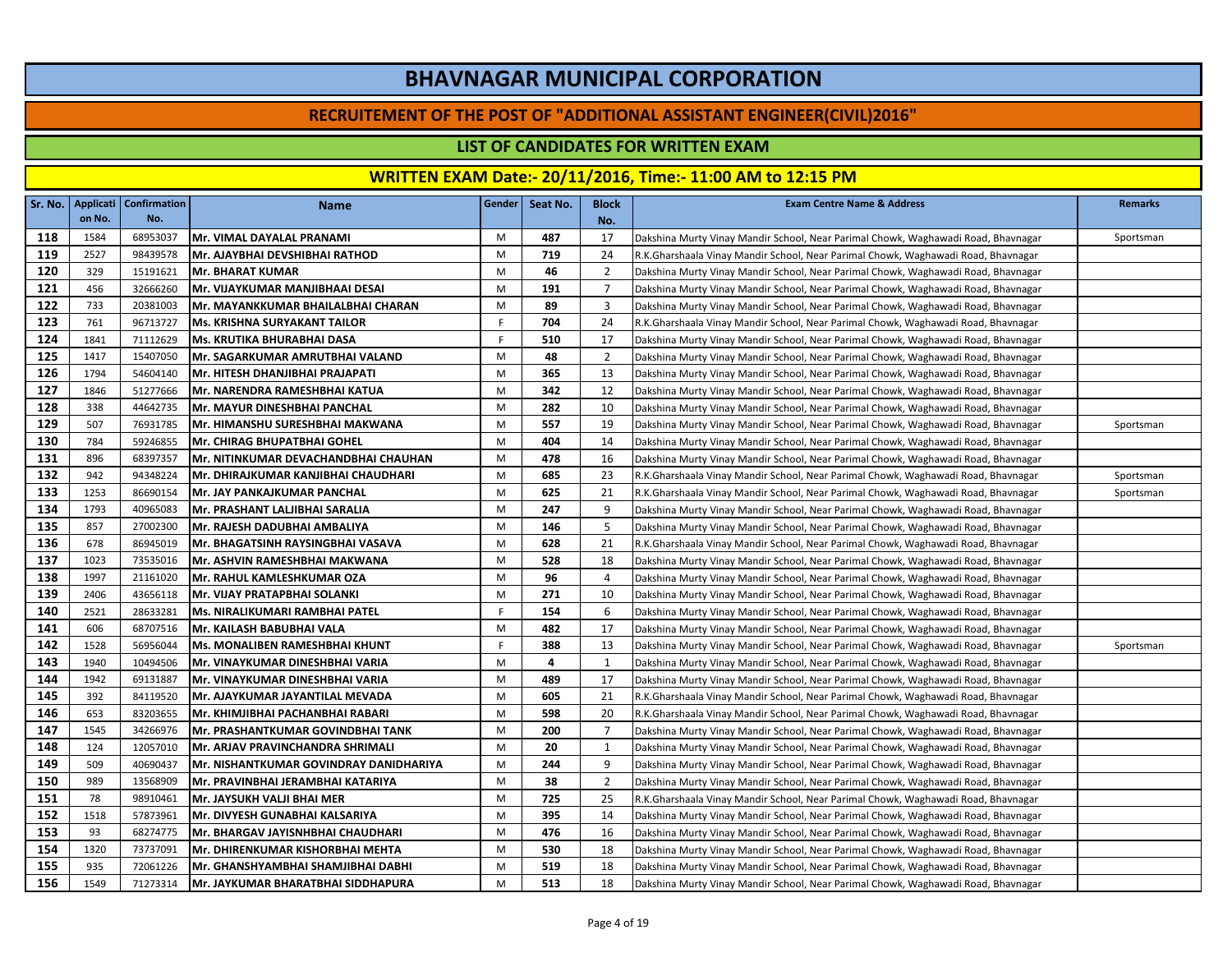#### **RECRUITEMENT OF THE POST OF "ADDITIONAL ASSISTANT ENGINEER(CIVIL)2016"**

### **LIST OF CANDIDATES FOR WRITTEN EXAM**

|     | Sr. No.   Applicati | Confirmation | <b>Name</b>                              | Gender | Seat No. | <b>Block</b>   | <b>Exam Centre Name &amp; Address</b>                                             | <b>Remarks</b> |
|-----|---------------------|--------------|------------------------------------------|--------|----------|----------------|-----------------------------------------------------------------------------------|----------------|
|     | on No.              | No.          |                                          |        |          | No.            |                                                                                   |                |
| 157 | 1599                | 48092975     | <b>Mr. BHAVIN CHANDULAL PARMAR</b>       | M      | 314      | 11             | Dakshina Murty Vinay Mandir School, Near Parimal Chowk, Waghawadi Road, Bhavnagar |                |
| 158 | 1041                | 83507011     | Mr. NILESHKUMAR GOVINDBHAI MAKWANA       | M      | 600      | 20             | R.K.Gharshaala Vinay Mandir School, Near Parimal Chowk, Waghawadi Road, Bhavnagar |                |
|     |                     |              |                                          |        |          |                |                                                                                   |                |
| 159 | 2419                | 36032272     | Mr. DHAVALKUMAR RAMPRASADBHAI DEVAMURARI | M      | 213      | 8              | Dakshina Murty Vinay Mandir School, Near Parimal Chowk, Waghawadi Road, Bhavnagar |                |
| 160 | 2489                | 65048141     | Mr. VATSALKUMAR RATILAL PATEL            | M      | 441      | 15             | Dakshina Murty Vinay Mandir School, Near Parimal Chowk, Waghawadi Road, Bhavnagar |                |
| 161 | 217                 | 80753556     | Ms. SAHISTABEN ASHOKBHAI PATEL           | F.     | 583      | 20             | R.K.Gharshaala Vinay Mandir School, Near Parimal Chowk, Waghawadi Road, Bhavnagar |                |
| 162 | 284                 | 42257362     | <b>Mr. ANKURKUMAR BHAGVANDAS RATHOD</b>  | M      | 260      | 9              | Dakshina Murty Vinay Mandir School, Near Parimal Chowk, Waghawadi Road, Bhavnagar |                |
| 163 | 2059                | 98161641     | Mr. BIPINKUMAR MOHANBHAI VALAND          | M      | 717      | 24             | R.K.Gharshaala Vinay Mandir School, Near Parimal Chowk, Waghawadi Road, Bhavnagar |                |
| 164 | 216                 | 35878384     | <b>Mr. UMAKANT DILIPKUMAR SUTHAR</b>     | M      | 212      | 8              | Dakshina Murty Vinay Mandir School, Near Parimal Chowk, Waghawadi Road, Bhavnagar |                |
| 165 | 1073                | 16127819     | Mr. RAKESH VALLABHBHAI VALA              | M      | 54       | $\overline{2}$ | Dakshina Murty Vinay Mandir School, Near Parimal Chowk, Waghawadi Road, Bhavnagar |                |
| 166 | 2317                | 29204015     | <b>Ms. VANITA VINODBHAI PATEL</b>        | F.     | 158      | 6              | Dakshina Murty Vinay Mandir School, Near Parimal Chowk, Waghawadi Road, Bhavnagar |                |
| 167 | 150                 | 49057861     | Mr. HAMIRBHAI SOLANKI JIGNESHKUMAR       | M      | 324      | 11             | Dakshina Murty Vinay Mandir School, Near Parimal Chowk, Waghawadi Road, Bhavnagar |                |
| 168 | 155                 | 65290301     | Mr. JIGNESHKUMAR HAMIRBHAI SOLANKI       | M      | 444      | 15             | Dakshina Murty Vinay Mandir School, Near Parimal Chowk, Waghawadi Road, Bhavnagar |                |
| 169 | 180                 | 63453281     | Mr. VIJAY DAYABHAI DABHI                 | M      | 431      | 15             | Dakshina Murty Vinay Mandir School, Near Parimal Chowk, Waghawadi Road, Bhavnagar |                |
| 170 | 226                 | 16836357     | Mr. AKASHSINH KALUBHAI DODIYA            | M      | 57       | $\overline{2}$ | Dakshina Murty Vinay Mandir School, Near Parimal Chowk, Waghawadi Road, Bhavnagar |                |
| 171 | 479                 | 19128801     | Mr. MUKESHKUMAR SURAJBHAI VANJARA        | M      | 76       | 3              | Dakshina Murty Vinay Mandir School, Near Parimal Chowk, Waghawadi Road, Bhavnagar |                |
| 172 | 569                 | 19770194     | Mr. VISHALKUMAR DILIPKUMAR PATEL         | M      | 83       | 3              | Dakshina Murty Vinay Mandir School, Near Parimal Chowk, Waghawadi Road, Bhavnagar |                |
| 173 | 629                 | 66602220     | Ms. KINNARIBEN NARESHBHAI PATEL          | F.     | 459      | 16             | Dakshina Murty Vinay Mandir School, Near Parimal Chowk, Waghawadi Road, Bhavnagar |                |
| 174 | 1267                | 75136115     | Mr. URVISHKUMAR VINODKUMAR MODI          | M      | 541      | 19             | Dakshina Murty Vinay Mandir School, Near Parimal Chowk, Waghawadi Road, Bhavnagar |                |
| 175 | 1947                | 97109401     | Mr. YASHPAL HASMUKHBHAI SHIYAL           | M      | 707      | 24             | R.K.Gharshaala Vinay Mandir School, Near Parimal Chowk, Waghawadi Road, Bhavnagar |                |
| 176 | 2518                | 68061064     | Mr. MOHAMMEDSAIF ABDULRAJJAQ PATEL       | M      | 472      | 16             | Dakshina Murty Vinay Mandir School, Near Parimal Chowk, Waghawadi Road, Bhavnagar |                |
| 177 | 2533                | 19742584     | Mr. JATIN SOMABHAI PRAJAPATI             | M      | 82       | 3              | Dakshina Murty Vinay Mandir School, Near Parimal Chowk, Waghawadi Road, Bhavnagar |                |
| 178 | 491                 | 82220301     | Mr. ARKAN MAHMADMAKSUD MANSURI           | M      | 592      | 20             | R.K.Gharshaala Vinay Mandir School, Near Parimal Chowk, Waghawadi Road, Bhavnagar |                |
| 179 | 1475                | 48414659     | Mr. RAVIBHAI DILIPBHAI PRAJAPATI         | M      | 317      | 11             | Dakshina Murty Vinay Mandir School, Near Parimal Chowk, Waghawadi Road, Bhavnagar |                |
| 180 | 1651                | 90857638     | Mr. NILESHKUMAR PARSHOTAMBHAI SAKARIYA   | M      | 657      | 22             | R.K.Gharshaala Vinay Mandir School, Near Parimal Chowk, Waghawadi Road, Bhavnagar |                |
| 181 | 416                 | 94446523     | Mr. MITESHKUMAR BHAGVANJIBHAI KATARIYA   | M      | 686      | 23             | R.K.Gharshaala Vinay Mandir School, Near Parimal Chowk, Waghawadi Road, Bhavnagar |                |
| 182 | 681                 | 84807278     | Mr. PRATIK DINESHBHAI TANK               | M      | 611      | 21             | R.K.Gharshaala Vinay Mandir School, Near Parimal Chowk, Waghawadi Road, Bhavnagar |                |
| 183 | 1729                | 49169394     | Mrs. DEEPMALA SANJAY CHAVDA              | F.     | 326      | 11             | Dakshina Murty Vinay Mandir School, Near Parimal Chowk, Waghawadi Road, Bhavnagar |                |
| 184 | 1929                | 77548055     | Mr. JAYESHBHAI BHUPATBHAI TANK           | M      | 560      | 19             | Dakshina Murty Vinay Mandir School, Near Parimal Chowk, Waghawadi Road, Bhavnagar |                |
| 185 | 2401                | 82208097     | Mr. MANISH VIRJIBHAI HADIYA              | M      | 591      | 20             | R.K.Gharshaala Vinay Mandir School, Near Parimal Chowk, Waghawadi Road, Bhavnagar |                |
| 186 | 2543                | 46912358     | Mr. PARTHKUMAR HARESHBHAI VAGHELA        | M      | 302      | 11             | Dakshina Murty Vinay Mandir School, Near Parimal Chowk, Waghawadi Road, Bhavnagar |                |
| 187 | 1323                | 55683207     | Mr. HARDIKKUMAR DAHYABHAI PRAJAPATI      | M      | 378      | 13             | Dakshina Murty Vinay Mandir School, Near Parimal Chowk, Waghawadi Road, Bhavnagar |                |
| 188 | 1365                | 87971223     | Mr. VIKESH JAYSUKHLAL PARMAR             | M      | 635      | 22             | R.K.Gharshaala Vinay Mandir School, Near Parimal Chowk, Waghawadi Road, Bhavnagar |                |
| 189 | 2316                | 59883191     | Mr. VISHAL RAJUBHAI RAVAL                | M      | 409      | 14             | Dakshina Murty Vinay Mandir School, Near Parimal Chowk, Waghawadi Road, Bhavnagar |                |
| 190 | 2413                | 97250701     | Mr. DHRIJESH KISHORBHAI PASTAGIYA        | M      | 708      | 24             | R.K.Gharshaala Vinay Mandir School, Near Parimal Chowk, Waghawadi Road, Bhavnagar | Sportsman      |
| 191 | 356                 | 93768971     | Mr. KETANKUMAR TULSIRAM CHAUDHARI        | M      | 677      | 23             | R.K.Gharshaala Vinay Mandir School, Near Parimal Chowk, Waghawadi Road, Bhavnagar |                |
| 192 | 400                 | 31148210     | <b>Ms. JINAL RAMNIKLAL PATEL</b>         | F      | 177      | 6              | Dakshina Murty Vinay Mandir School, Near Parimal Chowk, Waghawadi Road, Bhavnagar |                |
| 193 | 673                 | 91140621     | Mr. MAYUR THAKARSHIBHAI MAKWANA          | M      | 658      | 22             | R.K.Gharshaala Vinay Mandir School, Near Parimal Chowk, Waghawadi Road, Bhavnagar |                |
| 194 | 849                 | 87779652     | <b>Mr. PRAKASH KISHORBHAI DEVGANIYA</b>  | M      | 634      | 22             | R.K.Gharshaala Vinay Mandir School, Near Parimal Chowk, Waghawadi Road, Bhavnagar |                |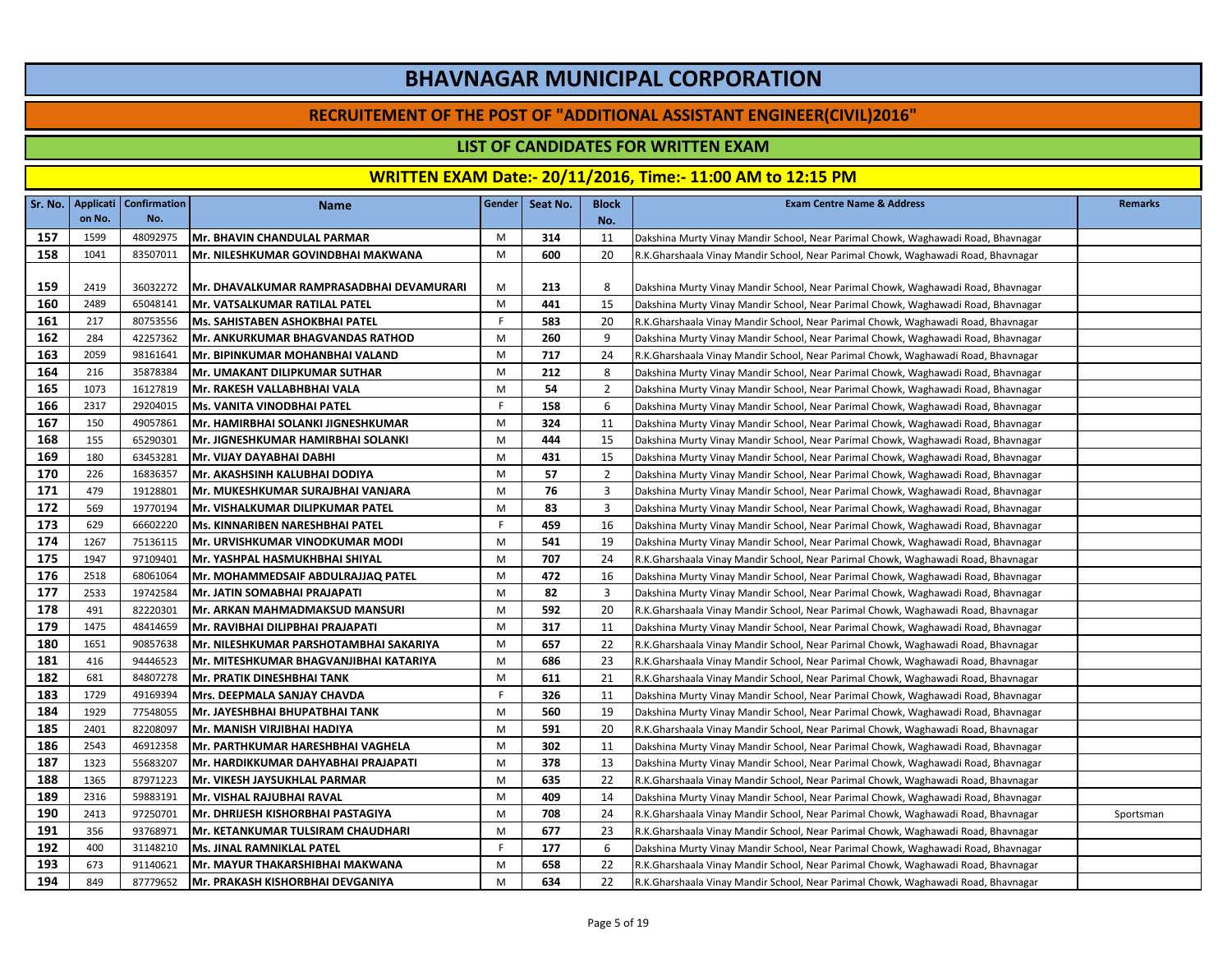#### **RECRUITEMENT OF THE POST OF "ADDITIONAL ASSISTANT ENGINEER(CIVIL)2016"**

### **LIST OF CANDIDATES FOR WRITTEN EXAM**

|     |        | Sr. No.   Applicati   Confirmation | <b>Name</b>                          | Gender | Seat No. | <b>Block</b>   | <b>Exam Centre Name &amp; Address</b>                                             | <b>Remarks</b> |
|-----|--------|------------------------------------|--------------------------------------|--------|----------|----------------|-----------------------------------------------------------------------------------|----------------|
|     | on No. | No.                                |                                      |        |          | No.            |                                                                                   |                |
| 195 | 1200   | 89085674                           | Mr. MAYUR THAKARSHIBHAI MAKWANA      | M      | 642      | 22             | R.K.Gharshaala Vinay Mandir School, Near Parimal Chowk, Waghawadi Road, Bhavnagar |                |
| 196 | 1775   | 37230532                           | Ms. UTTEJANA ANILBHAI CHAUDHARI      | F.     | 223      | 8              | Dakshina Murty Vinay Mandir School, Near Parimal Chowk, Waghawadi Road, Bhavnagar |                |
| 197 | 1878   | 32611117                           | Mr. SURESHBHAI DEVSHIBHAI DANGAR     | M      | 190      | $\overline{7}$ | Dakshina Murty Vinay Mandir School, Near Parimal Chowk, Waghawadi Road, Bhavnagar |                |
| 198 | 1550   | 62487055                           | Mr. RAHUL RAMESHCHANDRA RATHOD       | M      | 428      | 15             | Dakshina Murty Vinay Mandir School, Near Parimal Chowk, Waghawadi Road, Bhavnagar |                |
| 199 | 1867   | 31900720                           | Mr. BHAVIN GHANSHYAMBHAI SUTHAR      | M      | 184      | $\overline{7}$ | Dakshina Murty Vinay Mandir School, Near Parimal Chowk, Waghawadi Road, Bhavnagar |                |
| 200 | 182    | 55498186                           | Mr. ANILKUMAR KANUBHAI PATEL         | M      | 375      | 13             | Dakshina Murty Vinay Mandir School, Near Parimal Chowk, Waghawadi Road, Bhavnagar |                |
| 201 | 218    | 58870930                           | Ms. NIPA JASHVANTBHAI MEWADA         | F.     | 399      | 14             | Dakshina Murty Vinay Mandir School, Near Parimal Chowk, Waghawadi Road, Bhavnagar |                |
| 202 | 917    | 86555416                           | Mr. DARSHAN JAGDISHBHAI PANCHAL      | M      | 621      | 21             | R.K.Gharshaala Vinay Mandir School, Near Parimal Chowk, Waghawadi Road, Bhavnagar |                |
| 203 | 1385   | 92111438                           | Mr. ASHISH KANTIBHAI PARMAR          | M      | 668      | 23             | R.K.Gharshaala Vinay Mandir School, Near Parimal Chowk, Waghawadi Road, Bhavnagar |                |
| 204 | 1870   | 32431067                           | Mr. DARSHAN JAGDISHBHAI PANCHAL      | M      | 188      | $\overline{7}$ | Dakshina Murty Vinay Mandir School, Near Parimal Chowk, Waghawadi Road, Bhavnagar |                |
| 205 | 224    | 79703090                           | <b>Mr. MAYUR MAGANLAL RATHOD</b>     | M      | 579      | 20             | R.K.Gharshaala Vinay Mandir School, Near Parimal Chowk, Waghawadi Road, Bhavnagar |                |
| 206 | 585    | 93672185                           | Mr. SHRAVANBHAI HARACHANDJI RATHOD   | M      | 675      | 23             | R.K.Gharshaala Vinay Mandir School, Near Parimal Chowk, Waghawadi Road, Bhavnagar |                |
| 207 | 1789   | 46190304                           | Mr. KAMLESH KHIMJIBHAI VALA          | M      | 293      | 10             | Dakshina Murty Vinay Mandir School, Near Parimal Chowk, Waghawadi Road, Bhavnagar |                |
| 208 | 2206   | 40991982                           | Mr. KUSHALKUMAR NARANBHAI ANIALIA    | M      | 248      | 9              | Dakshina Murty Vinay Mandir School, Near Parimal Chowk, Waghawadi Road, Bhavnagar |                |
| 209 | 2207   | 54923851                           | Mr. KUSHALKUMAR NARANBHAI ANIALIA    | M      | 368      | 13             | Dakshina Murty Vinay Mandir School, Near Parimal Chowk, Waghawadi Road, Bhavnagar |                |
| 210 | 2447   | 24650635                           | Mr. NISHARGKUMAR ISHVARLAL PATEL     | M      | 125      | 5              | Dakshina Murty Vinay Mandir School, Near Parimal Chowk, Waghawadi Road, Bhavnagar |                |
| 211 | 76     | 22756008                           | Ms. DEVANGI GANESHBHAI HATTIMARE     | F.     | 104      | 4              | Dakshina Murty Vinay Mandir School, Near Parimal Chowk, Waghawadi Road, Bhavnagar |                |
| 212 | 348    | 29606214                           | Mr. RONAKKUMAR HARSHADBHAI SATHAVARA | M      | 161      | 6              | Dakshina Murty Vinay Mandir School, Near Parimal Chowk, Waghawadi Road, Bhavnagar |                |
| 213 | 460    | 19703021                           | Ms. SWATI RAMESHBHAI SOLANKI         | F.     | 81       | 3              | Dakshina Murty Vinay Mandir School, Near Parimal Chowk, Waghawadi Road, Bhavnagar |                |
| 214 | 700    | 12838055                           | Ms. SHEEKHABEN RAMESHBHAI PATEL      | F.     | 25       | 1              | Dakshina Murty Vinay Mandir School, Near Parimal Chowk, Waghawadi Road, Bhavnagar |                |
| 215 | 1208   | 77000582                           | Mr. ABHAY MUKESHBHAI GEDIYA          | M      | 558      | 19             | Dakshina Murty Vinay Mandir School, Near Parimal Chowk, Waghawadi Road, Bhavnagar |                |
| 216 | 1493   | 18177818                           | Mr. MUKESHBHAI PRAGJIBHAI DHAPA      | M      | 69       | 3              | Dakshina Murty Vinay Mandir School, Near Parimal Chowk, Waghawadi Road, Bhavnagar |                |
| 217 | 1702   | 78148653                           | Ms. MOHINIKUMARI LALJIBHAI PATEL     | F.     | 563      | 19             | Dakshina Murty Vinay Mandir School, Near Parimal Chowk, Waghawadi Road, Bhavnagar |                |
| 218 | 2041   | 79844065                           | Ms. ITI SURESHBHAI PATEL             | F      | 581      | 20             | R.K.Gharshaala Vinay Mandir School, Near Parimal Chowk, Waghawadi Road, Bhavnagar |                |
| 219 | 382    | 92040867                           | Ms. RICHA SHAILESHBHAI PARIKH        | F.     | 666      | 23             | R.K.Gharshaala Vinay Mandir School, Near Parimal Chowk, Waghawadi Road, Bhavnagar |                |
| 220 | 1188   | 17309250                           | Mr. BRIJESH DHANABHAI PATEL          | M      | 61       | 3              | Dakshina Murty Vinay Mandir School, Near Parimal Chowk, Waghawadi Road, Bhavnagar |                |
| 221 | 1422   | 82523736                           | Mr. RAJKUMAR HARSHADKUMAR JAYSWAL    | M      | 594      | 20             | R.K.Gharshaala Vinay Mandir School, Near Parimal Chowk, Waghawadi Road, Bhavnagar | Sportsman      |
| 222 | 292    | 93873349                           | Mr. AJAY BHARATBHAI MEGHANI          | M      | 680      | 23             | R.K.Gharshaala Vinay Mandir School, Near Parimal Chowk, Waghawadi Road, Bhavnagar |                |
| 223 | 670    | 24978708                           | Mr. HAKA HIRABHAI KAROTARA           | M      | 129      | 5              | Dakshina Murty Vinay Mandir School, Near Parimal Chowk, Waghawadi Road, Bhavnagar |                |
| 224 | 895    | 89202642                           | Mr. JENTI NANJIBHAI CHOUHAN          | M      | 645      | 22             | R.K.Gharshaala Vinay Mandir School, Near Parimal Chowk, Waghawadi Road, Bhavnagar |                |
| 225 | 1289   | 22903572                           | Mr. MRUGESHKUMAR DEVDATTBHAI RAMI    | M      | 107      | 4              | Dakshina Murty Vinay Mandir School, Near Parimal Chowk, Waghawadi Road, Bhavnagar |                |
| 226 | 1388   | 23353469                           | Mr. MUSTAFA KHOZEM BOMBAYWALA        | M      | 112      | $\overline{4}$ | Dakshina Murty Vinay Mandir School, Near Parimal Chowk, Waghawadi Road, Bhavnagar |                |
| 227 | 1540   | 37311499                           | Mr. AJAY KUMAR VIJAY BHAI CHITRODA   | M      | 226      | 8              | Dakshina Murty Vinay Mandir School, Near Parimal Chowk, Waghawadi Road, Bhavnagar |                |
| 228 | 2321   | 31137862                           | Mr. PRINSKUMAR ISH JAPADIYA          | M      | 176      | 6              | Dakshina Murty Vinay Mandir School, Near Parimal Chowk, Waghawadi Road, Bhavnagar |                |
| 229 | 2322   | 27067394                           | Mr. KARAN HARISHBHAI PANKHANIYA      | M      | 147      | 5              | Dakshina Murty Vinay Mandir School, Near Parimal Chowk, Waghawadi Road, Bhavnagar |                |
| 230 | 2325   | 74278251                           | Mr. RASHMIN DINESHBHAI OZA           | M      | 534      | 18             | Dakshina Murty Vinay Mandir School, Near Parimal Chowk, Waghawadi Road, Bhavnagar |                |
| 231 | 2420   | 51930952                           | Mr. JAGDISHKUMAR ABHALBHAI KALSARIYA | M      | 351      | 12             | Dakshina Murty Vinay Mandir School, Near Parimal Chowk, Waghawadi Road, Bhavnagar |                |
| 232 | 1949   | 43064959                           | Mr. DIPEN MANOJKUMAR BHILOTA         | M      | 265      | 9              | Dakshina Murty Vinay Mandir School, Near Parimal Chowk, Waghawadi Road, Bhavnagar |                |
| 233 | 539    | 46112737                           | Mr. RASIKKUMAR VINUBHAI MAKWANA      | M      | 291      | 10             | Dakshina Murty Vinay Mandir School, Near Parimal Chowk, Waghawadi Road, Bhavnagar |                |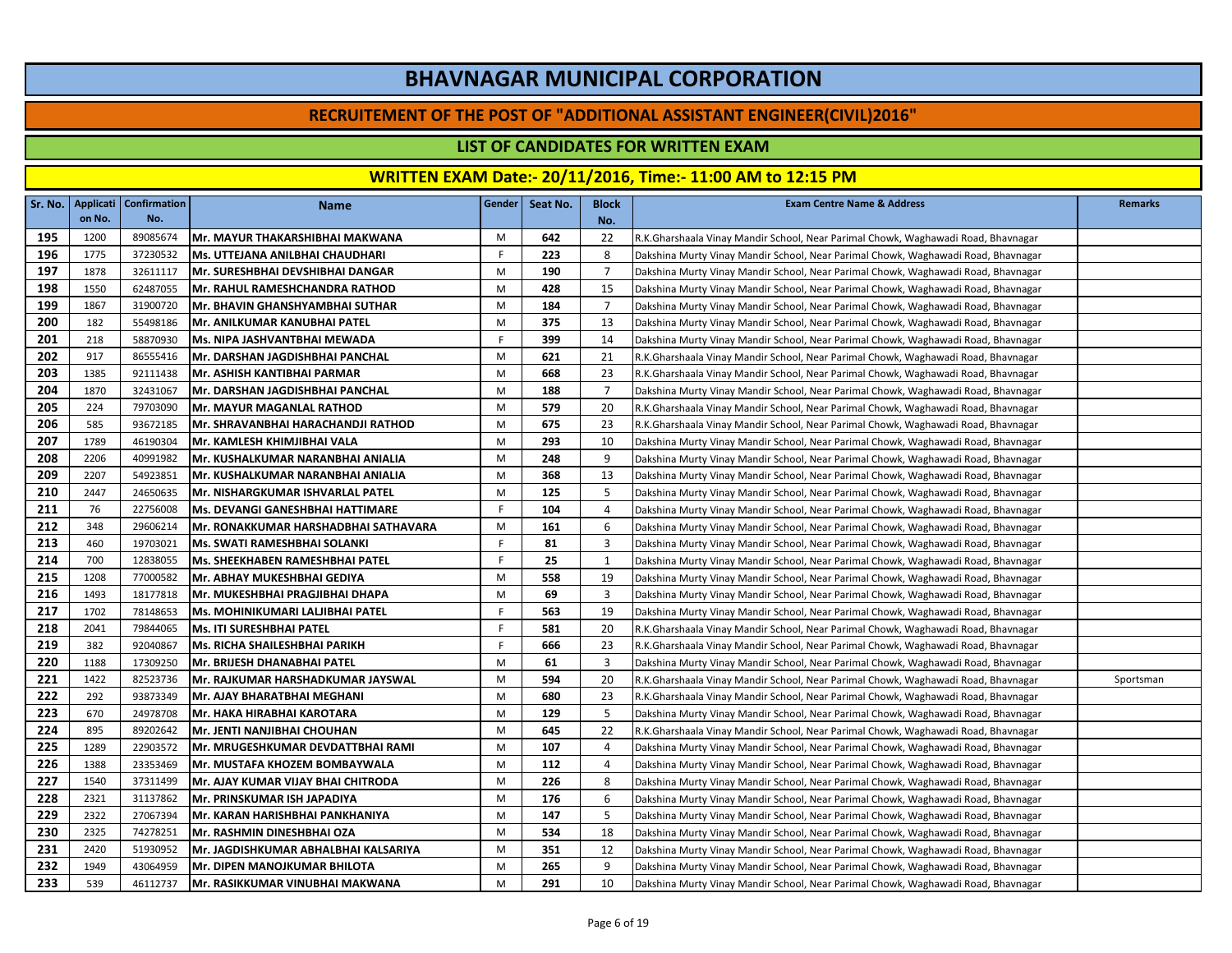#### **RECRUITEMENT OF THE POST OF "ADDITIONAL ASSISTANT ENGINEER(CIVIL)2016"**

### **LIST OF CANDIDATES FOR WRITTEN EXAM**

|     | Sr. No.   Applicati | <b>Confirmation</b> | <b>Name</b>                                | Gender | Seat No. | <b>Block</b>   | <b>Exam Centre Name &amp; Address</b>                                             | <b>Remarks</b> |
|-----|---------------------|---------------------|--------------------------------------------|--------|----------|----------------|-----------------------------------------------------------------------------------|----------------|
|     | on No.              | No.                 |                                            |        |          | No.            |                                                                                   |                |
| 234 | 617                 | 66015785            | Mr. DHAVALKUMAR NATVARLAL SUTHAR           | M      | 452      | 16             | Dakshina Murty Vinay Mandir School, Near Parimal Chowk, Waghawadi Road, Bhavnagar |                |
| 235 | 1840                | 65794708            | Mr. PRAVINSINH KANAKSINH ZALA              | M      | 448      | 15             | Dakshina Murty Vinay Mandir School, Near Parimal Chowk, Waghawadi Road, Bhavnagar |                |
| 236 | 1983                | 47331500            | <b>Mr. AKHILESH BHARATKUMAR GANDHI</b>     | M      | 305      | 11             | Dakshina Murty Vinay Mandir School, Near Parimal Chowk, Waghawadi Road, Bhavnagar |                |
| 237 | 426                 | 78789870            | Ms. KALYANI HARSHADBHAI GOHIL              | F.     | 571      | 20             | R.K.Gharshaala Vinay Mandir School, Near Parimal Chowk, Waghawadi Road, Bhavnagar |                |
| 238 | 644                 | 19363889            | Mr. PRIYANK NARENDRAKUMAR PRAJAPATI        | M      | 78       | 3              | Dakshina Murty Vinay Mandir School, Near Parimal Chowk, Waghawadi Road, Bhavnagar |                |
| 239 | 1171                | 88668957            | Mr. JANHAVI YOGESH KULKARNI                | -F.    | 640      | 22             | R.K.Gharshaala Vinay Mandir School, Near Parimal Chowk, Waghawadi Road, Bhavnagar |                |
| 240 | 1500                | 24853673            | Mr. ANILBHAI KHETABHAI CHAUDHARI           | M      | 127      | 5              | Dakshina Murty Vinay Mandir School, Near Parimal Chowk, Waghawadi Road, Bhavnagar |                |
| 241 | 2411                | 49815732            | Mr. PRIYESH PARESHBHAI MISTRY              | M      | 332      | 12             | Dakshina Murty Vinay Mandir School, Near Parimal Chowk, Waghawadi Road, Bhavnagar |                |
| 242 | 2520                | 75710647            | Mr. SANJAY BHIMABHAI DANGAR                | M      | 548      | 19             | Dakshina Murty Vinay Mandir School, Near Parimal Chowk, Waghawadi Road, Bhavnagar |                |
| 243 | 121                 | 49652528            | <b>Mr. TEJASKUMAR NARESHKUMAR MODH</b>     | M      | 330      | 11             | Dakshina Murty Vinay Mandir School, Near Parimal Chowk, Waghawadi Road, Bhavnagar |                |
| 244 | 1184                | 14464293            | <b>Mr. MAYURKUMAR RAMESHBHAI PRAJAPATI</b> | M      | 41       | 2              | Dakshina Murty Vinay Mandir School, Near Parimal Chowk, Waghawadi Road, Bhavnagar |                |
| 245 | 1648                | 68110194            | Ms. VIRAJ NARAYAN ASARI                    | F.     | 473      | 16             | Dakshina Murty Vinay Mandir School, Near Parimal Chowk, Waghawadi Road, Bhavnagar |                |
| 246 | 80                  | 75682567            | Mr. KIRANKUMAR VIRAJIBHAI BORICHA          | M      | 547      | 19             | Dakshina Murty Vinay Mandir School, Near Parimal Chowk, Waghawadi Road, Bhavnagar |                |
| 247 | 438                 | 12583823            | Mr. BHARATKUMAR MULJIBHAI PRAJAPATI        | M      | 24       | 1              | Dakshina Murty Vinay Mandir School, Near Parimal Chowk, Waghawadi Road, Bhavnagar |                |
| 248 | 948                 | 59401177            | Mr. KETAN PRAVINBHAI MANDAVIYA             | M      | 406      | 14             | Dakshina Murty Vinay Mandir School, Near Parimal Chowk, Waghawadi Road, Bhavnagar |                |
| 249 | 969                 | 48492164            | <b>Ms. RACHANABEN NAVINCHANDRA PATEL</b>   | F      | 319      | 11             | Dakshina Murty Vinay Mandir School, Near Parimal Chowk, Waghawadi Road, Bhavnagar |                |
| 250 | 379                 | 76624171            | Mr. PRAVINBHAI BHUPATBHAI BARAIYA          | M      | 552      | 19             | Dakshina Murty Vinay Mandir School, Near Parimal Chowk, Waghawadi Road, Bhavnagar |                |
| 251 | 478                 | 56291551            | <b>Ms. MONIKA PRAVINKUMAR SANSIYA</b>      | F.     | 386      | 13             | Dakshina Murty Vinay Mandir School, Near Parimal Chowk, Waghawadi Road, Bhavnagar |                |
| 252 | 691                 | 12911851            | Mr. GAURANGKUMAR CHIMANLAL VAGHELA         | M      | 29       | 1              | Dakshina Murty Vinay Mandir School, Near Parimal Chowk, Waghawadi Road, Bhavnagar |                |
| 253 | 2425                | 35634229            | Mr. RAHULKUMAR RAMANBHAI PANCHAL           | M      | 210      | 7              | Dakshina Murty Vinay Mandir School, Near Parimal Chowk, Waghawadi Road, Bhavnagar |                |
| 254 | 2492                | 78295517            | Mr. BHADRESH AMRUTBHAI KATARIYA            | M      | 565      | 19             | Dakshina Murty Vinay Mandir School, Near Parimal Chowk, Waghawadi Road, Bhavnagar |                |
| 255 | 402                 | 79565116            | Mr. PRAKASHKUMAR AMRATLAL PARMAR           | M      | 577      | 20             | R.K.Gharshaala Vinay Mandir School, Near Parimal Chowk, Waghawadi Road, Bhavnagar |                |
| 256 | 817                 | 98881334            | Ms. KINJAL NATVARLAL RATHOD                | F.     | 724      | 25             | R.K.Gharshaala Vinay Mandir School, Near Parimal Chowk, Waghawadi Road, Bhavnagar |                |
| 257 | 860                 | 29096572            | Mr. SARVAIYA KISHANBHAI TUSHAR             | M      | 156      | 6              | Dakshina Murty Vinay Mandir School, Near Parimal Chowk, Waghawadi Road, Bhavnagar | Sportsman      |
| 258 | 1244                | 38616284            | <b>Ms. HELI RAJESHKUMAR MODH</b>           | F.     | 237      | 8              | Dakshina Murty Vinay Mandir School, Near Parimal Chowk, Waghawadi Road, Bhavnagar |                |
| 259 | 1376                | 11489758            | Ms. DAMINI BABUBHAI VADGAMA                | F.     | 17       | 1              | Dakshina Murty Vinay Mandir School, Near Parimal Chowk, Waghawadi Road, Bhavnagar |                |
| 260 | 1406                | 79612801            | Mr. TUSHAR KISHANBHAI SARVAIYA             | M      | 578      | 20             | R.K.Gharshaala Vinay Mandir School, Near Parimal Chowk, Waghawadi Road, Bhavnagar |                |
| 261 | 2415                | 86627056            | Mr. PARTH RAJENDRAKUMAR VALA               | M      | 623      | 21             | R.K.Gharshaala Vinay Mandir School, Near Parimal Chowk, Waghawadi Road, Bhavnagar |                |
| 262 | 146                 | 25662451            | Mr. SURO PRAVINBHAI SAKARIYA               | M      | 135      | 5              | Dakshina Murty Vinay Mandir School, Near Parimal Chowk, Waghawadi Road, Bhavnagar |                |
| 263 | 1321                | 52672793            | <b>Mrs. KESHA PRATIKKUMAR SHAH</b>         | F.     | 353      | 12             | Dakshina Murty Vinay Mandir School, Near Parimal Chowk, Waghawadi Road, Bhavnagar |                |
| 264 | 1600                | 85535528            | Mr. KAMLESH BHARATBHAI CHAUHAN             | M      | 614      | 21             | R.K.Gharshaala Vinay Mandir School, Near Parimal Chowk, Waghawadi Road, Bhavnagar |                |
| 265 | 202                 | 54674146            | İMr. DIXIT BHAGAVANJIBHAI CHAVDA           | M      | 366      | 13             | Dakshina Murty Vinay Mandir School, Near Parimal Chowk, Waghawadi Road, Bhavnagar |                |
| 266 | 364                 | 83831531            | Mr. DIXIT BHAGAVANJIBHAI CHAVDA            | M      | 602      | 21             | R.K.Gharshaala Vinay Mandir School, Near Parimal Chowk, Waghawadi Road, Bhavnagar |                |
| 267 | 674                 | 77220615            | Mrs. PRAKASHKUMAR MAFAJI GELOT             | M      | 559      | 19             | Dakshina Murty Vinay Mandir School, Near Parimal Chowk, Waghawadi Road, Bhavnagar |                |
| 268 | 952                 | 39519892            | Mr. MITUL JAGDISHBHAI PANSINIYA            | M      | 238      | 8              | Dakshina Murty Vinay Mandir School, Near Parimal Chowk, Waghawadi Road, Bhavnagar |                |
| 269 | 2318                | 75187613            | Mr. RAKESHKUMAR BHAGABHAI PRAJAPATI        | M      | 543      | 19             | Dakshina Murty Vinay Mandir School, Near Parimal Chowk, Waghawadi Road, Bhavnagar |                |
| 270 | 1592                | 14659854            | Ms. SHILPA GOVIND BHAGIA                   | F.     | 44       | $\overline{2}$ | Dakshina Murty Vinay Mandir School, Near Parimal Chowk, Waghawadi Road, Bhavnagar |                |
| 271 | 1968                | 51798035            | Mr. SUNIL DAYABHAI MAKWANA                 | M      | 346      | 12             | Dakshina Murty Vinay Mandir School, Near Parimal Chowk, Waghawadi Road, Bhavnagar |                |
| 272 | 2432                | 48987393            | <b>Ms. NIJAL VINODBHAI CHAVDA</b>          | F.     | 321      | 11             | Dakshina Murty Vinay Mandir School, Near Parimal Chowk, Waghawadi Road, Bhavnagar |                |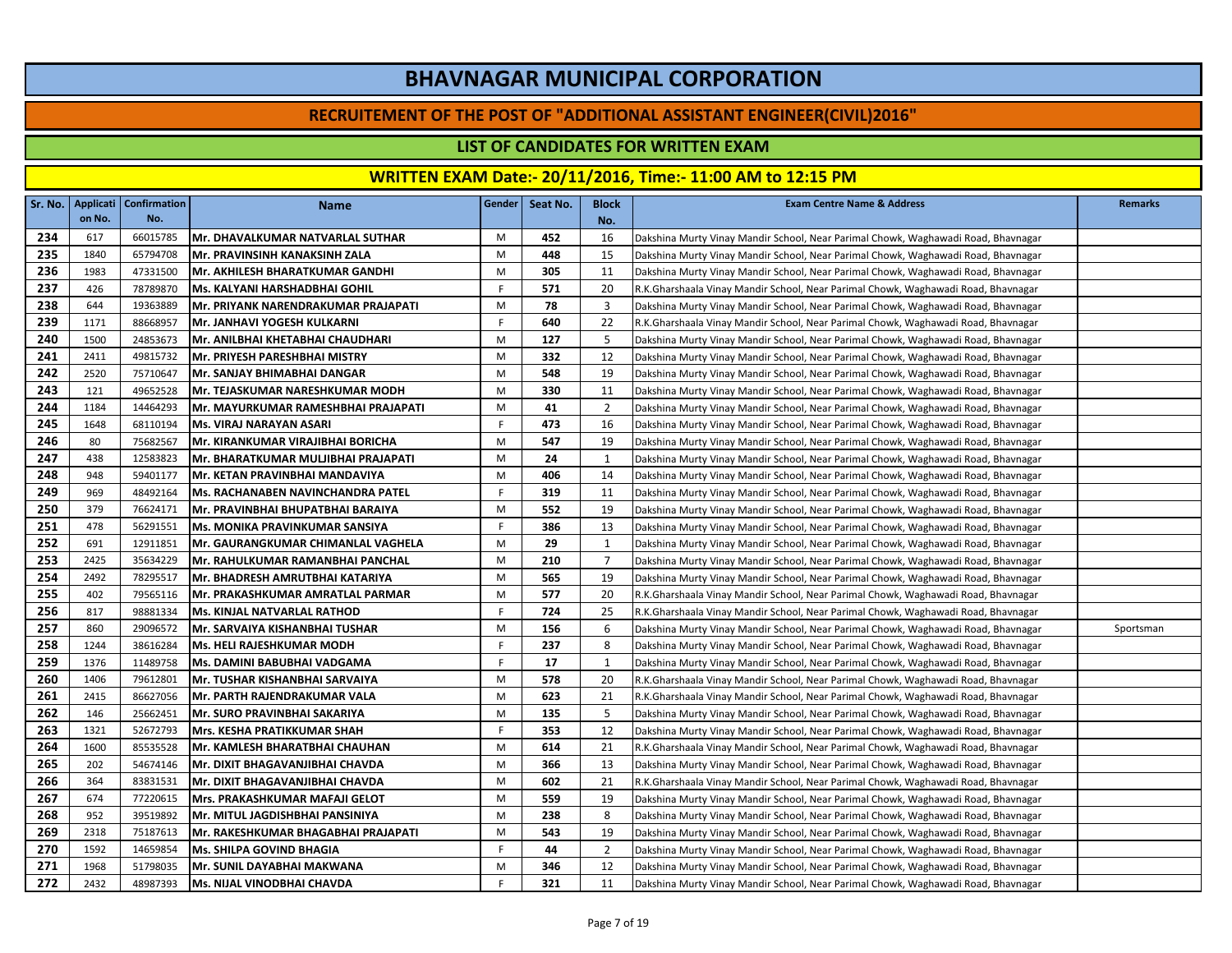#### **RECRUITEMENT OF THE POST OF "ADDITIONAL ASSISTANT ENGINEER(CIVIL)2016"**

### **LIST OF CANDIDATES FOR WRITTEN EXAM**

|     | Sr. No.   Applicati | <b>Confirmation</b> | <b>Name</b>                                  | Gender | Seat No. | <b>Block</b>   | <b>Exam Centre Name &amp; Address</b>                                             | <b>Remarks</b>       |
|-----|---------------------|---------------------|----------------------------------------------|--------|----------|----------------|-----------------------------------------------------------------------------------|----------------------|
|     | on No.              | No.                 |                                              |        |          | No.            |                                                                                   |                      |
| 273 | 1104                | 68793262            | Mr. KALPITKUMAR HASMUKHLAL MEVADA            | M      | 484      | 17             | Dakshina Murty Vinay Mandir School, Near Parimal Chowk, Waghawadi Road, Bhavnagar |                      |
| 274 | 488                 | 45530754            | lMr. GOPALKRUSHNA CHANDUBHAI GOHEL           | M      | 288      | 10             | Dakshina Murty Vinay Mandir School, Near Parimal Chowk, Waghawadi Road, Bhavnagar |                      |
| 275 | 666                 | 40215785            | Mr. BRIJESHKUMAR SURESHLAL PRAJAPATI         | M      | 242      | 9              | Dakshina Murty Vinay Mandir School, Near Parimal Chowk, Waghawadi Road, Bhavnagar |                      |
| 276 | 1232                | 84752870            | Mr. NISARG DINESHKUMAR CHAUHAN               | M      | 609      | 21             | R.K.Gharshaala Vinay Mandir School, Near Parimal Chowk, Waghawadi Road, Bhavnagar |                      |
| 277 | 1272                | 37479588            | Mrs. SOMIN MOBINBHAI TARPADA                 | F.     | 228      | 8              | Dakshina Murty Vinay Mandir School, Near Parimal Chowk, Waghawadi Road, Bhavnagar |                      |
| 278 | 1679                | 28251553            | lMs. JINAL HITENDRAKUMAR AJMERA              | F.     | 153      | 6              | Dakshina Murty Vinay Mandir School, Near Parimal Chowk, Waghawadi Road, Bhavnagar |                      |
| 279 | 1970                | 69021820            | IMr. MIRAL JETHABHAI PARMAR                  | M      | 488      | 17             | Dakshina Murty Vinay Mandir School, Near Parimal Chowk, Waghawadi Road, Bhavnagar |                      |
| 280 | 2062                | 93720850            | Mr. KASHYAPKUMAR HITESHBHAI DARJI            | M      | 676      | 23             | R.K.Gharshaala Vinay Mandir School, Near Parimal Chowk, Waghawadi Road, Bhavnagar |                      |
| 281 | 2393                | 22820298            | Mr. BHAVESH JIVABHAI PRAJAPATI               | M      | 105      | $\overline{4}$ | Dakshina Murty Vinay Mandir School, Near Parimal Chowk, Waghawadi Road, Bhavnagar |                      |
| 282 | 2336                | 10527046            | <b>Mr. SHAILESHKUMAR DHIRUBHAI DODIA</b>     | M      | 5        | 1              | Dakshina Murty Vinay Mandir School, Near Parimal Chowk, Waghawadi Road, Bhavnagar |                      |
| 283 | 104                 | 31038151            | İMr. MUBARAKBHAI YUNUSBHAI MANSURI           | M      | 173      | 6              | Dakshina Murty Vinay Mandir School, Near Parimal Chowk, Waghawadi Road, Bhavnagar |                      |
| 284 | 1257                | 56920189            | Ms. MEGHAL PRUTHVIRAJSINH JADEJA             | F.     | 387      | 13             | Dakshina Murty Vinay Mandir School, Near Parimal Chowk, Waghawadi Road, Bhavnagar |                      |
| 285 | 1441                | 33611383            | Mr. MUBARAKBHAI YUNUSBHAI MANSURI            | M      | 197      | $\overline{7}$ | Dakshina Murty Vinay Mandir School, Near Parimal Chowk, Waghawadi Road, Bhavnagar |                      |
| 286 | 1471                | 31869014            | Ms. PAYAL RAJENDRA PATEL                     | F.     | 183      | $\overline{7}$ | Dakshina Murty Vinay Mandir School, Near Parimal Chowk, Waghawadi Road, Bhavnagar |                      |
| 287 | 2149                | 89161742            | Mr. JIGNESHKUMAR DHIRAJBHAI ROHIT            | M      | 643      | 22             | R.K.Gharshaala Vinay Mandir School, Near Parimal Chowk, Waghawadi Road, Bhavnagar |                      |
| 288 | 2491                | 62054972            | <b>IMr. ANKITKUMAR NATHUBHAI CHAUDHARY</b>   | M      | 425      | 15             | Dakshina Murty Vinay Mandir School, Near Parimal Chowk, Waghawadi Road, Bhavnagar |                      |
| 289 | 494                 | 46959970            | Mr. TRIKAMBHAI CHATURBHAI PARGHI             | M      | 303      | 11             | Dakshina Murty Vinay Mandir School, Near Parimal Chowk, Waghawadi Road, Bhavnagar |                      |
| 290 | 496                 | 73326621            | Mr. TRIKAMBHAI CHATURBHAI PARGHI             | M      | 526      | 18             | Dakshina Murty Vinay Mandir School, Near Parimal Chowk, Waghawadi Road, Bhavnagar |                      |
| 291 | 835                 | 32099946            | Mr. HARSHAL NANJIBHAI BHADIYADI              | M      | 187      | $\overline{7}$ | Dakshina Murty Vinay Mandir School, Near Parimal Chowk, Waghawadi Road, Bhavnagar |                      |
| 292 | 2052                | 23825587            | Mr. VASANTBHAI RAMABHAI SENMA                | M      | 119      | $\overline{4}$ | Dakshina Murty Vinay Mandir School, Near Parimal Chowk, Waghawadi Road, Bhavnagar |                      |
| 293 | 410                 | 35159267            | İMr. JAIMIK ARVINDBHAI KHARADI               | M      | 206      | $\overline{7}$ | Dakshina Murty Vinay Mandir School, Near Parimal Chowk, Waghawadi Road, Bhavnagar |                      |
| 294 | 2095                | 44217325            | Mr. JAYANTI RAJABHAI GOHIL                   | M      | 276      | 10             | Dakshina Murty Vinay Mandir School, Near Parimal Chowk, Waghawadi Road, Bhavnagar |                      |
| 295 | 99                  | 91923149            | Mr. KAPIL SAKRA PARMAR                       | M      | 665      | 23             | R.K.Gharshaala Vinay Mandir School, Near Parimal Chowk, Waghawadi Road, Bhavnagar |                      |
| 296 | 1728                | 40089091            | MS. SNEHA DILIPBHAI SAGATHIYA                | F.     | 241      | 9              | Dakshina Murty Vinay Mandir School, Near Parimal Chowk, Waghawadi Road, Bhavnagar |                      |
| 297 | 1819                | 78267792            | Mrs. SONALBEN VARDHABHAI CHAUDHARY           | F.     | 564      | 19             | Dakshina Murty Vinay Mandir School, Near Parimal Chowk, Waghawadi Road, Bhavnagar |                      |
| 298 | 711                 | 60116049            | Mr. SHIVABHAI MAHADUBHAI JADAV               | M      | 410      | 14             | Dakshina Murty Vinay Mandir School, Near Parimal Chowk, Waghawadi Road, Bhavnagar |                      |
| 299 | 67                  | 84055924            | Mr. ANKITKUMAR PRAFULLBHAI CHAUDHARI         | M      | 604      | 21             | R.K.Gharshaala Vinay Mandir School, Near Parimal Chowk, Waghawadi Road, Bhavnagar |                      |
| 300 | 254                 | 10169477            | Ms. SONALBEN VARDHABHAI CHAUDHARY            | F.     | 1        | 1              | Dakshina Murty Vinay Mandir School, Near Parimal Chowk, Waghawadi Road, Bhavnagar |                      |
| 301 | 2398                | 41662403            | Mr. RAJDIPKUMAR MANJIBHAI BHADARAKA          | M      | 253      | 9              | Dakshina Murty Vinay Mandir School, Near Parimal Chowk, Waghawadi Road, Bhavnagar | Compulsary Sportsman |
| 302 | 1428                | 47347065            | <b>Mr. MITESHKUMAR CHANDUBHAI PATEL</b>      | M      | 308      | 11             | Dakshina Murty Vinay Mandir School, Near Parimal Chowk, Waghawadi Road, Bhavnagar | Compulsary Sportsman |
| 303 | 1735                | 62157031            | Mr. SAGAR SHANTILAL MAKWANA                  | M      | 426      | 15             | Dakshina Murty Vinay Mandir School, Near Parimal Chowk, Waghawadi Road, Bhavnagar | Compulsary Sportsman |
| 304 | 489                 | 58481054            | <b>Ms. VIBHUTIBAHEN PRATAPBHAI CHAUDHARI</b> | F.     | 397      | 14             | Dakshina Murty Vinay Mandir School, Near Parimal Chowk, Waghawadi Road, Bhavnagar |                      |
| 305 | 854                 | 46355619            | <b>Mr. SAMIRKUMAR KIRITKUMAR ROHIT</b>       | M      | 297      | 10             | Dakshina Murty Vinay Mandir School, Near Parimal Chowk, Waghawadi Road, Bhavnagar |                      |
| 306 | 314                 | 85042919            | Mr. NIKUNJKUMAR BHARATBHAI SOLANKI           | M      | 612      | 21             | R.K.Gharshaala Vinay Mandir School, Near Parimal Chowk, Waghawadi Road, Bhavnagar |                      |
| 307 | 1754                | 99706971            | Mr. NIKHILESHKUMAR JITENDRABHAI CHAVDA       | M      | 730      | 25             | R.K.Gharshaala Vinay Mandir School, Near Parimal Chowk, Waghawadi Road, Bhavnagar |                      |
| 308 | 1059                | 60243490            | Mr. ROHITBHAI LAKHAMANBHAI KHAMBHALA         | M      | 411      | 14             | Dakshina Murty Vinay Mandir School, Near Parimal Chowk, Waghawadi Road, Bhavnagar |                      |
| 309 | 1682                | 50138532            | Mr. NIRMALKUMAR DHANSUKHBHAI MAISURIA        | M      | 334      | 12             | Dakshina Murty Vinay Mandir School, Near Parimal Chowk, Waghawadi Road, Bhavnagar | Compulsary Sportsman |
| 310 | 69                  | 43279014            | Ms. MOVINA NAIMKHAN PATHAN                   | -F     | 268      | 9              | Dakshina Murty Vinay Mandir School, Near Parimal Chowk, Waghawadi Road, Bhavnagar |                      |
| 311 | 422                 | 43942497            | Mr. AMITKUMAR RAMESHBHAI CHAVDA              | M      | 274      | 10             | Dakshina Murty Vinay Mandir School, Near Parimal Chowk, Waghawadi Road, Bhavnagar |                      |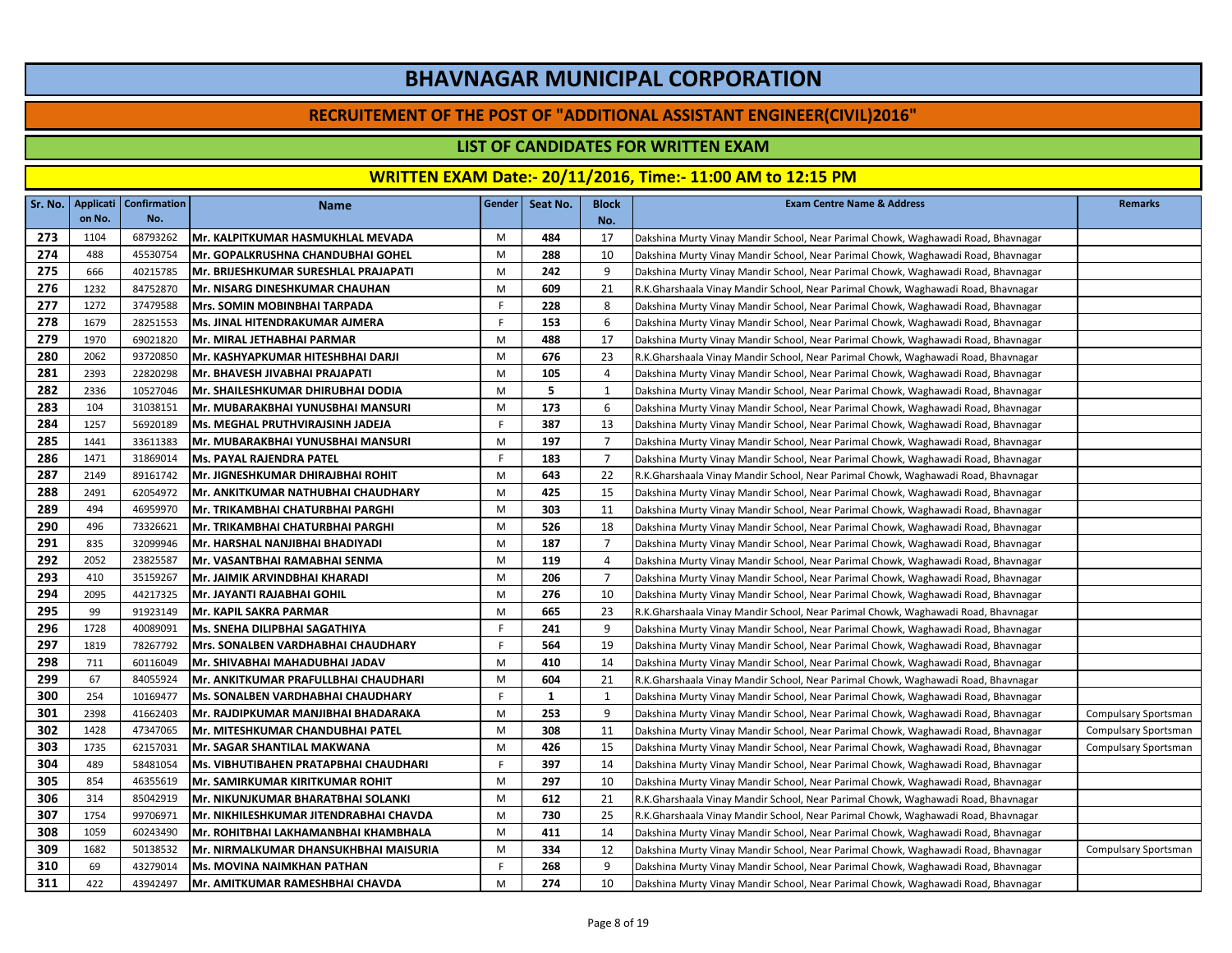#### **RECRUITEMENT OF THE POST OF "ADDITIONAL ASSISTANT ENGINEER(CIVIL)2016"**

### **LIST OF CANDIDATES FOR WRITTEN EXAM**

|     | Sr. No. Applicati | <b>Confirmation</b> | Name                                        | Gender | Seat No. | <b>Block</b>   | <b>Exam Centre Name &amp; Address</b>                                             | <b>Remarks</b>       |
|-----|-------------------|---------------------|---------------------------------------------|--------|----------|----------------|-----------------------------------------------------------------------------------|----------------------|
|     | on No.            | No.                 |                                             |        |          | No.            |                                                                                   |                      |
| 312 | 1469              | 41653655            | Mr. MUKESH KUMAR KALU BHAI NAKUM            | M      | 251      | 9              | Dakshina Murty Vinay Mandir School, Near Parimal Chowk, Waghawadi Road, Bhavnagar | Compulsary Sportsman |
| 313 | 1660              | 10555873            | Ms. URVI DAYALAL JETHVA                     | F.     | 6        | 1              | Dakshina Murty Vinay Mandir School, Near Parimal Chowk, Waghawadi Road, Bhavnagar |                      |
| 314 | 1687              | 43848999            | Mr. KEERAN DINESHBHAI S                     | M      | 273      | 10             | Dakshina Murty Vinay Mandir School, Near Parimal Chowk, Waghawadi Road, Bhavnagar |                      |
| 315 | 2226              | 26851245            | Mr. UMANG MUKESHBHAI MISTRY                 | M      | 144      | 5              | Dakshina Murty Vinay Mandir School, Near Parimal Chowk, Waghawadi Road, Bhavnagar |                      |
| 316 | 1113              | 23812562            | <b>IMr. RAHUL BHUPENDRA PATEL</b>           | M      | 118      | $\overline{4}$ | Dakshina Murty Vinay Mandir School, Near Parimal Chowk, Waghawadi Road, Bhavnagar |                      |
| 317 | 2384              | 47367165            | Ms. NIRALBEN KALUBHAI SHINGHAL              | F.     | 309      | 11             | Dakshina Murty Vinay Mandir School, Near Parimal Chowk, Waghawadi Road, Bhavnagar |                      |
| 318 | 1228              | 21822815            | Mr. KRUNALKUMAR BHIKHABHAI VEGDA            | M      | 98       | $\overline{4}$ | Dakshina Murty Vinay Mandir School, Near Parimal Chowk, Waghawadi Road, Bhavnagar |                      |
| 319 | 477               | 84531108            | Mr. PANKAJKUMAR SHIVRAMBHAI PARMAR          | M      | 608      | 21             | R.K.Gharshaala Vinay Mandir School, Near Parimal Chowk, Waghawadi Road, Bhavnagar |                      |
| 320 | 1314              | 22862725            | Ms. SNEHALKUMARI RAMUBHAI PATEL             | F.     | 106      | $\overline{4}$ | Dakshina Murty Vinay Mandir School, Near Parimal Chowk, Waghawadi Road, Bhavnagar |                      |
| 321 | 1377              | 95790858            | Mr. BHAGYESHBHAI SOMBHAI CHAUDHARI          | M      | 699      | 24             | R.K.Gharshaala Vinay Mandir School, Near Parimal Chowk, Waghawadi Road, Bhavnagar |                      |
| 322 | 1720              | 78547173            | <b>Ms. HEENA ALIHUSEN TRIVEDI</b>           | F.     | 567      | 19             | Dakshina Murty Vinay Mandir School, Near Parimal Chowk, Waghawadi Road, Bhavnagar |                      |
| 323 | 1820              | 70013532            | <b>Ms. DEEPTI RAMDAS BARIYA</b>             | F.     | 500      | 17             | Dakshina Murty Vinay Mandir School, Near Parimal Chowk, Waghawadi Road, Bhavnagar |                      |
| 324 | 1919              | 44268366            | Mr. AMIT UMESHBHAI MAKWANA                  | M      | 277      | 10             | Dakshina Murty Vinay Mandir School, Near Parimal Chowk, Waghawadi Road, Bhavnagar |                      |
| 325 | 135               | 92920885            | Mr. DHARMESH KESHUBHAI MADHAVI              | M      | 672      | 23             | R.K.Gharshaala Vinay Mandir School, Near Parimal Chowk, Waghawadi Road, Bhavnagar |                      |
| 326 | 791               | 78321087            | Ms. ARATIBEN KANUBHAI NADODA                | F.     | 566      | 19             | Dakshina Murty Vinay Mandir School, Near Parimal Chowk, Waghawadi Road, Bhavnagar |                      |
| 327 | 1162              | 71243939            | Mr. ALPESH KANJIBHAI SANKHAT                | M      | 512      | 18             | Dakshina Murty Vinay Mandir School, Near Parimal Chowk, Waghawadi Road, Bhavnagar |                      |
| 328 | 1719              | 42478077            | Ms. HINAL KISHORKUMAR SOPARIYA              | F.     | 262      | 9              | Dakshina Murty Vinay Mandir School, Near Parimal Chowk, Waghawadi Road, Bhavnagar |                      |
| 329 | 1504              | 19418554            | Ms. UJJAVALABEN GANESHBHAI PATEL            | F.     | 79       | 3              | Dakshina Murty Vinay Mandir School, Near Parimal Chowk, Waghawadi Road, Bhavnagar |                      |
| 330 | 1367              | 88421281            | Ms. MITAL KUMARI MAHESHBHAI CHAUDHARI       | F.     | 637      | 22             | R.K.Gharshaala Vinay Mandir School, Near Parimal Chowk, Waghawadi Road, Bhavnagar |                      |
| 331 | 1369              | 58853454            | Ms. MITAL KUMARI MAHESHBHAI CHAUDHARI       | F.     | 398      | 14             | Dakshina Murty Vinay Mandir School, Near Parimal Chowk, Waghawadi Road, Bhavnagar |                      |
| 332 | 122               | 66723710            | lMr. RAGHU VRAJLAL KHAMBHALA                | M      | 460      | 16             | Dakshina Murty Vinay Mandir School, Near Parimal Chowk, Waghawadi Road, Bhavnagar |                      |
| 333 | 2063              | 94944373            | Mr. ASHISH KANJIBHAI MASANI                 | M      | 691      | 24             | R.K.Gharshaala Vinay Mandir School, Near Parimal Chowk, Waghawadi Road, Bhavnagar | Compulsary Sportsman |
| 334 | 2158              | 86806562            | Ms. ANJNA DILIPKUMAR TEVANI                 | F.     | 626      | 21             | R.K.Gharshaala Vinay Mandir School, Near Parimal Chowk, Waghawadi Road, Bhavnagar |                      |
| 335 | 1163              | 60545910            | Mr. HIMMATBHAI MITHABHAI SOLANKI            | M      | 413      | 14             | Dakshina Murty Vinay Mandir School, Near Parimal Chowk, Waghawadi Road, Bhavnagar |                      |
| 336 | 2375              | 17277860            | Ms. MEGHA MUKESHBHAI MISTRY                 | E      | 60       | 2              | Dakshina Murty Vinay Mandir School, Near Parimal Chowk, Waghawadi Road, Bhavnagar |                      |
| 337 | 1686              | 29693767            | Mr. JAYESHKUMAR RAJNIKANT MASTER            | M      | 164      | 6              | Dakshina Murty Vinay Mandir School, Near Parimal Chowk, Waghawadi Road, Bhavnagar |                      |
| 338 | 1721              | 63146696            | Mr. SAGAR DINESHBHAI PARMAR                 | M      | 430      | 15             | Dakshina Murty Vinay Mandir School, Near Parimal Chowk, Waghawadi Road, Bhavnagar |                      |
| 339 | 1358              | 65084492            | Mr. VIKRAM SINGH KARAN SINGH BHABHOR        | M      | 442      | 15             | Dakshina Murty Vinay Mandir School, Near Parimal Chowk, Waghawadi Road, Bhavnagar |                      |
| 340 | 1090              | 66103470            | <b>Mr. JAY SOMABHAI CHAUDHARI</b>           | M      | 454      | 16             | Dakshina Murty Vinay Mandir School, Near Parimal Chowk, Waghawadi Road, Bhavnagar |                      |
| 341 | 391               | 84007600            | <b>Ms. DHRUPABEN DHARMENDRAKUMAR SUTHAR</b> | F.     | 603      | 21             | R.K.Gharshaala Vinay Mandir School, Near Parimal Chowk, Waghawadi Road, Bhavnagar |                      |
| 342 | 127               | 42072372            | Mr. BHARATKUMAR RATILAL VASAVA              | M      | 259      | 9              | Dakshina Murty Vinay Mandir School, Near Parimal Chowk, Waghawadi Road, Bhavnagar |                      |
| 343 | 1193              | 34170298            | Mr. ASHISH PUNABHAI VAGHELA                 | M      | 199      | $\overline{7}$ | Dakshina Murty Vinay Mandir School, Near Parimal Chowk, Waghawadi Road, Bhavnagar | Compulsary Sportsman |
| 344 | 260               | 29155723            | Mr. BHARGAVKUMAR RAMSINHBHAI BILWAL         | M      | 157      | 6              | Dakshina Murty Vinay Mandir School, Near Parimal Chowk, Waghawadi Road, Bhavnagar |                      |
| 345 | 1209              | 88839350            | Mr. JAYESH MANUBHAI RATHOD                  | M      | 641      | 22             | R.K.Gharshaala Vinay Mandir School, Near Parimal Chowk, Waghawadi Road, Bhavnagar |                      |
| 346 | 1991              | 12912174            | <b>Mr. ABHISHEK PRAVIN RAVAT</b>            | M      | 30       | 1              | Dakshina Murty Vinay Mandir School, Near Parimal Chowk, Waghawadi Road, Bhavnagar |                      |
| 347 | 498               | 49028930            | Mr. DEVENDR KUMAR NARAYAN SINGH MEENA       | M      | 323      | 11             | Dakshina Murty Vinay Mandir School, Near Parimal Chowk, Waghawadi Road, Bhavnagar |                      |
| 348 | 858               | 27565577            | Mr. VISHAL KISHORBHAI DODIYA                | M      | 149      | 5              | Dakshina Murty Vinay Mandir School, Near Parimal Chowk, Waghawadi Road, Bhavnagar |                      |
| 349 | 2550              | 30625717            | Ms. LIRI BACHUBHAI RATIYA                   | F.     | 168      | 6              | Dakshina Murty Vinay Mandir School, Near Parimal Chowk, Waghawadi Road, Bhavnagar |                      |
| 350 | 352               | 55068304            | İMr. NIRAJKUMAR BHANGABHAI VALVI            | M      | 370      | 13             | Dakshina Murty Vinay Mandir School, Near Parimal Chowk, Waghawadi Road, Bhavnagar |                      |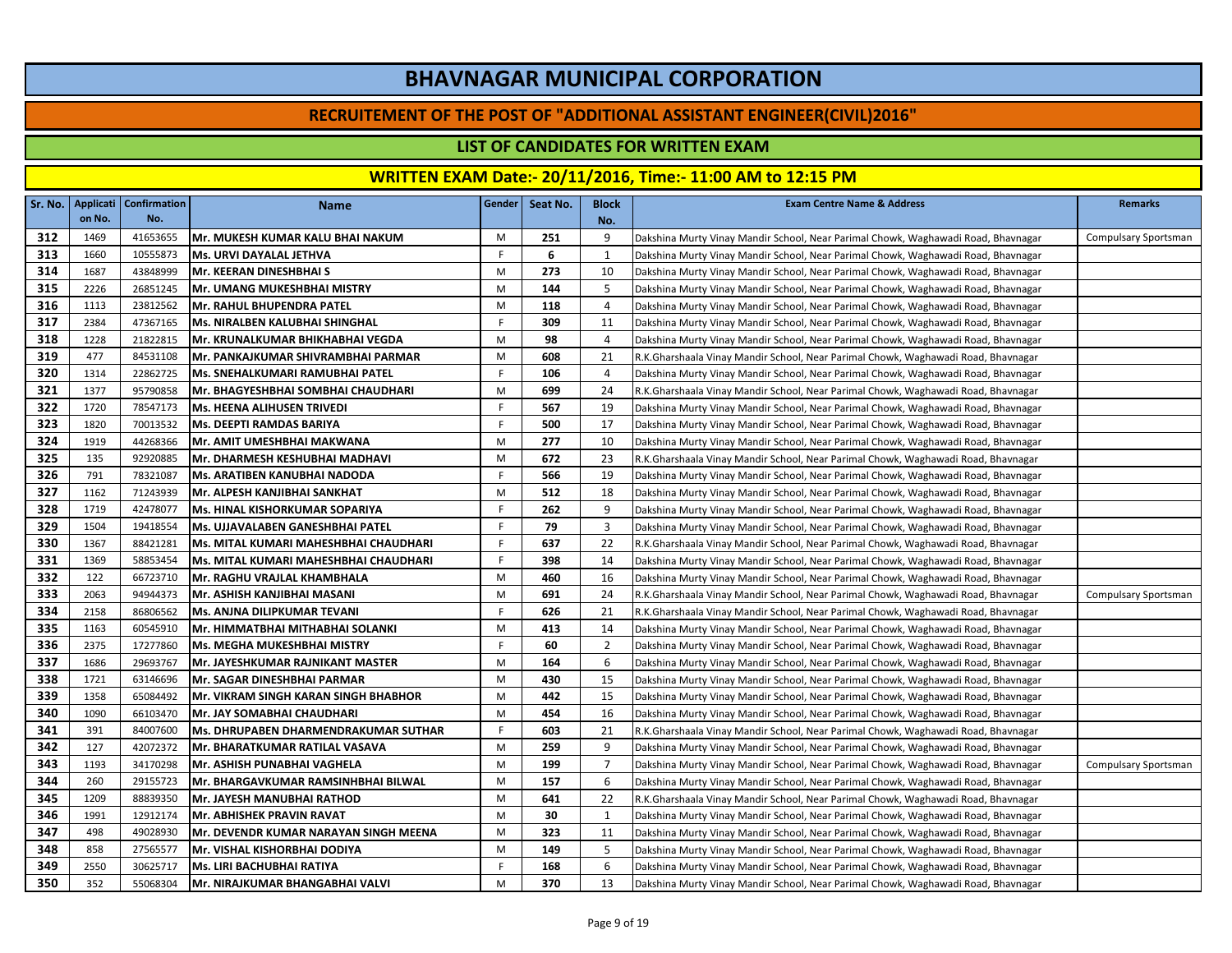#### **RECRUITEMENT OF THE POST OF "ADDITIONAL ASSISTANT ENGINEER(CIVIL)2016"**

### **LIST OF CANDIDATES FOR WRITTEN EXAM**

|            | Sr. No.   Applicati | <b>Confirmation</b> | <b>Name</b>                                | Gender  | Seat No. | <b>Block</b>   | <b>Exam Centre Name &amp; Address</b>                                             | <b>Remarks</b>       |
|------------|---------------------|---------------------|--------------------------------------------|---------|----------|----------------|-----------------------------------------------------------------------------------|----------------------|
|            | on No.              | No.                 |                                            |         |          | No.            |                                                                                   |                      |
| 351        | 527                 | 59365310            | Mrs. KHYATI BALKRUSHNABHAI PATHAK          | F.      | 405      | 14             | Dakshina Murty Vinay Mandir School, Near Parimal Chowk, Waghawadi Road, Bhavnagar |                      |
| 352        | 1563<br>2465        | 31995123            | Mr. MEET MUKESHBHAI JOSHI                  | M<br>F. | 185      | $\overline{7}$ | Dakshina Murty Vinay Mandir School, Near Parimal Chowk, Waghawadi Road, Bhavnagar |                      |
| 353        |                     | 37503088            | <b>Ms. KRUTI BIPINBHAI RAVAL</b>           |         | 230      | 8              | Dakshina Murty Vinay Mandir School, Near Parimal Chowk, Waghawadi Road, Bhavnagar |                      |
| 354        | 1956                | 67213341            | Mr. RESHAVKUMAR VIKRAMBHAI DAMOR           | M<br>M  | 467      | 16             | Dakshina Murty Vinay Mandir School, Near Parimal Chowk, Waghawadi Road, Bhavnagar |                      |
| 355        | 211<br>353          | 23628558            | Mr. ARPIT PUNAMBHAI PARIKH                 |         | 114      | 4              | Dakshina Murty Vinay Mandir School, Near Parimal Chowk, Waghawadi Road, Bhavnagar |                      |
| 356<br>357 |                     | 28058770            | Mr. ANIL PUNAMBHAI PARMAR                  | M       | 151      | 6              | Dakshina Murty Vinay Mandir School, Near Parimal Chowk, Waghawadi Road, Bhavnagar |                      |
|            | 2128                | 29436230            | Ms. RUCHI RAMCHANDRABHAI PRAJAPATI         | F.      | 159      | 6              | Dakshina Murty Vinay Mandir School, Near Parimal Chowk, Waghawadi Road, Bhavnagar |                      |
| 358        | 511                 | 69809145            | Mr. NAVNEET BHIKHABHAI KOCHRA              | M       | 498      | 17             | Dakshina Murty Vinay Mandir School, Near Parimal Chowk, Waghawadi Road, Bhavnagar |                      |
| 359        | 1043                | 98599644            | <b>Mr. MEHUL VINODBHAI PARMAR</b>          | M       | 722      | 25             | R.K.Gharshaala Vinay Mandir School, Near Parimal Chowk, Waghawadi Road, Bhavnagar |                      |
| 360        | 204                 | 25589755            | Mr. VIPULKUMAR JIVANBHAI CHAUHAN           | M<br>F  | 134      | 5              | Dakshina Murty Vinay Mandir School, Near Parimal Chowk, Waghawadi Road, Bhavnagar |                      |
| 361        | 1168                | 18932504            | <b>Ms. DHARTIBEN RAJESHKUMAR PANDYA</b>    |         | 73       | 3              | Dakshina Murty Vinay Mandir School, Near Parimal Chowk, Waghawadi Road, Bhavnagar |                      |
| 362        | 1306                | 24308138            | Mr. BREET DIPAK PATEL                      | M       | 123      | 5              | Dakshina Murty Vinay Mandir School, Near Parimal Chowk, Waghawadi Road, Bhavnagar |                      |
| 363        | 160                 | 17798992            | Mr. JAGDISHBHAI DALSUKHBHAI DABHANI        | M       | 65       | 3              | Dakshina Murty Vinay Mandir School, Near Parimal Chowk, Waghawadi Road, Bhavnagar |                      |
| 364        | 1220                | 18548786            | Mr. HARDIKKUMAR MAHENDRABHAI PATEL         | M       | 71       | 3              | Dakshina Murty Vinay Mandir School, Near Parimal Chowk, Waghawadi Road, Bhavnagar |                      |
| 365        | 865                 | 55977544            | Ms. JIGNASHA CHHAGANBHAI PRAJAPATI         | F.      | 381      | 13             | Dakshina Murty Vinay Mandir School, Near Parimal Chowk, Waghawadi Road, Bhavnagar |                      |
| 366        | 1432                | 88036718            | Mr. DIVYESHBHAI RAMESHBHAI PATEL           | M       | 636      | 22             | R.K.Gharshaala Vinay Mandir School, Near Parimal Chowk, Waghawadi Road, Bhavnagar |                      |
| 367        | 1995                | 44853098            | Mr. MIRAL JENTIBHAI SOLANKI                | F.      | 284      | 10             | Dakshina Murty Vinay Mandir School, Near Parimal Chowk, Waghawadi Road, Bhavnagar |                      |
| 368        | 171                 | 22416502            | Mr. RINKESH AMRATBHAI PATEL                | M       | 103      | $\overline{4}$ | Dakshina Murty Vinay Mandir School, Near Parimal Chowk, Waghawadi Road, Bhavnagar |                      |
| 369        | 300                 | 65804547            | Mr. RAVI PRABHUDAS CHAUDHARI               | M       | 449      | 15             | Dakshina Murty Vinay Mandir School, Near Parimal Chowk, Waghawadi Road, Bhavnagar | Compulsary Sportsman |
| 370        | 535                 | 75226261            | Mrs. SHARDABEN BHALABHAI MAKVANA           | F.      | 544      | 19             | Dakshina Murty Vinay Mandir School, Near Parimal Chowk, Waghawadi Road, Bhavnagar |                      |
| 371        | 568                 | 20767997            | Mr. SANJAY HIRABHAI RATHOD                 | M       | 92       | $\overline{4}$ | Dakshina Murty Vinay Mandir School, Near Parimal Chowk, Waghawadi Road, Bhavnagar |                      |
| 372        | 1179                | 13365773            | Mr. RANJITBHAI CHIKABHAI CHAUHAN           | M       | 36       | 2              | Dakshina Murty Vinay Mandir School, Near Parimal Chowk, Waghawadi Road, Bhavnagar |                      |
| 373        | 1223                | 57446976            | <b>Ms. KIRTI UMESHKUMAR KOTHLIKAR</b>      | F.      | 390      | 13             | Dakshina Murty Vinay Mandir School, Near Parimal Chowk, Waghawadi Road, Bhavnagar |                      |
| 374        | 2440                | 37742247            | <b>Mr. AAROHI ANKIT BHADIYADRA</b>         | F.      | 233      | 8              | Dakshina Murty Vinay Mandir School, Near Parimal Chowk, Waghawadi Road, Bhavnagar |                      |
| 375        | 286                 | 41054704            | <b>Mr. RAVIN SHANTILAL SINDHA</b>          | M       | 249      | 9              | Dakshina Murty Vinay Mandir School, Near Parimal Chowk, Waghawadi Road, Bhavnagar |                      |
| 376        | 798                 | 67058038            | Mr. VIMAL DANABHAI MAKWANA                 | M       | 465      | 16             | Dakshina Murty Vinay Mandir School, Near Parimal Chowk, Waghawadi Road, Bhavnagar |                      |
| 377        | 934                 | 26972252            | Mr. JATINKUMAR KARSANBHAI CHAUDHARI        | M       | 145      | 5              | Dakshina Murty Vinay Mandir School, Near Parimal Chowk, Waghawadi Road, Bhavnagar | Sportsman            |
| 378        | 1483                | 47338493            | Mr. RAVIRAJ NANJIBHAI SUTARIYA             | M       | 306      | 11             | Dakshina Murty Vinay Mandir School, Near Parimal Chowk, Waghawadi Road, Bhavnagar |                      |
| 379        | 70                  | 13446873            | Mr. HARDIKKUMAR FULSINGBHAI CHAUDHARI      | M       | 37       | $\overline{2}$ | Dakshina Murty Vinay Mandir School, Near Parimal Chowk, Waghawadi Road, Bhavnagar |                      |
| 380        | 149                 | 33244425            | Ms. MANSIBEN RAJESHBHAI PATEL              | F.      | 194      | $\overline{7}$ | Dakshina Murty Vinay Mandir School, Near Parimal Chowk, Waghawadi Road, Bhavnagar |                      |
| 381        | 512                 | 74834819            | Mr. NITINKUMAR JAYESHBHAI SOLANKI          | M       | 540      | 18             | Dakshina Murty Vinay Mandir School, Near Parimal Chowk, Waghawadi Road, Bhavnagar |                      |
| 382        | 547                 | 89340146            | IMr. UMESHKUMAR KANTILAL MAKWANA           | M       | 646      | 22             | R.K.Gharshaala Vinay Mandir School, Near Parimal Chowk, Waghawadi Road, Bhavnagar |                      |
| 383        | 2087                | 58927851            | Mr. PARTH RUPSINH NINAMA                   | M       | 400      | 14             | Dakshina Murty Vinay Mandir School, Near Parimal Chowk, Waghawadi Road, Bhavnagar |                      |
| 384        | 358                 | 32698333            | Mr. SURESH MAGAN LAL SAGATHIYA             | M       | 192      | $\overline{7}$ | Dakshina Murty Vinay Mandir School, Near Parimal Chowk, Waghawadi Road, Bhavnagar |                      |
| 385        | 264                 | 12421550            | Mr. ANANDBHAI NAPARYABHAI GANGODA          | M       | 23       | 1              | Dakshina Murty Vinay Mandir School, Near Parimal Chowk, Waghawadi Road, Bhavnagar | Sportsman            |
| 386        | 1611                | 85959709            | Mr. PANKAJKUMAR RAMESHBHAI PARMAR          | M       | 618      | 21             | R.K.Gharshaala Vinay Mandir School, Near Parimal Chowk, Waghawadi Road, Bhavnagar |                      |
| 387        | 1667                | 43550645            | Mr. KAUSHALBHAI DIPAKBHAI PATEL            | M       | 269      | 9              | Dakshina Murty Vinay Mandir School, Near Parimal Chowk, Waghawadi Road, Bhavnagar |                      |
| 388        | 625                 | 49010701            | Mr. HITENBHAI NAVINBHAI GANVIT             | M       | 322      | 11             | Dakshina Murty Vinay Mandir School, Near Parimal Chowk, Waghawadi Road, Bhavnagar |                      |
| 389        | 1237                | 81844609            | <b>IMr. MAHESHKUMAR RANCHHODBHAI ASARI</b> | M       | 586      | 20             | R.K.Gharshaala Vinay Mandir School, Near Parimal Chowk, Waghawadi Road, Bhavnagar |                      |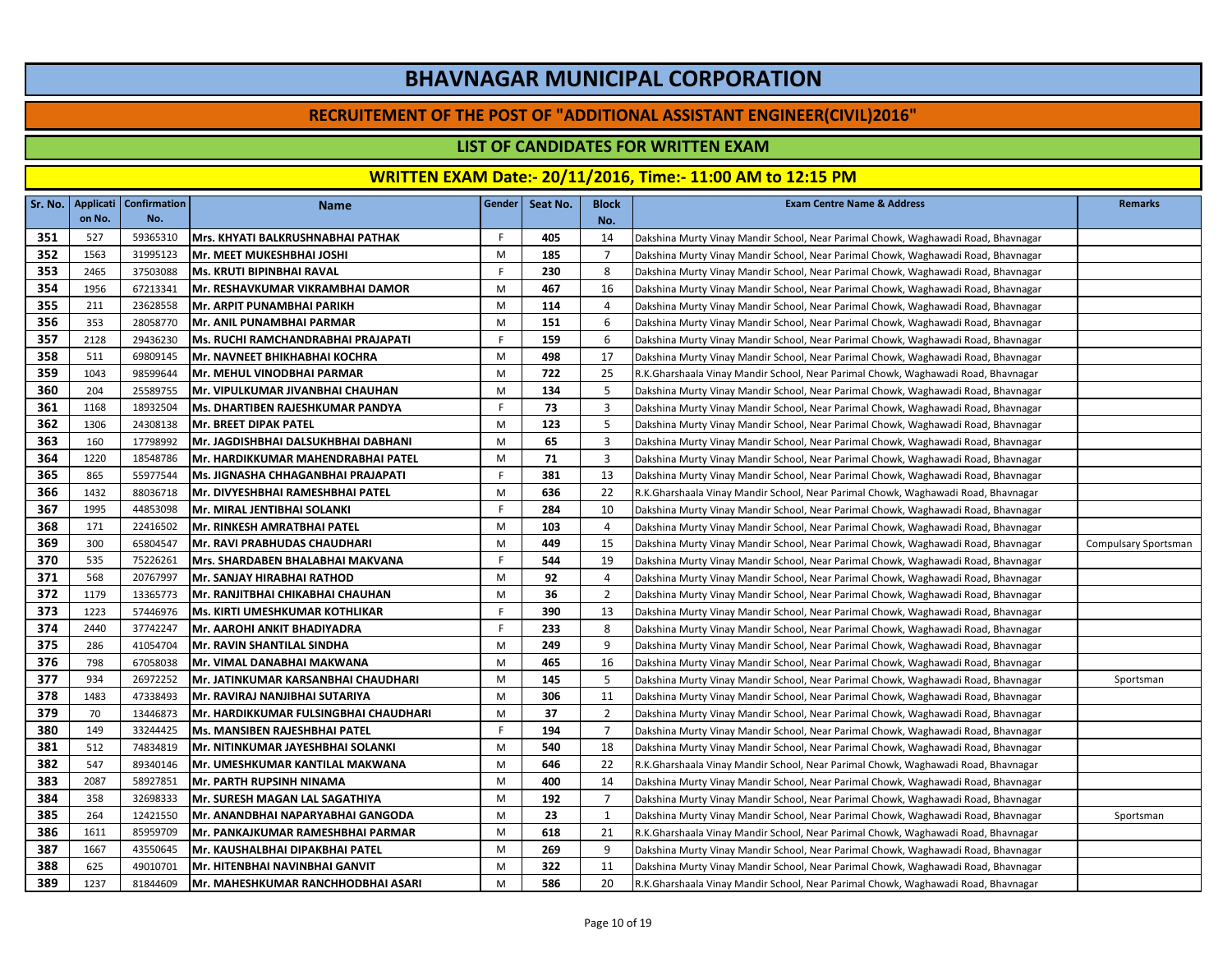#### **RECRUITEMENT OF THE POST OF "ADDITIONAL ASSISTANT ENGINEER(CIVIL)2016"**

### **LIST OF CANDIDATES FOR WRITTEN EXAM**

|     |        | Sr. No.   Applicati   Confirmation | <b>Name</b>                          | Gender | Seat No.       | <b>Block</b> | <b>Exam Centre Name &amp; Address</b>                                             | <b>Remarks</b> |
|-----|--------|------------------------------------|--------------------------------------|--------|----------------|--------------|-----------------------------------------------------------------------------------|----------------|
|     | on No. | No.                                |                                      |        |                | No.          |                                                                                   |                |
| 390 | 1264   | 10593527                           | Mr. JIGNESH NATHABHAI JOGADIYA       | M      | 9              | 1            | Dakshina Murty Vinay Mandir School, Near Parimal Chowk, Waghawadi Road, Bhavnagar |                |
| 391 | 2094   | 69172575                           | Mr. MANTHANKUMAR RUPSINH NINAMA      | M      | 490            | 17           | Dakshina Murty Vinay Mandir School, Near Parimal Chowk, Waghawadi Road, Bhavnagar |                |
| 392 | 834    | 46155719                           | Mr. KRUNALKUMAR RAMANBHAI MAHALA     | M      | 292            | 10           | Dakshina Murty Vinay Mandir School, Near Parimal Chowk, Waghawadi Road, Bhavnagar |                |
| 393 | 1363   | 57853519                           | Ms. JINALKUMARI DINESHBHAI PATEL     | F.     | 394            | 14           | Dakshina Murty Vinay Mandir School, Near Parimal Chowk, Waghawadi Road, Bhavnagar |                |
| 394 | 2455   | 62053275                           | Mr. SURESHBHAI BARUBHAI LAKHAN       | M      | 424            | 15           | Dakshina Murty Vinay Mandir School, Near Parimal Chowk, Waghawadi Road, Bhavnagar |                |
| 395 | 1559   | 59835327                           | <b>Ms. URJITA MOTIBHAI GOHEL</b>     | F.     | 407            | 14           | Dakshina Murty Vinay Mandir School, Near Parimal Chowk, Waghawadi Road, Bhavnagar |                |
| 396 | 2482   | 66197361                           | Mr. YOGESHBHAI JAGUBHAI GAMIT        | M      | 456            | 16           | Dakshina Murty Vinay Mandir School, Near Parimal Chowk, Waghawadi Road, Bhavnagar |                |
| 397 | 445    | 82763320                           | Mr. KUNJANKUMAR DHANSUKHBHAI GAMIT   | M      | 596            | 20           | R.K.Gharshaala Vinay Mandir School, Near Parimal Chowk, Waghawadi Road, Bhavnagar |                |
| 398 | 114    | 66327278                           | Ms. PRATIKSHA MANUBHAI RUPALA        | F.     | 458            | 16           | Dakshina Murty Vinay Mandir School, Near Parimal Chowk, Waghawadi Road, Bhavnagar |                |
| 399 | 420    | 90428409                           | Mr. SANDIPKUMAR KANAIYALAL MAKWANA   | M      | 653            | 22           | R.K.Gharshaala Vinay Mandir School, Near Parimal Chowk, Waghawadi Road, Bhavnagar |                |
| 400 | 1532   | 85675744                           | Mr. DHARMENDRAKUMAR SHAMALBHAI RAVAT | M      | 616            | 21           | R.K.Gharshaala Vinay Mandir School, Near Parimal Chowk, Waghawadi Road, Bhavnagar |                |
| 401 | 715    | 45337689                           | Mr. PARTH ISHVARBHAI DODIYA          | M      | 287            | 10           | Dakshina Murty Vinay Mandir School, Near Parimal Chowk, Waghawadi Road, Bhavnagar |                |
| 402 | 71     | 94233235                           | Mr. DILIPKUMAR RAMABHAI DESHMUKH     | M      | 684            | 23           | R.K.Gharshaala Vinay Mandir School, Near Parimal Chowk, Waghawadi Road, Bhavnagar |                |
| 403 | 480    | 10574003                           | Mr. PRAVINBHAI AGARABHAI HADIYAL     | M      | $\overline{7}$ | 1            | Dakshina Murty Vinay Mandir School, Near Parimal Chowk, Waghawadi Road, Bhavnagar |                |
| 404 | 597    | 55403557                           | Mr. PRATIK DIPAKBHAI SHINGRAKHIYA    | M      | 374            | 13           | Dakshina Murty Vinay Mandir School, Near Parimal Chowk, Waghawadi Road, Bhavnagar |                |
| 405 | 897    | 18176792                           | Ms. NISHA KANTIBHAI DAGLA            | F.     | 68             | 3            | Dakshina Murty Vinay Mandir School, Near Parimal Chowk, Waghawadi Road, Bhavnagar |                |
| 406 | 1506   | 26834690                           | Mr. RAJUBHAI PANDUBHAI DESHMUKH      | M      | 143            | 5            | Dakshina Murty Vinay Mandir School, Near Parimal Chowk, Waghawadi Road, Bhavnagar |                |
| 407 | 2410   | 23244199                           | Mr. SANDIPKUMAR DALSINGBHAI PARGI    | M      | 110            | 4            | Dakshina Murty Vinay Mandir School, Near Parimal Chowk, Waghawadi Road, Bhavnagar | Sportsman      |
| 408 | 593    | 87012122                           | Ms. ANKITA DINESHBHAI SHAH           | F.     | 629            | 21           | R.K.Gharshaala Vinay Mandir School, Near Parimal Chowk, Waghawadi Road, Bhavnagar |                |
| 409 | 990    | 48469315                           | Mr. NIYONKUMAR DINESHBHAI PATEL      | M      | 318            | 11           | Dakshina Murty Vinay Mandir School, Near Parimal Chowk, Waghawadi Road, Bhavnagar |                |
| 410 | 993    | 48735633                           | Mr. NIYONKUMAR DINESHBHAI PATEL      | M      | 320            | 11           | Dakshina Murty Vinay Mandir School, Near Parimal Chowk, Waghawadi Road, Bhavnagar |                |
| 411 | 1139   | 93430301                           | <b>Mr. NEVIL MILTRED CHAUDHARI</b>   | M      | 674            | 23           | R.K.Gharshaala Vinay Mandir School, Near Parimal Chowk, Waghawadi Road, Bhavnagar |                |
| 412 | 1472   | 57290874                           | Mr. JASHVANTKUMAR MAGANLAL CHAUHAN   | M      | 389            | 13           | Dakshina Murty Vinay Mandir School, Near Parimal Chowk, Waghawadi Road, Bhavnagar |                |
| 413 | 1835   | 65786708                           | Mr. JAYESH DAMJI MAHESHWARI          | M      | 447            | 15           | Dakshina Murty Vinay Mandir School, Near Parimal Chowk, Waghawadi Road, Bhavnagar | Sportsman      |
| 414 | 1946   | 51879144                           | Mr. ANANTBHAI CHATURBHAI VASAVA      | M      | 348            | 12           | Dakshina Murty Vinay Mandir School, Near Parimal Chowk, Waghawadi Road, Bhavnagar |                |
| 415 | 1420   | 42053274                           | Mr. MITESHBHAI AMRATBHAI PATEL       | M      | 258            | 9            | Dakshina Murty Vinay Mandir School, Near Parimal Chowk, Waghawadi Road, Bhavnagar |                |
| 416 | 1862   | 70041789                           | Mr. UMESHKUMAR CHANDUBHAI SOLANKI    | M      | 501            | 17           | Dakshina Murty Vinay Mandir School, Near Parimal Chowk, Waghawadi Road, Bhavnagar |                |
| 417 | 239    | 67383273                           | Ms. JINALI SHASHIKANT MEHTA          | F.     | 468            | 16           | Dakshina Murty Vinay Mandir School, Near Parimal Chowk, Waghawadi Road, Bhavnagar |                |
| 418 | 306    | 67101754                           | Mr. MRUGESH JAYANTIBHAI SOLANKI      | M      | 466            | 16           | Dakshina Murty Vinay Mandir School, Near Parimal Chowk, Waghawadi Road, Bhavnagar |                |
| 419 | 316    | 46344222                           | Mr. MAYUR DINESHBHAI LADVA           | M      | 296            | 10           | Dakshina Murty Vinay Mandir School, Near Parimal Chowk, Waghawadi Road, Bhavnagar |                |
| 420 | 464    | 65815064                           | Mr. VEEMALBHAI RAMESHBHAI PATEL      | M      | 450            | 15           | Dakshina Murty Vinay Mandir School, Near Parimal Chowk, Waghawadi Road, Bhavnagar |                |
| 421 | 829    | 86620276                           | Mr. TEJASKUMAR DASHARATHLAL PARMAR   | M      | 622            | 21           | R.K.Gharshaala Vinay Mandir School, Near Parimal Chowk, Waghawadi Road, Bhavnagar |                |
| 422 | 1450   | 19999316                           | Mr. HITESH DEVSHIBHAI BAGADA         | M      | 87             | 3            | Dakshina Murty Vinay Mandir School, Near Parimal Chowk, Waghawadi Road, Bhavnagar |                |
| 423 | 1745   | 26314368                           | Mr. DIVYANGBHAI SHAILESHBHAI PATEL   | M      | 140            | 5            | Dakshina Murty Vinay Mandir School, Near Parimal Chowk, Waghawadi Road, Bhavnagar |                |
| 424 | 92     | 37266402                           | Mr. CHETANKUMAR GAMANBHAI MAHETA     | M      | 224            | 8            | Dakshina Murty Vinay Mandir School, Near Parimal Chowk, Waghawadi Road, Bhavnagar |                |
| 425 | 1218   | 37777773                           | Mr. GAURAV DEVSHIBHAI RATHOD         | M      | 234            | 8            | Dakshina Murty Vinay Mandir School, Near Parimal Chowk, Waghawadi Road, Bhavnagar |                |
| 426 | 1807   | 27198675                           | Mr. PRADIPKUMAR NAGIBHAI GANVIT      | M      | 148            | 5            | Dakshina Murty Vinay Mandir School, Near Parimal Chowk, Waghawadi Road, Bhavnagar |                |
| 427 | 2244   | 98213914                           | Ms. AMI MUKESHBHAI BHATT             | F.     | 718            | 24           | R.K.Gharshaala Vinay Mandir School, Near Parimal Chowk, Waghawadi Road, Bhavnagar |                |
| 428 | 672    | 70422291                           | Mr. MAYURKUMAR DALPATBHAI RANA       | M      | 502            | 17           | Dakshina Murty Vinay Mandir School, Near Parimal Chowk, Waghawadi Road, Bhavnagar |                |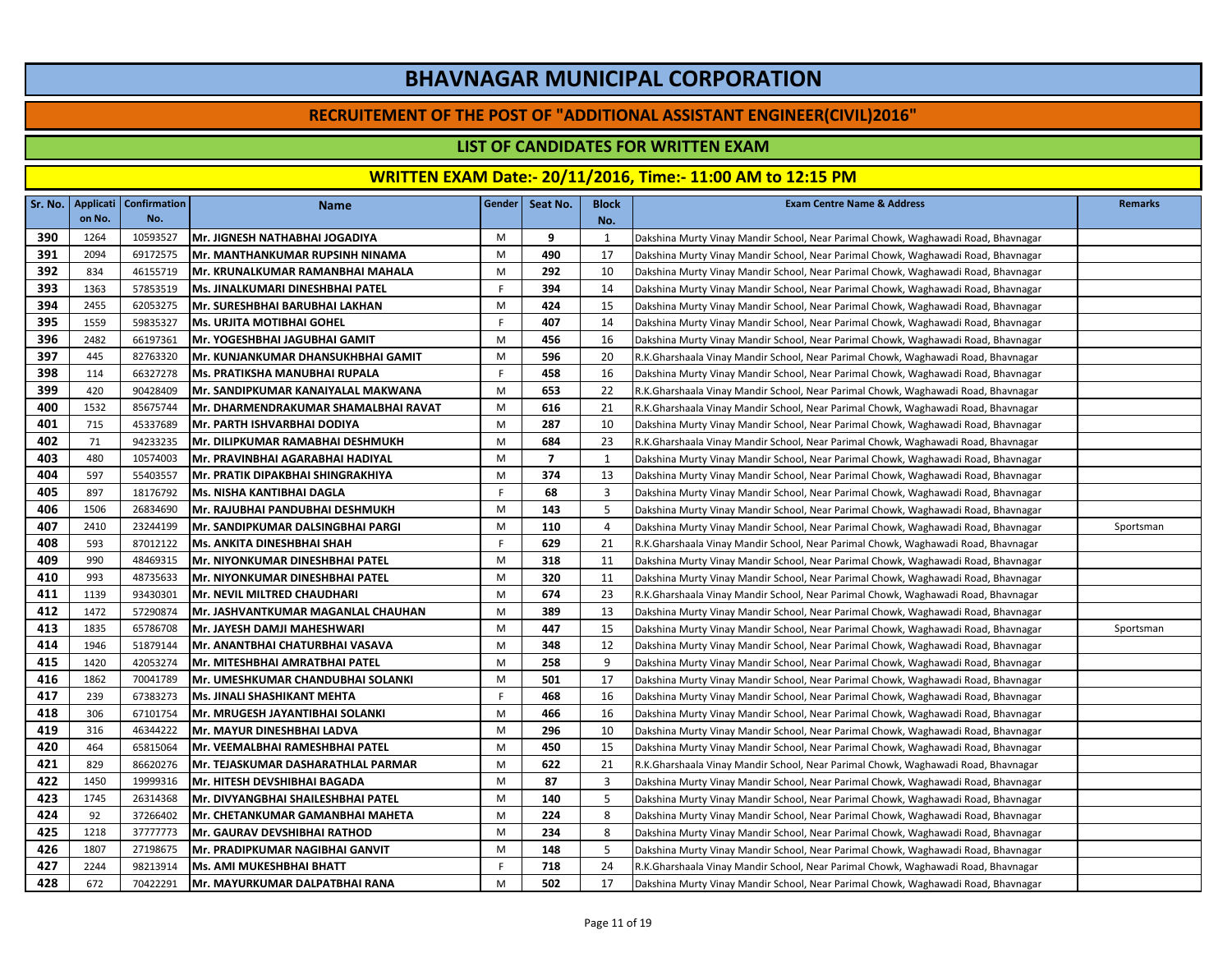#### **RECRUITEMENT OF THE POST OF "ADDITIONAL ASSISTANT ENGINEER(CIVIL)2016"**

### **LIST OF CANDIDATES FOR WRITTEN EXAM**

|     |        | Sr. No.   Applicati   Confirmation | <b>Name</b>                            | Gender | Seat No. | <b>Block</b>   | <b>Exam Centre Name &amp; Address</b>                                             | <b>Remarks</b> |
|-----|--------|------------------------------------|----------------------------------------|--------|----------|----------------|-----------------------------------------------------------------------------------|----------------|
|     | on No. | No.                                |                                        |        |          | No.            |                                                                                   |                |
| 429 | 1247   | 43816559                           | Mr. HIRENKUMAR CHANDUBHAI MAHYAVANSHI  | M      | 272      | 10             | Dakshina Murty Vinay Mandir School, Near Parimal Chowk, Waghawadi Road, Bhavnagar |                |
| 430 | 2346   | 54256937                           | Ms. JAYABEN MADHUSINH RATHOD           | F.     | 362      | 13             | Dakshina Murty Vinay Mandir School, Near Parimal Chowk, Waghawadi Road, Bhavnagar |                |
| 431 | 1263   | 64251190                           | Mr. MAULIK RAMJIJBHAI CHAUHAN          | M      | 436      | 15             | Dakshina Murty Vinay Mandir School, Near Parimal Chowk, Waghawadi Road, Bhavnagar |                |
| 432 | 386    | 47920541                           | Mr. BHAUDIPKUMAR NAVALSINH PASAYA      | M      | 312      | 11             | Dakshina Murty Vinay Mandir School, Near Parimal Chowk, Waghawadi Road, Bhavnagar |                |
| 433 | 730    | 16737898                           | Mr. ABHISHEK ASHOKBHAI DHAMA           | M      | 56       | $\overline{2}$ | Dakshina Murty Vinay Mandir School, Near Parimal Chowk, Waghawadi Road, Bhavnagar |                |
| 434 | 1749   | 11020114                           | Mrs. HETALBEN GAMBHIRSANG GAMI         | F      | 12       | 1              | Dakshina Murty Vinay Mandir School, Near Parimal Chowk, Waghawadi Road, Bhavnagar |                |
| 435 | 2042   | 95305198                           | Ms. ALPNAKUMARI NAVINBHAI CHAUDHARI    | F.     | 694      | 24             | R.K.Gharshaala Vinay Mandir School, Near Parimal Chowk, Waghawadi Road, Bhavnagar |                |
| 436 | 1670   | 19979954                           | Mr. AJAY KUMAR BHUPENDRABHAI CHAVDA    | M      | 86       | 3              | Dakshina Murty Vinay Mandir School, Near Parimal Chowk, Waghawadi Road, Bhavnagar |                |
| 437 | 1484   | 37546998                           | Mr. VIPULKUMAR NATVARBHAI MAKWANA      | M      | 231      | 8              | Dakshina Murty Vinay Mandir School, Near Parimal Chowk, Waghawadi Road, Bhavnagar |                |
| 438 | 2092   | 11777122                           | Mr. RAHULBHAI DHARMESHBHAI BATHWAR     | M      | 18       | 1              | Dakshina Murty Vinay Mandir School, Near Parimal Chowk, Waghawadi Road, Bhavnagar |                |
| 439 | 1339   | 17840503                           | Mr. DHRUVDIPKUMAR MADHUSUDAN PANDYA    | M      | 66       | 3              | Dakshina Murty Vinay Mandir School, Near Parimal Chowk, Waghawadi Road, Bhavnagar |                |
| 440 | 2448   | 15928190                           | Mr. ASHISH MOHANBHAI BAMANIA           | M      | 52       | $\overline{2}$ | Dakshina Murty Vinay Mandir School, Near Parimal Chowk, Waghawadi Road, Bhavnagar |                |
| 441 | 758    | 39792666                           | Mr. JIGAR MULJIBHAI PARMAR             | M      | 240      | 8              | Dakshina Murty Vinay Mandir School, Near Parimal Chowk, Waghawadi Road, Bhavnagar |                |
| 442 | 960    | 95776118                           | Mr. DIPAKKUMAR NAJABHAI SOLANKI        | M      | 697      | 24             | R.K.Gharshaala Vinay Mandir School, Near Parimal Chowk, Waghawadi Road, Bhavnagar |                |
| 443 | 1802   | 41719920                           | Mr. DAXESHBHAI HARISHBHAI MAKWANA      | M      | 254      | 9              | Dakshina Murty Vinay Mandir School, Near Parimal Chowk, Waghawadi Road, Bhavnagar |                |
| 444 | 266    | 85585662                           | Mr. BRIJESHKUMAR MAHENDRABHAI KATARA   | M      | 615      | 21             | R.K.Gharshaala Vinay Mandir School, Near Parimal Chowk, Waghawadi Road, Bhavnagar |                |
| 445 | 453    | 69309023                           | Mr. AKHILKUMAR HASMUKHLAL PARMAR       | M      | 495      | 17             | Dakshina Murty Vinay Mandir School, Near Parimal Chowk, Waghawadi Road, Bhavnagar |                |
| 446 | 710    | 42461037                           | Ms. JIGISHABEN ANUBHAI GAIN            | F.     | 261      | 9              | Dakshina Murty Vinay Mandir School, Near Parimal Chowk, Waghawadi Road, Bhavnagar |                |
| 447 | 721    | 76271539                           | Mr. RANJEETBHAI LAXMANBHAI PARGI       | M      | 550      | 19             | Dakshina Murty Vinay Mandir School, Near Parimal Chowk, Waghawadi Road, Bhavnagar |                |
| 448 | 743    | 68671703                           | Mr. RESHAVKUMAR VIKRAMBHAI DAMOR       | M      | 480      | 16             | Dakshina Murty Vinay Mandir School, Near Parimal Chowk, Waghawadi Road, Bhavnagar |                |
| 449 | 851    | 66975315                           | Ms. DIVYABEN KHANDUBHAI PATEL          | F.     | 463      | 16             | Dakshina Murty Vinay Mandir School, Near Parimal Chowk, Waghawadi Road, Bhavnagar |                |
| 450 | 878    | 26052899                           | Mr. PARTH RAVINDRABHAI PARMAR          | M      | 137      | 5              | Dakshina Murty Vinay Mandir School, Near Parimal Chowk, Waghawadi Road, Bhavnagar |                |
| 451 | 1499   | 32859789                           | Mr. AJAYBHAI MEENABHAI GAMIT           | M      | 193      | $\overline{7}$ | Dakshina Murty Vinay Mandir School, Near Parimal Chowk, Waghawadi Road, Bhavnagar |                |
| 452 | 2260   | 64781285                           | Mr. JITENDRA HIRALAL KANTARIYA         | M      | 439      | 15             | Dakshina Murty Vinay Mandir School, Near Parimal Chowk, Waghawadi Road, Bhavnagar |                |
| 453 | 760    | 96308851                           | Mr. PRANAYKUMAR PURUSHOTTAMBHAI RAJ    | M      | 701      | 24             | R.K.Gharshaala Vinay Mandir School, Near Parimal Chowk, Waghawadi Road, Bhavnagar |                |
| 454 | 165    | 35086840                           | Mr. JAYESHKUMAR JAISINGBHAI BHOJ       | M      | 205      | $\overline{7}$ | Dakshina Murty Vinay Mandir School, Near Parimal Chowk, Waghawadi Road, Bhavnagar |                |
| 455 | 1868   | 36937450                           | Mr. BHAVIKKUMAR HARSHADBHAI PATEL      | M      | 220      | 8              | Dakshina Murty Vinay Mandir School, Near Parimal Chowk, Waghawadi Road, Bhavnagar |                |
| 456 | 1206   | 52088783                           | Mr. TUSHARKUMAR KALABHAI MAKAWANA      | M      | 352      | 12             | Dakshina Murty Vinay Mandir School, Near Parimal Chowk, Waghawadi Road, Bhavnagar |                |
| 457 | 1564   | 15503739                           | Mr. PRASHANT MOTILAL SUMESARA          | M      | 49       | $\overline{2}$ | Dakshina Murty Vinay Mandir School, Near Parimal Chowk, Waghawadi Road, Bhavnagar |                |
| 458 | 814    | 13121642                           | Mr. RAKESH LALJI VINZUDA               | M      | 33       | $\overline{2}$ | Dakshina Murty Vinay Mandir School, Near Parimal Chowk, Waghawadi Road, Bhavnagar |                |
| 459 | 1094   | 29811110                           | Mr. PANKAJKUMAR DHANJIBHAI RATHOD      | M      | 165      | 6              | Dakshina Murty Vinay Mandir School, Near Parimal Chowk, Waghawadi Road, Bhavnagar |                |
| 460 | 787    | 13707866                           | Mr. AASHISHKUMAR KANAIYALAL CHAUDHARI  | M      | 39       | $\overline{2}$ | Dakshina Murty Vinay Mandir School, Near Parimal Chowk, Waghawadi Road, Bhavnagar |                |
| 461 | 1286   | 74431789                           | Mr. MUKESHKUMAR RAMESHCHANDRA SHRIMALI | M      | 538      | 18             | Dakshina Murty Vinay Mandir School, Near Parimal Chowk, Waghawadi Road, Bhavnagar |                |
| 462 | 909    | 51118723                           | Mr. VISHALKUMAR RASIKLAL PATEL         | M      | 341      | 12             | Dakshina Murty Vinay Mandir School, Near Parimal Chowk, Waghawadi Road, Bhavnagar |                |
| 463 | 1617   | 19276223                           | Mr. CHETAN RAMESHBHAI MAKWANA          | M      | 77       | 3              | Dakshina Murty Vinay Mandir School, Near Parimal Chowk, Waghawadi Road, Bhavnagar |                |
| 464 | 500    | 65360497                           | Mr. PARIMAL MAHENDRA KUMAR PATEL       | M      | 445      | 15             | Dakshina Murty Vinay Mandir School, Near Parimal Chowk, Waghawadi Road, Bhavnagar |                |
| 465 | 492    | 36312388                           | Mr. DIGVIJAYSINH KISHORSINH VASAIYA    | M      | 215      | 8              | Dakshina Murty Vinay Mandir School, Near Parimal Chowk, Waghawadi Road, Bhavnagar |                |
| 466 | 955    | 94085021                           | <b>Mr. DEVANG LAKHA MUSHAR</b>         | M      | 683      | 23             | R.K.Gharshaala Vinay Mandir School, Near Parimal Chowk, Waghawadi Road, Bhavnagar |                |
| 467 | 1760   | 47801718                           | İMr. MEHUL KOTIYABHAI GAMIT            | M      | 311      | 11             | Dakshina Murty Vinay Mandir School, Near Parimal Chowk, Waghawadi Road, Bhavnagar |                |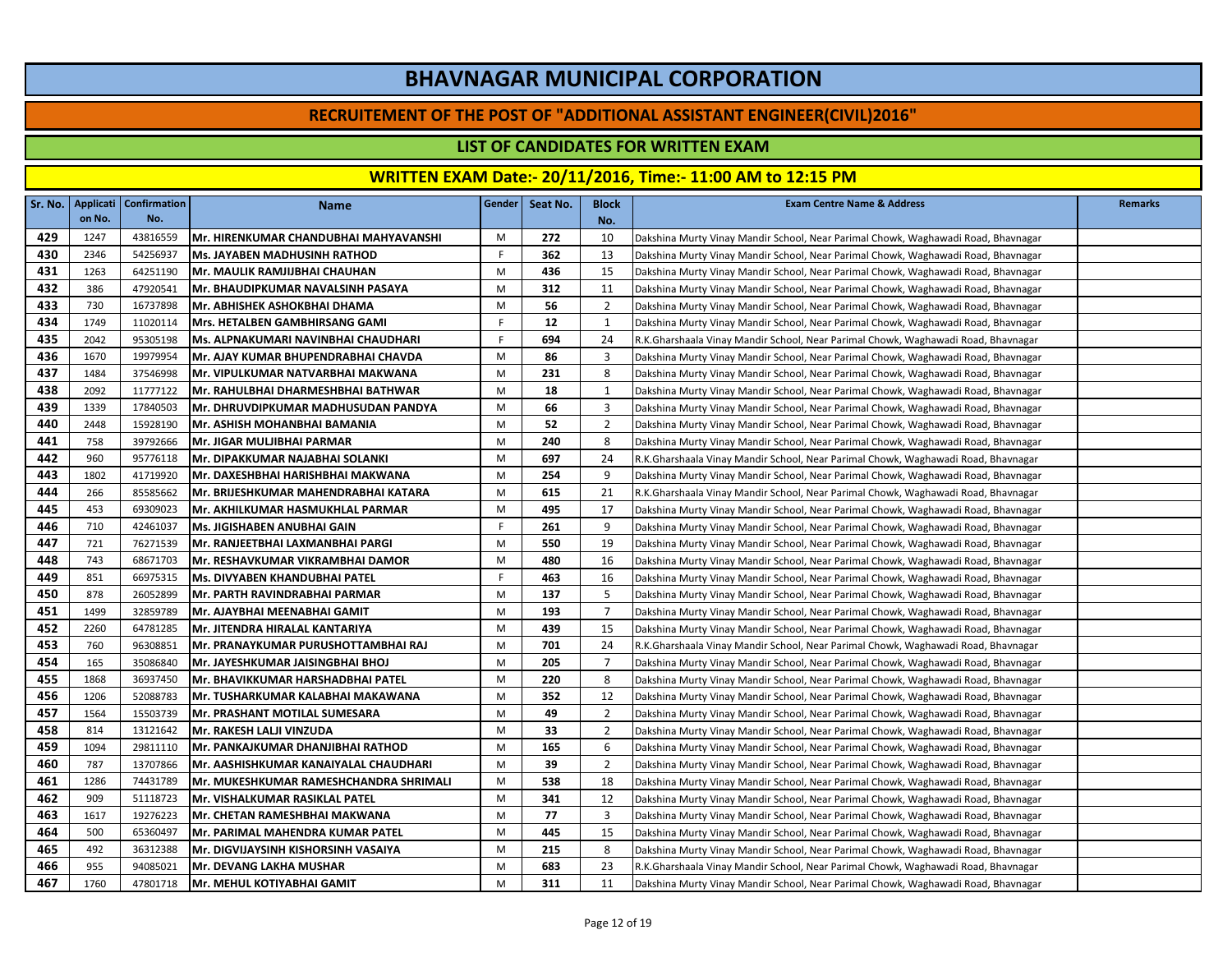#### **RECRUITEMENT OF THE POST OF "ADDITIONAL ASSISTANT ENGINEER(CIVIL)2016"**

### **LIST OF CANDIDATES FOR WRITTEN EXAM**

|     |        | Sr. No.   Applicati   Confirmation | <b>Name</b>                             | <b>Gender</b> | Seat No. | <b>Block</b>   | <b>Exam Centre Name &amp; Address</b>                                             | <b>Remarks</b> |
|-----|--------|------------------------------------|-----------------------------------------|---------------|----------|----------------|-----------------------------------------------------------------------------------|----------------|
|     | on No. | No.                                |                                         |               |          | No.            |                                                                                   |                |
| 468 | 60     | 24261225                           | Mr. PARTH NATVARLAL CHAUHAN             | M             | 122      | 5              | Dakshina Murty Vinay Mandir School, Near Parimal Chowk, Waghawadi Road, Bhavnagar |                |
| 469 | 111    | 31859129                           | Mr. KHUSHBUBEN ASHOKBHAI PATEL          | F.            | 182      | $\overline{7}$ | Dakshina Murty Vinay Mandir School, Near Parimal Chowk, Waghawadi Road, Bhavnagar |                |
| 470 | 755    | 20951194                           | Mr. BHARAT NANJIBHAI VAGHELA            | M             | 94       | 4              | Dakshina Murty Vinay Mandir School, Near Parimal Chowk, Waghawadi Road, Bhavnagar |                |
| 471 | 818    | 69263952                           | Mr. ANKURKUMAR ARJUNBHAI CHAUDHARI      | M             | 494      | 17             | Dakshina Murty Vinay Mandir School, Near Parimal Chowk, Waghawadi Road, Bhavnagar |                |
| 472 | 862    | 78681468                           | Mr. UJJVAL VISHRAMBHAI PATEL            | M             | 568      | 19             | Dakshina Murty Vinay Mandir School, Near Parimal Chowk, Waghawadi Road, Bhavnagar |                |
| 473 | 1830   | 13355502                           | IMr. PARTH NATVARLAL CHAUHAN            | M             | 35       | $\overline{2}$ | Dakshina Murty Vinay Mandir School, Near Parimal Chowk, Waghawadi Road, Bhavnagar |                |
| 474 | 87     | 35019631                           | Mr. SHRINILKUMAR JASHBHAI VAGHELA       | M             | 203      | $\overline{7}$ | Dakshina Murty Vinay Mandir School, Near Parimal Chowk, Waghawadi Road, Bhavnagar | Sportsman      |
| 475 | 1883   | 70814754                           | Ms. JOSANABEN JIVANBHAI PARMAR          | F.            | 508      | 17             | Dakshina Murty Vinay Mandir School, Near Parimal Chowk, Waghawadi Road, Bhavnagar |                |
| 476 | 1438   | 56103528                           | Mr. GAURANG ARVINDBHAI PATEL            | M             | 383      | 13             | Dakshina Murty Vinay Mandir School, Near Parimal Chowk, Waghawadi Road, Bhavnagar |                |
| 477 | 888    | 17112783                           | Mr. HARSHKUMAR ANILBHAI RATHOD          | M             | 59       | $\overline{2}$ | Dakshina Murty Vinay Mandir School, Near Parimal Chowk, Waghawadi Road, Bhavnagar |                |
| 478 | 52     | 97332104                           | Mr. JAYSUKHBHAI NATHABHAI PARMAR        | M             | 709      | 24             | R.K.Gharshaala Vinay Mandir School, Near Parimal Chowk, Waghawadi Road, Bhavnagar |                |
| 479 | 227    | 99376572                           | Mr. VIVEK JITUBHAI RATHOD               | M             | 728      | 25             | R.K.Gharshaala Vinay Mandir School, Near Parimal Chowk, Waghawadi Road, Bhavnagar |                |
| 480 | 662    | 78943370                           | Mr. SATISH RAMESHBHAI PARMAR            | M             | 575      | 20             | R.K.Gharshaala Vinay Mandir School, Near Parimal Chowk, Waghawadi Road, Bhavnagar |                |
| 481 | 962    | 62555100                           | Mr. MAHAVIR PURSHOTAMBHAI PATEL         | M             | 429      | 15             | Dakshina Murty Vinay Mandir School, Near Parimal Chowk, Waghawadi Road, Bhavnagar |                |
| 482 | 1290   | 98456242                           | Mr. ABHISHEK SURESHBHAI PATEL           | M             | 720      | 24             | R.K.Gharshaala Vinay Mandir School, Near Parimal Chowk, Waghawadi Road, Bhavnagar |                |
| 483 | 1330   | 37886357                           | Mr. JASHVANTBHAI DESINGBHAI RATHVA      | M             | 235      | 8              | Dakshina Murty Vinay Mandir School, Near Parimal Chowk, Waghawadi Road, Bhavnagar |                |
|     |        |                                    |                                         |               |          |                |                                                                                   |                |
| 484 | 1424   | 12929836                           | Mr. RAJENDRAKUMAR PARASHOTAMBHAI PARMAR | M             | 31       | $\overline{2}$ | Dakshina Murty Vinay Mandir School, Near Parimal Chowk, Waghawadi Road, Bhavnagar |                |
| 485 | 1777   | 53851322                           | Mr. VISHAL NARSINHBHAI MAKWANA          | M             | 358      | 12             | Dakshina Murty Vinay Mandir School, Near Parimal Chowk, Waghawadi Road, Bhavnagar |                |
| 486 | 1976   | 93877474                           | Mr. BANKIM PRAVINBHAI JADAV             | M             | 681      | 23             | R.K.Gharshaala Vinay Mandir School, Near Parimal Chowk, Waghawadi Road, Bhavnagar |                |
| 487 | 1341   | 83395076                           | Mr. SMITKUMAR VIJJAYSINH JAGIRDAR       | M             | 599      | 20             | R.K.Gharshaala Vinay Mandir School, Near Parimal Chowk, Waghawadi Road, Bhavnagar |                |
| 488 | 246    | 64249212                           | Mr. HITESHKUMAR PUNJABHAI DHAK          | M             | 435      | 15             | Dakshina Murty Vinay Mandir School, Near Parimal Chowk, Waghawadi Road, Bhavnagar |                |
| 489 | 1014   | 30825154                           | Mr. BHAVINKUMAR NATUBHAI PATEL          | M             | 171      | 6              | Dakshina Murty Vinay Mandir School, Near Parimal Chowk, Waghawadi Road, Bhavnagar |                |
| 490 | 2453   | 46874582                           | Mr. SUMIT JAGDISHBHAI PARMAR            | M             | 301      | 11             | Dakshina Murty Vinay Mandir School, Near Parimal Chowk, Waghawadi Road, Bhavnagar |                |
| 491 | 319    | 68703536                           | Mr. ANKURKUMAR CHANDUBHAI PATEL         | M             | 481      | 17             | Dakshina Murty Vinay Mandir School, Near Parimal Chowk, Waghawadi Road, Bhavnagar |                |
| 492 | 1613   | 99753071                           | Mr. SHAILESHKUMAR HARESHBHAI BHOYA      | M             | 733      | 25             | R.K.Gharshaala Vinay Mandir School, Near Parimal Chowk, Waghawadi Road, Bhavnagar |                |
| 493 | 1809   | 72628652                           | Mr. VIPULBHAI SALUBHAI PADHER           | M             | 521      | 18             | Dakshina Murty Vinay Mandir School, Near Parimal Chowk, Waghawadi Road, Bhavnagar |                |
| 494 | 473    | 58997815                           | Mr. SHAILESHKUMAR ISHWARBHAI PARMAR     | M             | 401      | 14             | Dakshina Murty Vinay Mandir School, Near Parimal Chowk, Waghawadi Road, Bhavnagar |                |
| 495 | 1227   | 60767505                           | Mr. PANKAJKUMAR MANGUBHAI PATEL         | M             | 416      | 14             | Dakshina Murty Vinay Mandir School, Near Parimal Chowk, Waghawadi Road, Bhavnagar |                |
| 496 | 1654   | 95916179                           | Mr. AJAYBHAI LAXMANBHAI BHOYE           | M             | 700      | 24             | R.K.Gharshaala Vinay Mandir School, Near Parimal Chowk, Waghawadi Road, Bhavnagar |                |
| 497 | 1698   | 92090593                           | Ms. NAYANA SHASHIKANT NIMAVAT           | F.            | 667      | 23             | R.K.Gharshaala Vinay Mandir School, Near Parimal Chowk, Waghawadi Road, Bhavnagar |                |
| 498 | 1801   | 92657008                           | Ms. JAIMINEE BIKHABHAI PRANAMI          | F.            | 670      | 23             | R.K.Gharshaala Vinay Mandir School, Near Parimal Chowk, Waghawadi Road, Bhavnagar |                |
| 499 | 2118   | 56150616                           | Ms. TWINKAL VINODBHAI PATEL             | F.            | 384      | 13             | Dakshina Murty Vinay Mandir School, Near Parimal Chowk, Waghawadi Road, Bhavnagar |                |
| 500 | 113    | 87194429                           | Mr. MAYURKUMAR KANTILAL MAKWANA         | M             | 630      | 21             | R.K.Gharshaala Vinay Mandir School, Near Parimal Chowk, Waghawadi Road, Bhavnagar |                |
| 501 | 636    | 99738391                           | Mr. MEHULKUMAR NARENDRABHAI SOLANKI     | M             | 732      | 25             | R.K.Gharshaala Vinay Mandir School, Near Parimal Chowk, Waghawadi Road, Bhavnagar |                |
| 502 | 1040   | 59876579                           | Mr. SIMAKUMARI JAYANTILAL GAMIT         | F.            | 408      | 14             | Dakshina Murty Vinay Mandir School, Near Parimal Chowk, Waghawadi Road, Bhavnagar |                |
| 503 | 349    | 17530481                           | Mr. RAJNIKANT VINODBHAI PARMAR          | M             | 62       | 3              | Dakshina Murty Vinay Mandir School, Near Parimal Chowk, Waghawadi Road, Bhavnagar |                |
| 504 | 136    | 20939754                           | İMr. CHETANKUMAR ASHOKBHAI BACHHAV      | M             | 93       | $\overline{4}$ | Dakshina Murty Vinay Mandir School, Near Parimal Chowk, Waghawadi Road, Bhavnagar |                |
| 505 | 766    | 87736431                           | lMr. NISHYAL JASHVANTLAL SANGANI        | M             | 633      | 22             | R.K.Gharshaala Vinay Mandir School, Near Parimal Chowk, Waghawadi Road, Bhavnagar |                |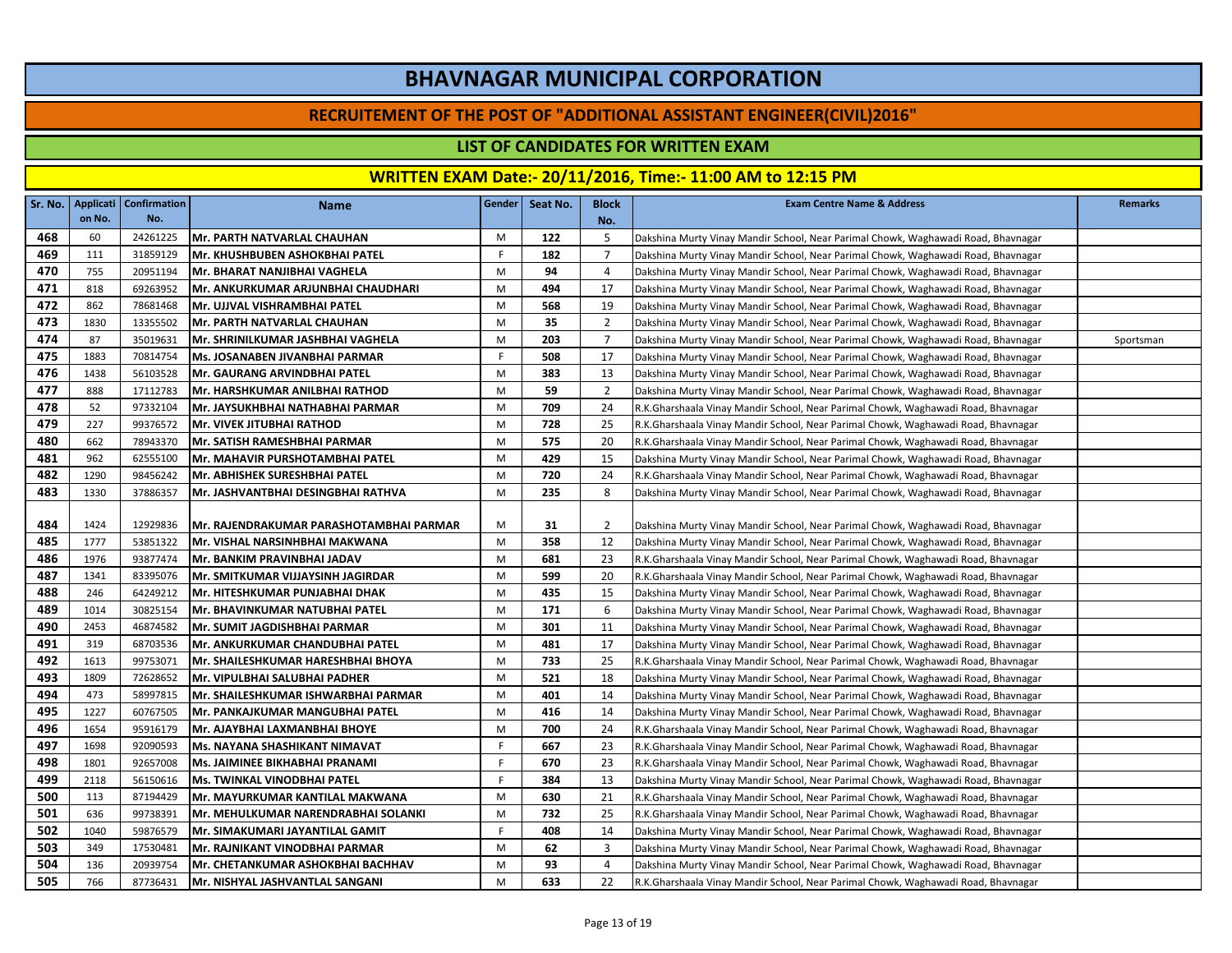#### **RECRUITEMENT OF THE POST OF "ADDITIONAL ASSISTANT ENGINEER(CIVIL)2016"**

### **LIST OF CANDIDATES FOR WRITTEN EXAM**

|     | Sr. No. Applicati | <b>Confirmation</b> | <b>Name</b>                               | Gender | Seat No. | <b>Block</b>   | <b>Exam Centre Name &amp; Address</b>                                             | Remarks |
|-----|-------------------|---------------------|-------------------------------------------|--------|----------|----------------|-----------------------------------------------------------------------------------|---------|
|     | on No.            | No.                 |                                           |        |          | No.            |                                                                                   |         |
| 506 | 1016              | 99493230            | <b>Ms. RITA ARJUNSINH PARMAR</b>          | F.     | 729      | 25             | R.K.Gharshaala Vinay Mandir School, Near Parimal Chowk, Waghawadi Road, Bhavnagar |         |
| 507 | 1148              | 10987715            | Mr. JIGAR DINESHKUMAR SOLANKI             | M      | 11       | 1              | Dakshina Murty Vinay Mandir School, Near Parimal Chowk, Waghawadi Road, Bhavnagar |         |
| 508 | 2460              | 52926708            | Mr. HARESHKUMAR NATHA SOLANKI             | M      | 354      | 12             | Dakshina Murty Vinay Mandir School, Near Parimal Chowk, Waghawadi Road, Bhavnagar |         |
| 509 | 1836              | 22317277            | Mr. PRAVEEN MAHATAM PRASAD                | M      | 102      | 4              | Dakshina Murty Vinay Mandir School, Near Parimal Chowk, Waghawadi Road, Bhavnagar |         |
| 510 | 648               | 74278883            | Mr. KAMLESH CHINABHAI CHANDPA             | M      | 535      | 18             | Dakshina Murty Vinay Mandir School, Near Parimal Chowk, Waghawadi Road, Bhavnagar |         |
| 511 | 129               | 73782104            | Mr. JIGNESH BHOJABHAI PADAYA              | M      | 531      | 18             | Dakshina Murty Vinay Mandir School, Near Parimal Chowk, Waghawadi Road, Bhavnagar |         |
| 512 | 256               | 29608107            | <b>Mr. MAYURKUMAR HARISHBHAI PATEL</b>    | M      | 162      | 6              | Dakshina Murty Vinay Mandir School, Near Parimal Chowk, Waghawadi Road, Bhavnagar |         |
| 513 | 312               | 59200482            | Mr. PRIYAKANT MANUBHAI MAKAVANA           | M      | 403      | 14             | Dakshina Murty Vinay Mandir School, Near Parimal Chowk, Waghawadi Road, Bhavnagar |         |
| 514 | 946               | 37725066            | Mr. SURAJ BHAGWANBHAI PARMAR              | M      | 232      | 8              | Dakshina Murty Vinay Mandir School, Near Parimal Chowk, Waghawadi Road, Bhavnagar |         |
| 515 | 1112              | 72935416            | Mr. ANKUR VINODBHAI PATEL                 | M      | 522      | 18             | Dakshina Murty Vinay Mandir School, Near Parimal Chowk, Waghawadi Road, Bhavnagar |         |
| 516 | 1551              | 44366088            | Mr. SANDIP MAFABHAI MAKWANA               | M      | 280      | 10             | Dakshina Murty Vinay Mandir School, Near Parimal Chowk, Waghawadi Road, Bhavnagar |         |
| 517 | 1688              | 16922408            | Mr. VIJAYKUMAR BHALJIBHAI PARGI           | M      | 58       | $\overline{2}$ | Dakshina Murty Vinay Mandir School, Near Parimal Chowk, Waghawadi Road, Bhavnagar |         |
| 518 | 53                | 95293114            | Mr. ATULKUMAR DAMJIBHAI BABARIA           | M      | 693      | 24             | R.K.Gharshaala Vinay Mandir School, Near Parimal Chowk, Waghawadi Road, Bhavnagar |         |
| 519 | 1005              | 51837066            | Mr. PRAFULBHAI DHANJIBHAI PATEL           | M      | 347      | 12             | Dakshina Murty Vinay Mandir School, Near Parimal Chowk, Waghawadi Road, Bhavnagar |         |
| 520 | 1118              | 41338207            | Mr. VIPIUL DIVIJANBHAI ASARI              | M      | 250      | 9              | Dakshina Murty Vinay Mandir School, Near Parimal Chowk, Waghawadi Road, Bhavnagar |         |
| 521 | 325               | 85915377            | Mr. SANJAYKUMAR GOPIBHAI SOLANKI          | M      | 617      | 21             | R.K.Gharshaala Vinay Mandir School, Near Parimal Chowk, Waghawadi Road, Bhavnagar |         |
| 522 | 656               | 91881848            | Mr. JATIN DINESHBHAI PATEL                | M      | 664      | 23             | R.K.Gharshaala Vinay Mandir School, Near Parimal Chowk, Waghawadi Road, Bhavnagar |         |
| 523 | 1571              | 36709650            | Mr. PURURAVA RAJESHKUMAR ARYA             | M      | 218      | 8              | Dakshina Murty Vinay Mandir School, Near Parimal Chowk, Waghawadi Road, Bhavnagar |         |
| 524 | 2112              | 10971088            | Mr. DHARMESHBHAI SHANTILAL VASAVA         | M      | 10       | $\mathbf{1}$   | Dakshina Murty Vinay Mandir School, Near Parimal Chowk, Waghawadi Road, Bhavnagar |         |
| 525 | 763               | 20766785            | <b>Mr. NARESHBHAI GOVINDBHAI PARMAR</b>   | M      | 91       | 4              | Dakshina Murty Vinay Mandir School, Near Parimal Chowk, Waghawadi Road, Bhavnagar |         |
| 526 | 1996              | 65267338            | Mr. YOGESHKUMAR KANJIBHAI ASARI           | M      | 443      | 15             | Dakshina Murty Vinay Mandir School, Near Parimal Chowk, Waghawadi Road, Bhavnagar |         |
| 527 | 536               | 99212232            | <b>IMr. PATHIK MAHENDRABHAI CHAUDHARI</b> | M      | 727      | 25             | R.K.Gharshaala Vinay Mandir School, Near Parimal Chowk, Waghawadi Road, Bhavnagar |         |
| 528 | 1274              | 82122037            | Ms. UNNATIBEN MOHANBHAI RATHVA            | F.     | 589      | 20             | R.K.Gharshaala Vinay Mandir School, Near Parimal Chowk, Waghawadi Road, Bhavnagar |         |
| 529 | 1157              | 18654256            | Mr. KETAN DHAMABHAI MAKWANA               | M      | 72       | 3              | Dakshina Murty Vinay Mandir School, Near Parimal Chowk, Waghawadi Road, Bhavnagar |         |
| 530 | 2366              | 70721200            | Mr. MEHUL GANPATBHAI VAGHELA              | M      | 507      | 17             | Dakshina Murty Vinay Mandir School, Near Parimal Chowk, Waghawadi Road, Bhavnagar |         |
| 531 | 640               | 69572001            | Mr. KRUNAL MADHUSUDAN SHRIMALI            | M      | 496      | 17             | Dakshina Murty Vinay Mandir School, Near Parimal Chowk, Waghawadi Road, Bhavnagar |         |
| 532 | 713               | 11922700            | Mr. PRATIKBHAI SOMABHAI VASAVA            | M      | 19       | 1              | Dakshina Murty Vinay Mandir School, Near Parimal Chowk, Waghawadi Road, Bhavnagar |         |
| 533 | 1164              | 73012301            | Ms. SUMAN CHANDUBHAI CHAUHAN              | F.     | 523      | 18             | Dakshina Murty Vinay Mandir School, Near Parimal Chowk, Waghawadi Road, Bhavnagar |         |
| 534 | 2111              | 92379394            | Ms. SHIRALI DILIPBHAI CONTRACTOR          | F.     | 669      | 23             | R.K.Gharshaala Vinay Mandir School, Near Parimal Chowk, Waghawadi Road, Bhavnagar |         |
| 535 | 724               | 50565816            | Mr. GAURANG ARJUNBHAI MAKWANA             | M      | 338      | 12             | Dakshina Murty Vinay Mandir School, Near Parimal Chowk, Waghawadi Road, Bhavnagar |         |
| 536 | 221               | 73570300            | Mr. CHINTAMANI LAXMANBHAI BHOYA           | M      | 529      | 18             | Dakshina Murty Vinay Mandir School, Near Parimal Chowk, Waghawadi Road, Bhavnagar |         |
| 537 | 911               | 72293872            | Mr. LALJI POPATBHAI MAKVANA               | M      | 520      | 18             | Dakshina Murty Vinay Mandir School, Near Parimal Chowk, Waghawadi Road, Bhavnagar |         |
| 538 | 1496              | 95413862            | Mr. JIGARBHAI VALABHAI AMCHHEDA           | M      | 695      | 24             | R.K.Gharshaala Vinay Mandir School, Near Parimal Chowk, Waghawadi Road, Bhavnagar |         |
| 539 | 1734              | 34828983            | <b>Ms. ANJANABEN CHHAGANBHAI TARAL</b>    | F.     | 201      | $\overline{7}$ | Dakshina Murty Vinay Mandir School, Near Parimal Chowk, Waghawadi Road, Bhavnagar |         |
| 540 | 1747              | 25114085            | Mr. KRUNAL DANJIBHAI RATHOD               | M      | 131      | 5              | Dakshina Murty Vinay Mandir School, Near Parimal Chowk, Waghawadi Road, Bhavnagar |         |
| 541 | 223               | 60947170            | Mr. RAKESHKUMAR NARSINHBHAI RATHOD        | M      | 418      | 14             | Dakshina Murty Vinay Mandir School, Near Parimal Chowk, Waghawadi Road, Bhavnagar |         |
| 542 | 949               | 50445344            | Mr. SUNILKUMAR VECHATBHAI KISHORI         | M      | 337      | 12             | Dakshina Murty Vinay Mandir School, Near Parimal Chowk, Waghawadi Road, Bhavnagar |         |
| 543 | 322               | 41960688            | <b>Ms. BHAVISHA MANSUKHBHAI DHAMECHA</b>  | F.     | 257      | 9              | Dakshina Murty Vinay Mandir School, Near Parimal Chowk, Waghawadi Road, Bhavnagar |         |
| 544 | 523               | 37498671            | <b>Mr. ALPESHKUMAR RAMCHANDRA PATEL</b>   | M      | 229      | 8              | Dakshina Murty Vinay Mandir School, Near Parimal Chowk, Waghawadi Road, Bhavnagar |         |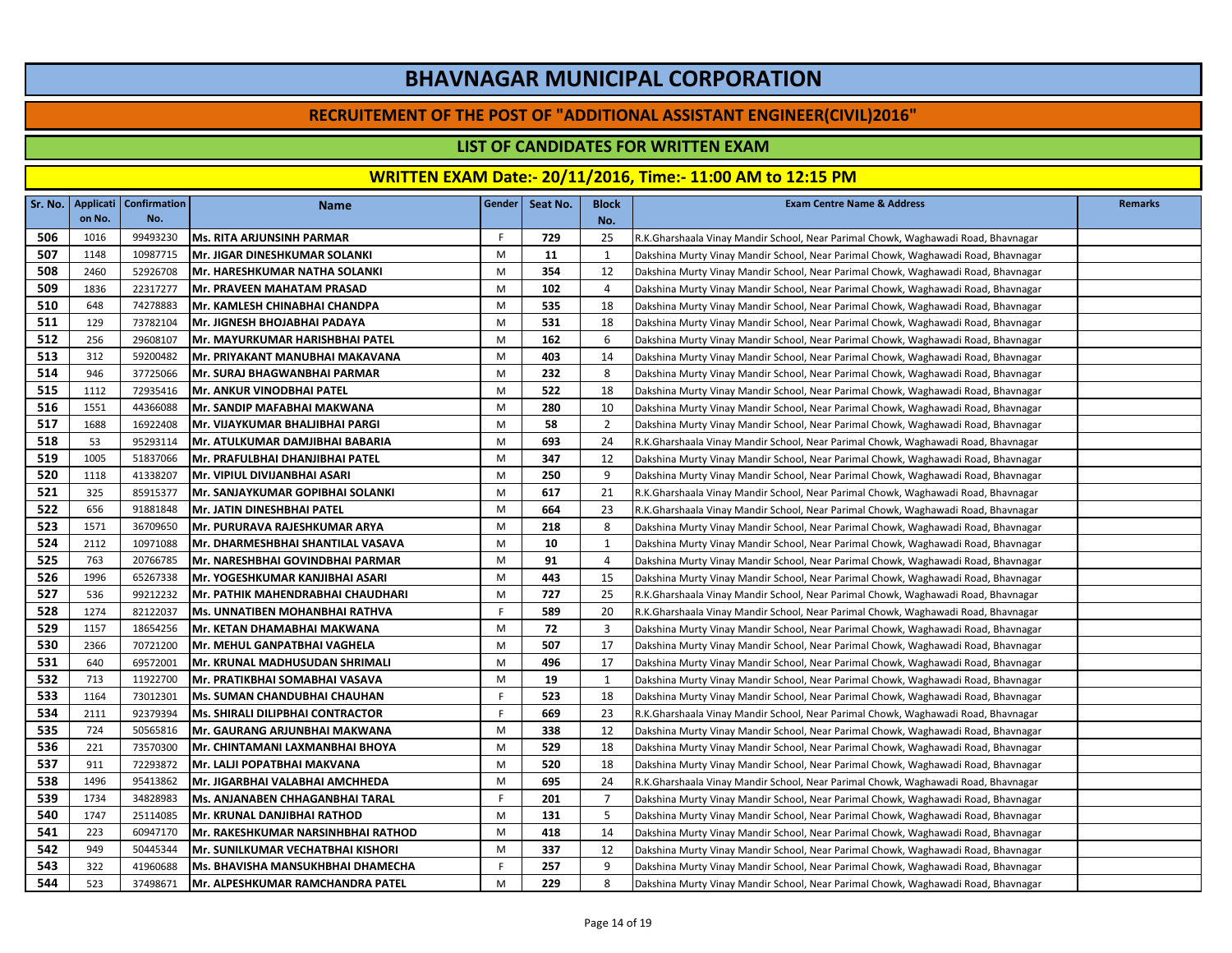#### **RECRUITEMENT OF THE POST OF "ADDITIONAL ASSISTANT ENGINEER(CIVIL)2016"**

### **LIST OF CANDIDATES FOR WRITTEN EXAM**

|     |        | Sr. No.   Applicati   Confirmation | Name                                    | Gender | Seat No. | <b>Block</b>   | <b>Exam Centre Name &amp; Address</b>                                             | <b>Remarks</b> |
|-----|--------|------------------------------------|-----------------------------------------|--------|----------|----------------|-----------------------------------------------------------------------------------|----------------|
|     | on No. | No.                                |                                         |        |          | No.            |                                                                                   |                |
| 545 | 1095   | 90582521                           | Mr. UTKARSH GOVINDBHAI MALAVIYA         | M      | 655      | 22             | R.K.Gharshaala Vinay Mandir School, Near Parimal Chowk, Waghawadi Road, Bhavnagar | Sportsman      |
| 546 | 963    | 31532322                           | Ms. ASHIKAKUMARI RAMESHBHAI PATEL       | F.     | 180      | 6              | Dakshina Murty Vinay Mandir School, Near Parimal Chowk, Waghawadi Road, Bhavnagar |                |
| 547 | 466    | 49417447                           | lMr. PRAKASHKUMAR RAJESHBHAI SOLANKI    | M      | 327      | 11             | Dakshina Murty Vinay Mandir School, Near Parimal Chowk, Waghawadi Road, Bhavnagar |                |
| 548 | 2203   | 15535608                           | Mr. HITESHKUMAR BHARATBHAI PARMAR       | M      | 50       | 2              | Dakshina Murty Vinay Mandir School, Near Parimal Chowk, Waghawadi Road, Bhavnagar |                |
| 549 | 2205   | 11259766                           | Mr. HITESHKUMAR BHARATBHAI PARMAR       | M      | 15       | 1              | Dakshina Murty Vinay Mandir School, Near Parimal Chowk, Waghawadi Road, Bhavnagar |                |
| 550 | 317    | 95623122                           | <b>Mr. PIYUSH DILSUKHBHAI MAKWANA</b>   | M      | 696      | 24             | R.K.Gharshaala Vinay Mandir School, Near Parimal Chowk, Waghawadi Road, Bhavnagar |                |
| 551 | 412    | 11390546                           | Mr. MANOJBHAI PREMABHAI PATEL           | M      | 16       | 1              | Dakshina Murty Vinay Mandir School, Near Parimal Chowk, Waghawadi Road, Bhavnagar |                |
| 552 | 468    | 97692961                           | Ms. KRISHNABEN BHARATKUMAR MODI         | F.     | 711      | 24             | R.K.Gharshaala Vinay Mandir School, Near Parimal Chowk, Waghawadi Road, Bhavnagar |                |
| 553 | 1106   | 29658482                           | Mr. JEEGNESH LALJIBHAI CHAUHAN          | M      | 163      | 6              | Dakshina Murty Vinay Mandir School, Near Parimal Chowk, Waghawadi Road, Bhavnagar |                |
| 554 | 806    | 24639289                           | Mr. SNEHALKUMAR PRAVINBHAI PATEL        | M      | 124      | 5              | Dakshina Murty Vinay Mandir School, Near Parimal Chowk, Waghawadi Road, Bhavnagar |                |
| 555 | 880    | 98461086                           | IMr. SAWANKUMAR JERAMBHAI MEVADA        | M      | 721      | 25             | R.K.Gharshaala Vinay Mandir School, Near Parimal Chowk, Waghawadi Road, Bhavnagar |                |
| 556 | 1839   | 74406572                           | Mr. NIRAVKUMAR KANTIBHAI PARMAR         | M      | 537      | 18             | Dakshina Murty Vinay Mandir School, Near Parimal Chowk, Waghawadi Road, Bhavnagar |                |
| 557 | 553    | 23234697                           | Mr. GAURAVKUMAR MAKHJIBHAI CHARPOT      | M      | 109      | 4              | Dakshina Murty Vinay Mandir School, Near Parimal Chowk, Waghawadi Road, Bhavnagar |                |
| 558 | 959    | 76806061                           | Ms. VARSHABEN KASTURBHAI DAMOR          | F.     | 556      | 19             | Dakshina Murty Vinay Mandir School, Near Parimal Chowk, Waghawadi Road, Bhavnagar |                |
| 559 | 261    | 41727515                           | Mr. NIRAV JAYESHBHAI SUTARIYA           | M      | 255      | 9              | Dakshina Murty Vinay Mandir School, Near Parimal Chowk, Waghawadi Road, Bhavnagar |                |
| 560 | 474    | 47500965                           | Mr. PRADIPKUMAR RASIKBHAI CHAUDHARI     | M      | 310      | 11             | Dakshina Murty Vinay Mandir School, Near Parimal Chowk, Waghawadi Road, Bhavnagar |                |
| 561 | 581    | 18249325                           | Mr. RAJ JAGADISHBHAI KAPADIA            | M      | 70       | 3              | Dakshina Murty Vinay Mandir School, Near Parimal Chowk, Waghawadi Road, Bhavnagar |                |
| 562 | 657    | 22116925                           | Mr. DHARMESH PREMJIBHAI MAKWANA         | M      | 100      | $\overline{4}$ | Dakshina Murty Vinay Mandir School, Near Parimal Chowk, Waghawadi Road, Bhavnagar |                |
| 563 | 1152   | 35207488                           | Mr. AKASH DILIPBHAI CHAUDHARI           | M      | 207      | $\overline{7}$ | Dakshina Murty Vinay Mandir School, Near Parimal Chowk, Waghawadi Road, Bhavnagar |                |
| 564 | 1235   | 36430145                           | Mr. JIGNESHBHAI ARJUNBHAI VASAVA        | M      | 216      | 8              | Dakshina Murty Vinay Mandir School, Near Parimal Chowk, Waghawadi Road, Bhavnagar |                |
| 565 | 2414   | 90581550                           | Ms. HIRAL KANUBHAI RANA                 | F.     | 654      | 22             | R.K.Gharshaala Vinay Mandir School, Near Parimal Chowk, Waghawadi Road, Bhavnagar |                |
| 566 | 1022   | 54216796                           | Mr. KEVIN BHARATBHAI GAMIT              | M      | 361      | 13             | Dakshina Murty Vinay Mandir School, Near Parimal Chowk, Waghawadi Road, Bhavnagar |                |
| 567 | 77     | 64385165                           | Mr. KRUNAL RASIKBHAI SOLANKI            | M      | 438      | 15             | Dakshina Murty Vinay Mandir School, Near Parimal Chowk, Waghawadi Road, Bhavnagar |                |
| 568 | 642    | 13329743                           | İMr. PIYUSHKUMAR MAHESHBHAI GAVLI       | M      | 34       | $\overline{2}$ | Dakshina Murty Vinay Mandir School, Near Parimal Chowk, Waghawadi Road, Bhavnagar |                |
| 569 | 698    | 73215901                           | Mr. RAMESH VAGHABHAI MAKWANA            | M      | 525      | 18             | Dakshina Murty Vinay Mandir School, Near Parimal Chowk, Waghawadi Road, Bhavnagar |                |
| 570 | 344    | 94549750                           | Mr. SAJANKUMAR JAYANTIBHAI PATEL        | M      | 687      | 23             | R.K.Gharshaala Vinay Mandir School, Near Parimal Chowk, Waghawadi Road, Bhavnagar |                |
| 571 | 2152   | 19422287                           | Mr. AJAYKUMAR ARJUNBHAI AMALIYAR        | M      | 80       | 3              | Dakshina Murty Vinay Mandir School, Near Parimal Chowk, Waghawadi Road, Bhavnagar |                |
| 572 | 311    | 36231184                           | Mr. DIPAKKUMAR DAHYABHAI VANKAR         | M      | 214      | 8              | Dakshina Murty Vinay Mandir School, Near Parimal Chowk, Waghawadi Road, Bhavnagar |                |
| 573 | 231    | 96926687                           | Ms. ANJALI MANILAL ROHIT                | F.     | 705      | 24             | R.K.Gharshaala Vinay Mandir School, Near Parimal Chowk, Waghawadi Road, Bhavnagar |                |
| 574 | 747    | 28718996                           | Mr. BHAVESH NARENDRABHAI NANAVATI       | M      | 155      | 6              | Dakshina Murty Vinay Mandir School, Near Parimal Chowk, Waghawadi Road, Bhavnagar | Sportsman      |
| 575 | 938    | 22933028                           | <b>Mr. DINESHKUMAR CHAMPABHAI DAMOR</b> | M      | 108      | $\overline{4}$ | Dakshina Murty Vinay Mandir School, Near Parimal Chowk, Waghawadi Road, Bhavnagar |                |
| 576 | 1449   | 44515940                           | IMr. HASMUKHBHAI CHANDULAL BHAGORA      | M      | 281      | 10             | Dakshina Murty Vinay Mandir School, Near Parimal Chowk, Waghawadi Road, Bhavnagar |                |
| 577 | 614    | 68142216                           | Mr. ABHISHEK HARGOVINDBHAI SURELA       | M      | 475      | 16             | Dakshina Murty Vinay Mandir School, Near Parimal Chowk, Waghawadi Road, Bhavnagar |                |
| 578 | 1899   | 34833098                           | Mr. JAYESHKUMAR BIJALBHAI CHAUHAN       | M      | 202      | $\overline{7}$ | Dakshina Murty Vinay Mandir School, Near Parimal Chowk, Waghawadi Road, Bhavnagar |                |
| 579 | 1796   | 87618157                           | <b>Mr. TEJAS RAJNIKANT PATEL</b>        | M      | 632      | 22             | R.K.Gharshaala Vinay Mandir School, Near Parimal Chowk, Waghawadi Road, Bhavnagar |                |
| 580 | 2164   | 82094758                           | Mr. PRAGNESHKUMAR NARSINHBHAI VASAVA    | M      | 588      | 20             | R.K.Gharshaala Vinay Mandir School, Near Parimal Chowk, Waghawadi Road, Bhavnagar |                |
| 581 | 1098   | 37999535                           | Mr. MANISHKUMAR MANSUKHBHAI VINZUDA     | M      | 236      | 8              | Dakshina Murty Vinay Mandir School, Near Parimal Chowk, Waghawadi Road, Bhavnagar |                |
| 582 | 2381   | 78878018                           | <b>Mr. NILDIPSINH PREMJIBHAI RATHOD</b> | M      | 572      | 20             | R.K.Gharshaala Vinay Mandir School, Near Parimal Chowk, Waghawadi Road, Bhavnagar |                |
| 583 | 430    | 93855175                           | Mr. HARENDRAKUMAR KANTILAL VASAVA       | M      | 679      | 23             | R.K.Gharshaala Vinay Mandir School, Near Parimal Chowk, Waghawadi Road, Bhavnagar |                |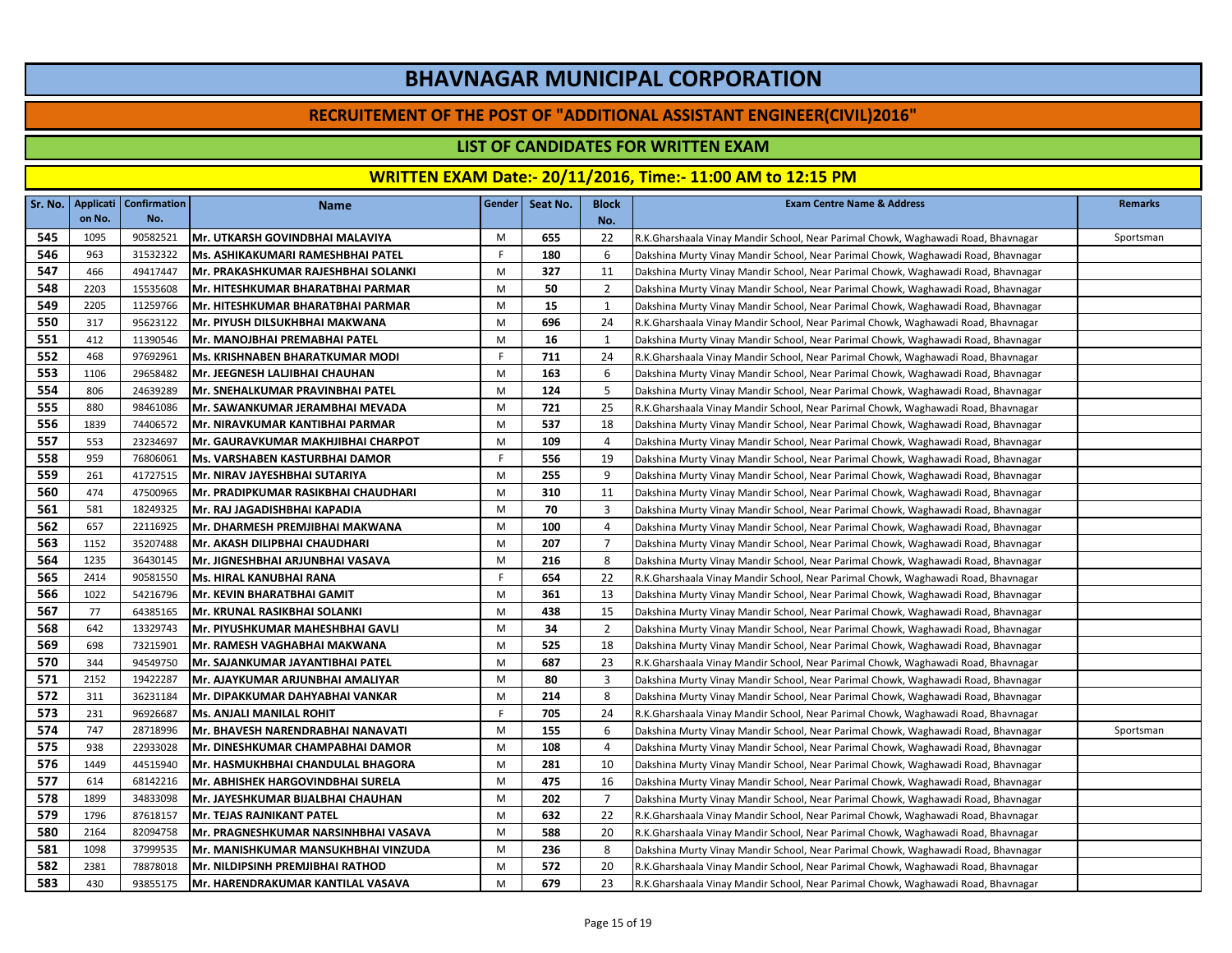#### **RECRUITEMENT OF THE POST OF "ADDITIONAL ASSISTANT ENGINEER(CIVIL)2016"**

### **LIST OF CANDIDATES FOR WRITTEN EXAM**

|     | Sr. No.   Applicati | <b>Confirmation</b> | <b>Name</b>                                | <b>Gender</b> | Seat No. | <b>Block</b>   | <b>Exam Centre Name &amp; Address</b>                                             | <b>Remarks</b> |
|-----|---------------------|---------------------|--------------------------------------------|---------------|----------|----------------|-----------------------------------------------------------------------------------|----------------|
|     | on No.              | No.                 |                                            |               |          | No.            |                                                                                   |                |
| 584 | 130                 | 63593471            | Mr. TEJASKUMAR PRAHLADBHAI KAPADIYA        | M             | 432      | 15             | Dakshina Murty Vinay Mandir School, Near Parimal Chowk, Waghawadi Road, Bhavnagar |                |
| 585 | 354                 | 33426812            | lMr. ASHISHKUMAR RAMDASBHAI BHOYE          | M             | 196      | $\overline{7}$ | Dakshina Murty Vinay Mandir School, Near Parimal Chowk, Waghawadi Road, Bhavnagar |                |
| 586 | 1391                | 31086343            | lMr. MANHARBHAI TEDGIYABHAI VASAVA         | M             | 175      | 6              | Dakshina Murty Vinay Mandir School, Near Parimal Chowk, Waghawadi Road, Bhavnagar |                |
| 587 | 153                 | 44688991            | <b>Mrs. KSHAMA PRATIK RAO</b>              | F.            | 283      | 10             | Dakshina Murty Vinay Mandir School, Near Parimal Chowk, Waghawadi Road, Bhavnagar |                |
| 588 | 287                 | 70586436            | <b>Mr. HARDIKKUMAR GIRISHBHAI PARMAR</b>   | M             | 505      | 17             | Dakshina Murty Vinay Mandir School, Near Parimal Chowk, Waghawadi Road, Bhavnagar |                |
| 589 | 1250                | 67944578            | Mr. DHAVALBHAI AMRUTBHAI PATEL             | M             | 471      | 16             | Dakshina Murty Vinay Mandir School, Near Parimal Chowk, Waghawadi Road, Bhavnagar |                |
| 590 | 1489                | 83713558            | <b>Mr. PARESHKUMAR SAMUBHAI PARGI</b>      | M             | 601      | 21             | R.K.Gharshaala Vinay Mandir School, Near Parimal Chowk, Waghawadi Road, Bhavnagar |                |
| 591 | 697                 | 95128694            | Mr. PRASHANTKUMAR ARVINDBHAI PATEL         | M             | 692      | 24             | R.K.Gharshaala Vinay Mandir School, Near Parimal Chowk, Waghawadi Road, Bhavnagar |                |
| 592 | 945                 | 78934240            | Mr. RAVIKUMAR ARVINDBHAI PATEL             | M             | 574      | 20             | R.K.Gharshaala Vinay Mandir School, Near Parimal Chowk, Waghawadi Road, Bhavnagar |                |
| 593 | 177                 | 70663739            | Mr. NITINKUMAR TULSIBHAI VASAVA            | M             | 506      | 17             | Dakshina Murty Vinay Mandir School, Near Parimal Chowk, Waghawadi Road, Bhavnagar |                |
| 594 | 55                  | 46326004            | <b>Mr. SURYADIP NARVATSINH MEDA</b>        | M             | 295      | 10             | Dakshina Murty Vinay Mandir School, Near Parimal Chowk, Waghawadi Road, Bhavnagar |                |
| 595 | 274                 | 76789268            | Mr. VIPULKUMAR AMRATLAL NAGWADIYA          | M             | 555      | 19             | Dakshina Murty Vinay Mandir School, Near Parimal Chowk, Waghawadi Road, Bhavnagar |                |
| 596 | 1977                | 85507847            | Mr. GORDHAN NATHABHAI CHAVDA               | M             | 613      | 21             | R.K.Gharshaala Vinay Mandir School, Near Parimal Chowk, Waghawadi Road, Bhavnagar |                |
| 597 | 100                 | 70878911            | Mr. DIPAK GANPAT BHAI PARMAR               | M             | 509      | 17             | Dakshina Murty Vinay Mandir School, Near Parimal Chowk, Waghawadi Road, Bhavnagar |                |
| 598 | 301                 | 41808972            | Ms. SEFALIKUMARI SURESHBHAI PATEL          | F.            | 256      | 9              | Dakshina Murty Vinay Mandir School, Near Parimal Chowk, Waghawadi Road, Bhavnagar |                |
| 599 | 541                 | 14589487            | Mr. VANJULKUMAR VELJIBHAI PATEL            | M             | 42       | $\overline{2}$ | Dakshina Murty Vinay Mandir School, Near Parimal Chowk, Waghawadi Road, Bhavnagar |                |
| 600 | 783                 | 91166472            | Mr. CHIRAGKUMAR BHAIJIBHAI PITHAYA         | M             | 659      | 22             | R.K.Gharshaala Vinay Mandir School, Near Parimal Chowk, Waghawadi Road, Bhavnagar |                |
| 601 | 1776                | 25364064            | Mr. NIKUNJKUMAR HIMMATBHAI GAMIT           | M             | 133      | 5              | Dakshina Murty Vinay Mandir School, Near Parimal Chowk, Waghawadi Road, Bhavnagar |                |
| 602 | 916                 | 92714406            | Mr. MEHUL PANKAJBHAI MAKWANA               | M             | 671      | 23             | R.K.Gharshaala Vinay Mandir School, Near Parimal Chowk, Waghawadi Road, Bhavnagar |                |
| 603 | 1762                | 54275128            | Mr. NIMESHBHAI CHETANBHAI GAMIT            | M             | 363      | 13             | Dakshina Murty Vinay Mandir School, Near Parimal Chowk, Waghawadi Road, Bhavnagar |                |
| 604 | 79                  | 59158896            | <b> Mr. NIMESHKUMAR AMARSING CHAUDHARI</b> | M             | 402      | 14             | Dakshina Murty Vinay Mandir School, Near Parimal Chowk, Waghawadi Road, Bhavnagar |                |
| 605 | 1213                | 46638821            | Mr. GUNJANKUMAR MANUBHAI MEHTA             | M             | 299      | 10             | Dakshina Murty Vinay Mandir School, Near Parimal Chowk, Waghawadi Road, Bhavnagar | Sportsman      |
| 606 | 650                 | 55578583            | İMr. ABHISHEK ATULBHAI SHAURYA             | M             | 376      | 13             | Dakshina Murty Vinay Mandir School, Near Parimal Chowk, Waghawadi Road, Bhavnagar |                |
| 607 | 501                 | 82547480            | Mr. PIYUSH CHANDULAL GAMETI                | M             | 595      | 20             | R.K.Gharshaala Vinay Mandir School, Near Parimal Chowk, Waghawadi Road, Bhavnagar |                |
| 608 | 75                  | 20657673            | Mr. RAJUBHAI LAXMANBHAI THAKARE            | M             | 90       | 3              | Dakshina Murty Vinay Mandir School, Near Parimal Chowk, Waghawadi Road, Bhavnagar |                |
| 609 | 1189                | 43084450            | <b>Mr. RUTULKUMAR RATILAL CHAUDHARI</b>    | M             | 266      | 9              | Dakshina Murty Vinay Mandir School, Near Parimal Chowk, Waghawadi Road, Bhavnagar |                |
| 610 | 1191                | 32042932            | <b>Mr. RUTULKUMAR RATILAL CHAUDHARI</b>    | M             | 186      | $\overline{7}$ | Dakshina Murty Vinay Mandir School, Near Parimal Chowk, Waghawadi Road, Bhavnagar |                |
| 611 | 83                  | 69182567            | Ms. MANISHABEN KARANSINH RATHOD            | F.            | 493      | 17             | Dakshina Murty Vinay Mandir School, Near Parimal Chowk, Waghawadi Road, Bhavnagar |                |
| 612 | 166                 | 44917460            | Mr. KETANKUMAR MAHESHBHAI BARAIYA          | M             | 285      | 10             | Dakshina Murty Vinay Mandir School, Near Parimal Chowk, Waghawadi Road, Bhavnagar |                |
| 613 | 1627                | 76735072            | <b> Mr. ANKITKUMAR CHHAGANBHAI BHOYA</b>   | M             | 554      | 19             | Dakshina Murty Vinay Mandir School, Near Parimal Chowk, Waghawadi Road, Bhavnagar |                |
| 614 | 1180                | 30664100            | Mr. MANOJ BAVDDINBHAI VAGHELA              | M             | 170      | 6              | Dakshina Murty Vinay Mandir School, Near Parimal Chowk, Waghawadi Road, Bhavnagar |                |
| 615 | 679                 | 46266080            | <b>Mr. PRATIKKUMAR NATVARBHAI PARMAR</b>   | M             | 294      | 10             | Dakshina Murty Vinay Mandir School, Near Parimal Chowk, Waghawadi Road, Bhavnagar |                |
| 616 | 1063                | 88653458            | Mr. KANTILAL RAMUBHAI MANGI                | M             | 639      | 22             | R.K.Gharshaala Vinay Mandir School, Near Parimal Chowk, Waghawadi Road, Bhavnagar |                |
| 617 | 1635                | 40793758            | Mr. CHIRAG BABULAL CHAVDA                  | M             | 246      | 9              | Dakshina Murty Vinay Mandir School, Near Parimal Chowk, Waghawadi Road, Bhavnagar |                |
| 618 | 1724                | 21968067            | Mr. MEHUL RAMESHCHANDRA DELOLIYA           | M             | 99       | 4              | Dakshina Murty Vinay Mandir School, Near Parimal Chowk, Waghawadi Road, Bhavnagar |                |
| 619 | 740                 | 51774531            | Mr. SNEHALKUMAR HARESHBHAI PATEL           | M             | 345      | 12             | Dakshina Murty Vinay Mandir School, Near Parimal Chowk, Waghawadi Road, Bhavnagar |                |
| 620 | 95                  | 66142465            | Mr. MANOJKUMAR TABHJIBHAI MARU             | M             | 455      | 16             | Dakshina Murty Vinay Mandir School, Near Parimal Chowk, Waghawadi Road, Bhavnagar |                |
| 621 | 1908                | 86675290            | Mr. CHIRAGKUMAR KHIMJIBHAI BAJAT           | M             | 624      | 21             | R.K.Gharshaala Vinay Mandir School, Near Parimal Chowk, Waghawadi Road, Bhavnagar |                |
| 622 | 1676                | 86941029            | Mr. VINAYBHAI GOVINDBHAI GAMIT             | M             | 627      | 21             | R.K.Gharshaala Vinay Mandir School, Near Parimal Chowk, Waghawadi Road, Bhavnagar |                |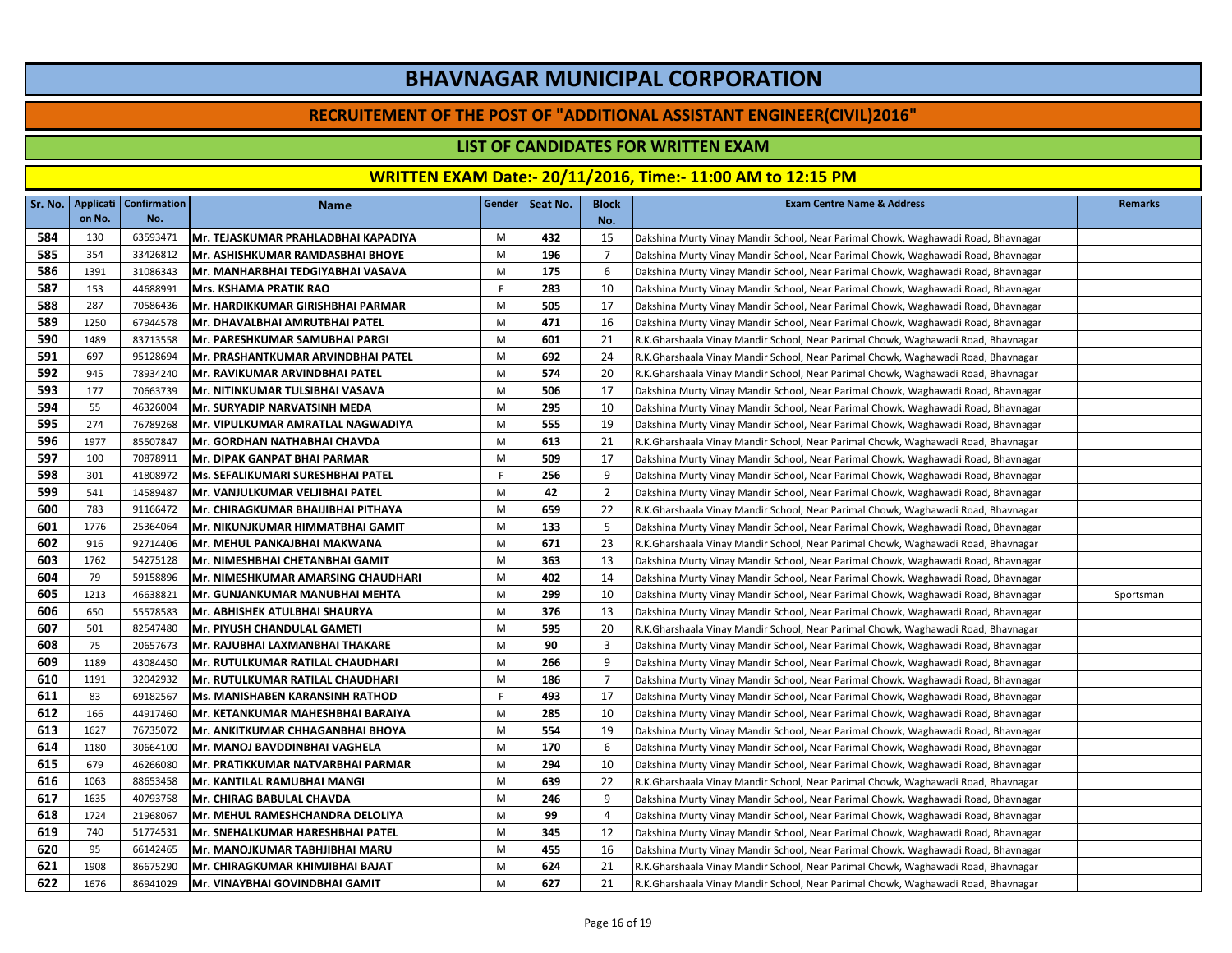#### **RECRUITEMENT OF THE POST OF "ADDITIONAL ASSISTANT ENGINEER(CIVIL)2016"**

### **LIST OF CANDIDATES FOR WRITTEN EXAM**

|     | Sr. No.   Applicati | <b>Confirmation</b> | <b>Name</b>                               | <b>Gender</b> | Seat No. | <b>Block</b>   | <b>Exam Centre Name &amp; Address</b>                                             | <b>Remarks</b> |
|-----|---------------------|---------------------|-------------------------------------------|---------------|----------|----------------|-----------------------------------------------------------------------------------|----------------|
|     | on No.              | No.                 |                                           |               |          | No.            |                                                                                   |                |
| 623 | 62                  | 26166593            | Mr. HITESH JAYANTIBHAI SOLANKI            | M             | 139      | 5              | Dakshina Murty Vinay Mandir School, Near Parimal Chowk, Waghawadi Road, Bhavnagar |                |
| 624 | 141                 | 55225007            | lMr. DIVYESHKUMAR NARESHBHAI PATEL        | M             | 373      | 13             | Dakshina Murty Vinay Mandir School, Near Parimal Chowk, Waghawadi Road, Bhavnagar |                |
| 625 | 164                 | 40710766            | Mr. JENISH SURAJBHAI PATEL                | M             | 245      | 9              | Dakshina Murty Vinay Mandir School, Near Parimal Chowk, Waghawadi Road, Bhavnagar |                |
| 626 | 434                 | 25096685            | Mr. MILAN JASUBHAI SOLANKI                | M             | 130      | 5              | Dakshina Murty Vinay Mandir School, Near Parimal Chowk, Waghawadi Road, Bhavnagar |                |
| 627 | 646                 | 67845802            | Mr. HARDIKKUMAR GUNAVANTBHAI PARMAR       | M             | 470      | 16             | Dakshina Murty Vinay Mandir School, Near Parimal Chowk, Waghawadi Road, Bhavnagar |                |
| 628 | 1187                | 60815608            | İMr. NIRAVKUMAR NAROTTAMBHAI PATEL        | M             | 417      | 14             | Dakshina Murty Vinay Mandir School, Near Parimal Chowk, Waghawadi Road, Bhavnagar |                |
| 629 | 1451                | 55153672            | İMr. HIREN BIJALBHAI KODIYATAR            | M             | 372      | 13             | Dakshina Murty Vinay Mandir School, Near Parimal Chowk, Waghawadi Road, Bhavnagar |                |
| 630 | 1560                | 37292860            | Mr. MANISH KUMAR RAJUBHAI PARMAR          | M             | 225      | 8              | Dakshina Murty Vinay Mandir School, Near Parimal Chowk, Waghawadi Road, Bhavnagar |                |
| 631 | 167                 | 91586561            | Mr. PRATIK NATVARLAL RATHOD               | M             | 661      | 23             | R.K.Gharshaala Vinay Mandir School, Near Parimal Chowk, Waghawadi Road, Bhavnagar |                |
| 632 | 1733                | 31311863            | Mr. KRUNALBHAI DILIPBHAI PATEL            | M             | 178      | 6              | Dakshina Murty Vinay Mandir School, Near Parimal Chowk, Waghawadi Road, Bhavnagar |                |
| 633 | 1366                | 61936862            | IMr. JIGNESHKUMAR RAMANBHAI PARMAR        | M             | 423      | 15             | Dakshina Murty Vinay Mandir School, Near Parimal Chowk, Waghawadi Road, Bhavnagar |                |
| 634 | 1705                | 82174114            | Mr. RAJNISHBHAI SONIYABHAI PATEL          | M             | 590      | 20             | R.K.Gharshaala Vinay Mandir School, Near Parimal Chowk, Waghawadi Road, Bhavnagar |                |
| 635 | 927                 | 88631899            | Mr. KALPESHKUMAR DANABHAI DAFDA           | M             | 638      | 22             | R.K.Gharshaala Vinay Mandir School, Near Parimal Chowk, Waghawadi Road, Bhavnagar |                |
| 636 | 1078                | 14612485            | Mr. SHITALKUMAR MAHENDRABHAI PATEL        | M             | 43       | $\overline{2}$ | Dakshina Murty Vinay Mandir School, Near Parimal Chowk, Waghawadi Road, Bhavnagar |                |
| 637 | 2402                | 68741557            | Mr. TUSHARBHAI LAXMANBHAI PATEL           | M             | 483      | 17             | Dakshina Murty Vinay Mandir School, Near Parimal Chowk, Waghawadi Road, Bhavnagar |                |
| 638 | 73                  | 45971429            | İMr. NIRAVKUMAR MANILAL CHAUDHRI          | M             | 290      | 10             | Dakshina Murty Vinay Mandir School, Near Parimal Chowk, Waghawadi Road, Bhavnagar |                |
| 639 | 89                  | 74224555            | <b>Mr. AKSHAYKUMAR JAGDISHBHAI PATEL</b>  | M             | 533      | 18             | Dakshina Murty Vinay Mandir School, Near Parimal Chowk, Waghawadi Road, Bhavnagar |                |
| 640 | 307                 | 49535777            | <b>Mr. BRIJESHKUMAR PRAVINBHAI RATHOD</b> | M             | 328      | 11             | Dakshina Murty Vinay Mandir School, Near Parimal Chowk, Waghawadi Road, Bhavnagar | Sportsman      |
| 641 | 144                 | 25986359            | Mr. JAYMIN SHANTILAL KANTHARIA            | M             | 136      | 5              | Dakshina Murty Vinay Mandir School, Near Parimal Chowk, Waghawadi Road, Bhavnagar |                |
| 642 | 893                 | 31442594            | Mr. DIVYESHBHAI LAXMANBHAI PATEL          | M             | 179      | 6              | Dakshina Murty Vinay Mandir School, Near Parimal Chowk, Waghawadi Road, Bhavnagar |                |
| 643 | 1015                | 51406056            | Mr. HARSHAL KAMLESHBHAI BAMANIYA          | M             | 343      | 12             | Dakshina Murty Vinay Mandir School, Near Parimal Chowk, Waghawadi Road, Bhavnagar |                |
| 644 | 1647                | 26373874            | Mr. MAYANKKUMAR VALLABHBHAI PATEL         | M             | 141      | 5              | Dakshina Murty Vinay Mandir School, Near Parimal Chowk, Waghawadi Road, Bhavnagar |                |
| 645 | 2359                | 42817633            | Mr. SAMUELBHAI JIVALBHAI CHAURYA          | M             | 264      | 9              | Dakshina Murty Vinay Mandir School, Near Parimal Chowk, Waghawadi Road, Bhavnagar |                |
| 646 | 142                 | 75144389            | İMr. JAYKUMAR SURESHBHAI ROHIT            | M             | 542      | 19             | Dakshina Murty Vinay Mandir School, Near Parimal Chowk, Waghawadi Road, Bhavnagar |                |
| 647 | 446                 | 97769960            | Mr. PANKAJKUMAR NARENDRABHAI SUTARIYA     | M             | 713      | 24             | R.K.Gharshaala Vinay Mandir School, Near Parimal Chowk, Waghawadi Road, Bhavnagar |                |
| 648 | 247                 | 69179251            | Mr. HARESHBHAI SHANTILAL VASAVA           | M             | 492      | 17             | Dakshina Murty Vinay Mandir School, Near Parimal Chowk, Waghawadi Road, Bhavnagar | Sportsman      |
| 649 | 1396                | 93805108            | Mr. BRIJESH KANUBHAI PATEL                | M             | 678      | 23             | R.K.Gharshaala Vinay Mandir School, Near Parimal Chowk, Waghawadi Road, Bhavnagar |                |
| 650 | 1828                | 31047728            | Mr. JAIKISHAN SHIVBALAK HARIJAN           | M             | 174      | 6              | Dakshina Murty Vinay Mandir School, Near Parimal Chowk, Waghawadi Road, Bhavnagar |                |
| 651 | 2187                | 63938445            | lMr. CHIRAGKUMAR RAMESHBHAI PARMAR        | M             | 434      | 15             | Dakshina Murty Vinay Mandir School, Near Parimal Chowk, Waghawadi Road, Bhavnagar | Sportsman      |
| 652 | 2299                | 46992588            | Ms. KARISHMAKUMARI BALUBHAI PATEL         | F.            | 304      | 11             | Dakshina Murty Vinay Mandir School, Near Parimal Chowk, Waghawadi Road, Bhavnagar |                |
| 653 | 931                 | 46687543            | Mr. VIJAYKUMAR RAMESHBHAI PARMAR          | M             | 300      | 10             | Dakshina Murty Vinay Mandir School, Near Parimal Chowk, Waghawadi Road, Bhavnagar |                |
| 654 | 774                 | 53061405            | Mr. RAHULKUMAR MENASIBHAI MAKADIYA        | M             | 355      | 12             | Dakshina Murty Vinay Mandir School, Near Parimal Chowk, Waghawadi Road, Bhavnagar | Sportsman      |
| 655 | 1487                | 66808156            | Mr. HASMUKHBHAI HARISHBHAI PARMAR         | M             | 462      | 16             | Dakshina Murty Vinay Mandir School, Near Parimal Chowk, Waghawadi Road, Bhavnagar |                |
| 656 | 145                 | 30527568            | Mr. ANKITKUMAR MATHURBHAI KHAPED          | M             | 167      | 6              | Dakshina Murty Vinay Mandir School, Near Parimal Chowk, Waghawadi Road, Bhavnagar |                |
| 657 | 244                 | 97855834            | Mr. TUSHAR VINODBHAI GOHEL                | M             | 716      | 24             | R.K.Gharshaala Vinay Mandir School, Near Parimal Chowk, Waghawadi Road, Bhavnagar |                |
| 658 | 1512                | 73176682            | <b>Mr. KISHOR DANABHAI DAFDA</b>          | M             | 524      | 18             | Dakshina Murty Vinay Mandir School, Near Parimal Chowk, Waghawadi Road, Bhavnagar |                |
| 659 | 178                 | 54999039            | Mr. KIRANBHAI SOMABHAI RATHVA             | M             | 369      | 13             | Dakshina Murty Vinay Mandir School, Near Parimal Chowk, Waghawadi Road, Bhavnagar |                |
| 660 | 1928                | 66325525            | IMr. BHARATBHAI BHAGAVANBHAI RATHOD       | M             | 457      | 16             | Dakshina Murty Vinay Mandir School, Near Parimal Chowk, Waghawadi Road, Bhavnagar |                |
| 661 | 680                 | 23695223            | Mr. MUKESHBHAI BHILYABHAI GAVIT           | M             | 116      | $\overline{4}$ | Dakshina Murty Vinay Mandir School, Near Parimal Chowk, Waghawadi Road, Bhavnagar |                |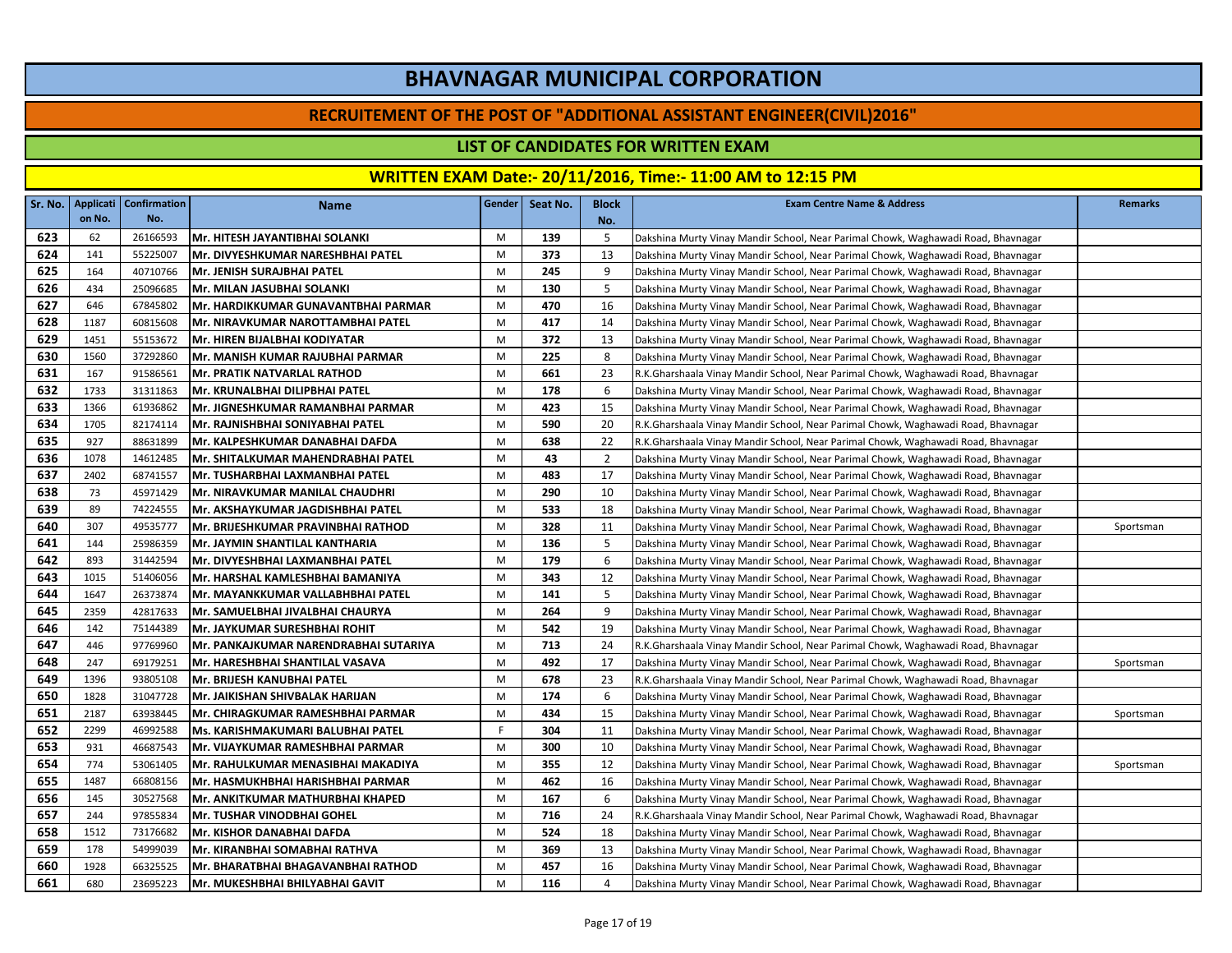#### **RECRUITEMENT OF THE POST OF "ADDITIONAL ASSISTANT ENGINEER(CIVIL)2016"**

### **LIST OF CANDIDATES FOR WRITTEN EXAM**

|     | Sr. No.   Applicati | <b>Confirmation</b> | <b>Name</b>                               |    | Gender   Seat No. | <b>Block</b>   | <b>Exam Centre Name &amp; Address</b>                                             | <b>Remarks</b> |
|-----|---------------------|---------------------|-------------------------------------------|----|-------------------|----------------|-----------------------------------------------------------------------------------|----------------|
|     | on No.              | No.                 |                                           |    |                   | No.            |                                                                                   |                |
| 662 | 2202                | 89722897            | <b>Ms. BHAVIKA JAYANTILAL PARMAR</b>      | F. | 649               | 22             | R.K.Gharshaala Vinay Mandir School, Near Parimal Chowk, Waghawadi Road, Bhavnagar |                |
| 663 | 550                 | 84428622            | <b>IMr. JIGNESH ASHOK PATEL</b>           | M  | 607               | 21             | R.K.Gharshaala Vinay Mandir School, Near Parimal Chowk, Waghawadi Road, Bhavnagar |                |
| 664 | 380                 | 31586113            | Mr. BHAVESHKUMAR DHANJIBHAI GOHIL         | M  | 181               | $\overline{7}$ | Dakshina Murty Vinay Mandir School, Near Parimal Chowk, Waghawadi Road, Bhavnagar |                |
| 665 | 63                  | 11252414            | Mr. VISHALKUMAR PRAVINBHAI PANDYA         | M  | 14                | 1              | Dakshina Murty Vinay Mandir School, Near Parimal Chowk, Waghawadi Road, Bhavnagar |                |
| 666 | 1798                | 95789284            | Mr. UMESHKUMAR NARANBHAI BATHVAR          | M  | 698               | 24             | R.K.Gharshaala Vinay Mandir School, Near Parimal Chowk, Waghawadi Road, Bhavnagar |                |
| 667 | 403                 | 78779737            | Mrs. TEJALBEN HIMMATBHAI PATEL            | F. | 570               | 19             | Dakshina Murty Vinay Mandir School, Near Parimal Chowk, Waghawadi Road, Bhavnagar |                |
| 668 | 48                  | 64295543            | <b>Mr. JITENBHAI VELJIBHAI PATEL</b>      | M  | 437               | 15             | Dakshina Murty Vinay Mandir School, Near Parimal Chowk, Waghawadi Road, Bhavnagar |                |
| 669 | 882                 | 12838212            | Mr. GAURANG KANUBHAI DELWADIYA            | M  | 26                | 1              | Dakshina Murty Vinay Mandir School, Near Parimal Chowk, Waghawadi Road, Bhavnagar |                |
| 670 | 1382                | 69573438            | Mr. HARILAL KOLUBHAI PADHER               | M  | 497               | 17             | Dakshina Murty Vinay Mandir School, Near Parimal Chowk, Waghawadi Road, Bhavnagar |                |
| 671 | 947                 | 94639506            | Mr. JAYDEEPKUMAR CHIRAGBHAI SUTARIYA      | M  | 689               | 23             | R.K.Gharshaala Vinay Mandir School, Near Parimal Chowk, Waghawadi Road, Bhavnagar |                |
| 672 | 717                 | 30273786            | Mr. ALPESHBHAI DHIRUBHAI CHAUDHARI        | M  | 166               | 6              | Dakshina Murty Vinay Mandir School, Near Parimal Chowk, Waghawadi Road, Bhavnagar |                |
| 673 | 253                 | 78062598            | Mr. DIPALKUMAR RATILAL PATEL              | M  | 562               | 19             | Dakshina Murty Vinay Mandir School, Near Parimal Chowk, Waghawadi Road, Bhavnagar |                |
| 674 | 1456                | 57813961            | Ms. SNEHAL ASHOKBHAI SATHVARA             | F. | 393               | 14             | Dakshina Murty Vinay Mandir School, Near Parimal Chowk, Waghawadi Road, Bhavnagar |                |
| 675 | 1727                | 94923616            | lMr. CHIRAG LALLUBHAI GOHIL               | M  | 690               | 23             | R.K.Gharshaala Vinay Mandir School, Near Parimal Chowk, Waghawadi Road, Bhavnagar |                |
| 676 | 2310                | 87439528            | Mr. CHIRAG LALLUBHAI GOHIL                | M  | 631               | 22             | R.K.Gharshaala Vinay Mandir School, Near Parimal Chowk, Waghawadi Road, Bhavnagar |                |
| 677 | 2397                | 12897188            | Mr. DIPALKUMAR RATILAL PATEL              | M  | 27                | 1              | Dakshina Murty Vinay Mandir School, Near Parimal Chowk, Waghawadi Road, Bhavnagar |                |
| 678 | 623                 | 35076894            | Mr. HIRENKUMAR KISHORBHAI MAKWANA         | M  | 204               | $\overline{7}$ | Dakshina Murty Vinay Mandir School, Near Parimal Chowk, Waghawadi Road, Bhavnagar |                |
| 679 | 357                 | 42478097            | Mr. JIGAR NARENDRAKUMAR SUTARIYA          | M  | 263               | 9              | Dakshina Murty Vinay Mandir School, Near Parimal Chowk, Waghawadi Road, Bhavnagar |                |
| 680 | 103                 | 66757963            | Mr. DIVYESHKUMAR KANTILAL PATEL           | M  | 461               | 16             | Dakshina Murty Vinay Mandir School, Near Parimal Chowk, Waghawadi Road, Bhavnagar |                |
| 681 | 229                 | 15721379            | <b>Mr. BHAVYKUMAR ANILBHAI RANA</b>       | M  | 51                | 2              | Dakshina Murty Vinay Mandir School, Near Parimal Chowk, Waghawadi Road, Bhavnagar |                |
| 682 | 1477                | 81013265            | Mr. DIVYESHKUMAR KANTILAL PATEL           | M  | 584               | 20             | R.K.Gharshaala Vinay Mandir School, Near Parimal Chowk, Waghawadi Road, Bhavnagar |                |
| 683 | 1510                | 55700233            | Mr. PRATIK HASMUKHLAL CHAUDHARI           | M  | 379               | 13             | Dakshina Murty Vinay Mandir School, Near Parimal Chowk, Waghawadi Road, Bhavnagar |                |
| 684 | 1523                | 25238194            | Mr. NIKUNJBHAI RANCHHODBHAI CHAUDHARI     | M  | 132               | 5              | Dakshina Murty Vinay Mandir School, Near Parimal Chowk, Waghawadi Road, Bhavnagar |                |
| 685 | 2504                | 62253561            | Mr. PRATIK SHANTILAL PATEL                | M  | 427               | 15             | Dakshina Murty Vinay Mandir School, Near Parimal Chowk, Waghawadi Road, Bhavnagar |                |
| 686 | 483                 | 97804925            | Mr. HARSHVARDHAN KASHIRAMBHAI PATEL       | M  | 715               | 24             | R.K.Gharshaala Vinay Mandir School, Near Parimal Chowk, Waghawadi Road, Bhavnagar |                |
| 687 | 1234                | 61203606            | Mr. TWINKALKUMAR MANUBHAI CHAUDHARI       | M  | 419               | 14             | Dakshina Murty Vinay Mandir School, Near Parimal Chowk, Waghawadi Road, Bhavnagar |                |
| 688 | 592                 | 91692113            | IMr. SHIVRAJKUMAR ANILBHAI NISARTA        | M  | 662               | 23             | R.K.Gharshaala Vinay Mandir School, Near Parimal Chowk, Waghawadi Road, Bhavnagar |                |
| 689 | 1872                | 26150454            | Mr. BHARGAV DINESHKUMAR SAGAR             | M  | 138               | 5              | Dakshina Murty Vinay Mandir School, Near Parimal Chowk, Waghawadi Road, Bhavnagar |                |
| 690 | 690                 | 30868151            | Mr. MAYANK KIRANBHAI SOLANKI              | M  | 172               | 6              | Dakshina Murty Vinay Mandir School, Near Parimal Chowk, Waghawadi Road, Bhavnagar |                |
| 691 | 1774                | 45196575            | Mr. VISHAL BALDEVBHAI PARMAR              | M  | 286               | 10             | Dakshina Murty Vinay Mandir School, Near Parimal Chowk, Waghawadi Road, Bhavnagar | Sportsman      |
| 692 | 490                 | 12901755            | <b>Mr. JIGNESHBHAI DAJIBHAI BHOYA</b>     | M  | 28                | 1              | Dakshina Murty Vinay Mandir School, Near Parimal Chowk, Waghawadi Road, Bhavnagar |                |
| 693 | 387                 | 72003493            | Mr. PRANAV NATUBHAI PATEL                 | M  | 518               | 18             | Dakshina Murty Vinay Mandir School, Near Parimal Chowk, Waghawadi Road, Bhavnagar |                |
| 694 | 1501                | 51886278            | Mr. PRANAV NATUBHAI PATEL                 | M  | 349               | 12             | Dakshina Murty Vinay Mandir School, Near Parimal Chowk, Waghawadi Road, Bhavnagar |                |
| 695 | 2509                | 89789439            | Mr. PRANAV NATUBHAI PATEL                 | M  | 651               | 22             | R.K.Gharshaala Vinay Mandir School, Near Parimal Chowk, Waghawadi Road, Bhavnagar |                |
| 696 | 98                  | 80147241            | Mr. AMITKUMAR MANUBHAI KHADIYA            | M  | 582               | 20             | R.K.Gharshaala Vinay Mandir School, Near Parimal Chowk, Waghawadi Road, Bhavnagar |                |
| 697 | 371                 | 50949790            | Mr. DIVYARAJSINH JASHVANTSINH VASAVA      | M  | 340               | 12             | Dakshina Murty Vinay Mandir School, Near Parimal Chowk, Waghawadi Road, Bhavnagar |                |
| 698 | 687                 | 41662006            | Mr. MIHIRKUMAR VASANTLAL VASAVA           | M  | 252               | 9              | Dakshina Murty Vinay Mandir School, Near Parimal Chowk, Waghawadi Road, Bhavnagar |                |
| 699 | 904                 | 99147266            | Mr. RINKESHKUMAR RAMESHBHAI PATEL         | M  | 726               | 25             | R.K.Gharshaala Vinay Mandir School, Near Parimal Chowk, Waghawadi Road, Bhavnagar |                |
| 700 | 1001                | 48027581            | <b>IMr. NILESHKUMAR SHAMALBHAI VASAVA</b> | M  | 313               | 11             | Dakshina Murty Vinay Mandir School, Near Parimal Chowk, Waghawadi Road, Bhavnagar |                |